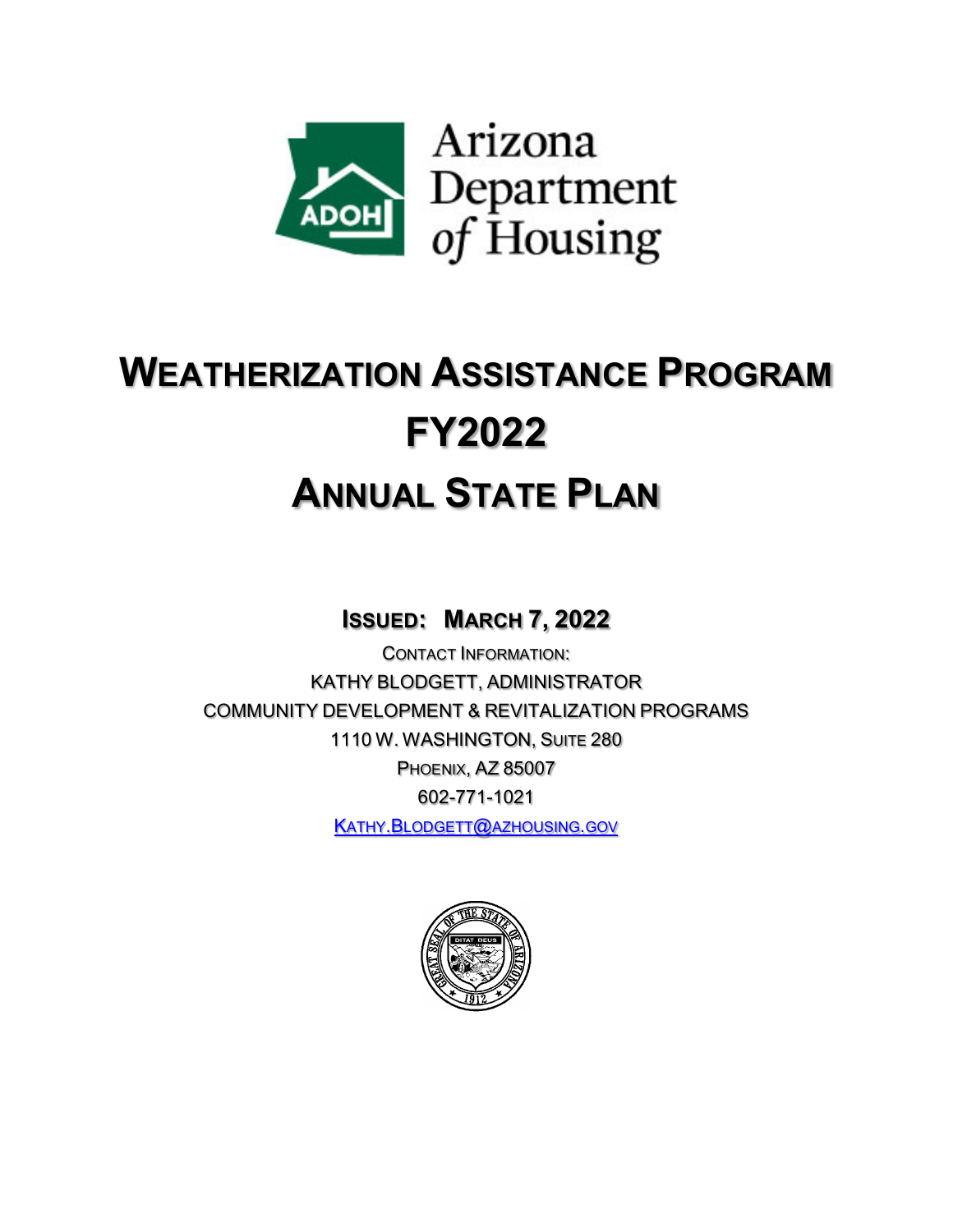<span id="page-1-0"></span>

| <b>Table of Contents</b> |  |
|--------------------------|--|
|                          |  |
|                          |  |
|                          |  |
|                          |  |
|                          |  |
|                          |  |
|                          |  |
|                          |  |
|                          |  |
|                          |  |
|                          |  |
|                          |  |
|                          |  |
|                          |  |
|                          |  |
|                          |  |
|                          |  |
|                          |  |
|                          |  |
|                          |  |
|                          |  |
|                          |  |
|                          |  |
|                          |  |
|                          |  |
|                          |  |
|                          |  |
|                          |  |
|                          |  |
|                          |  |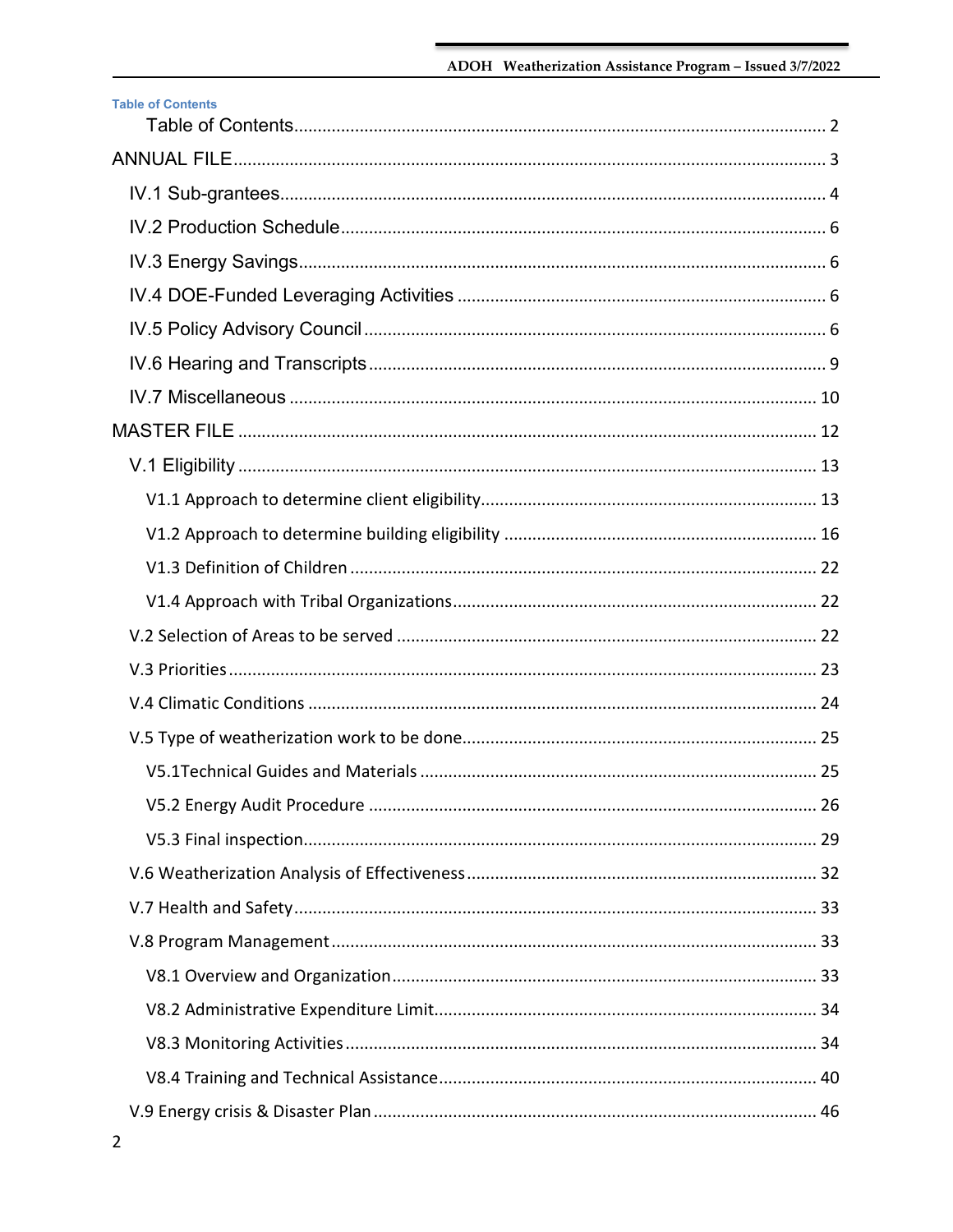**ADOH Weatherization Assistance Program – Issued 3/7/2022**

# <span id="page-2-0"></span>ANNUAL FILE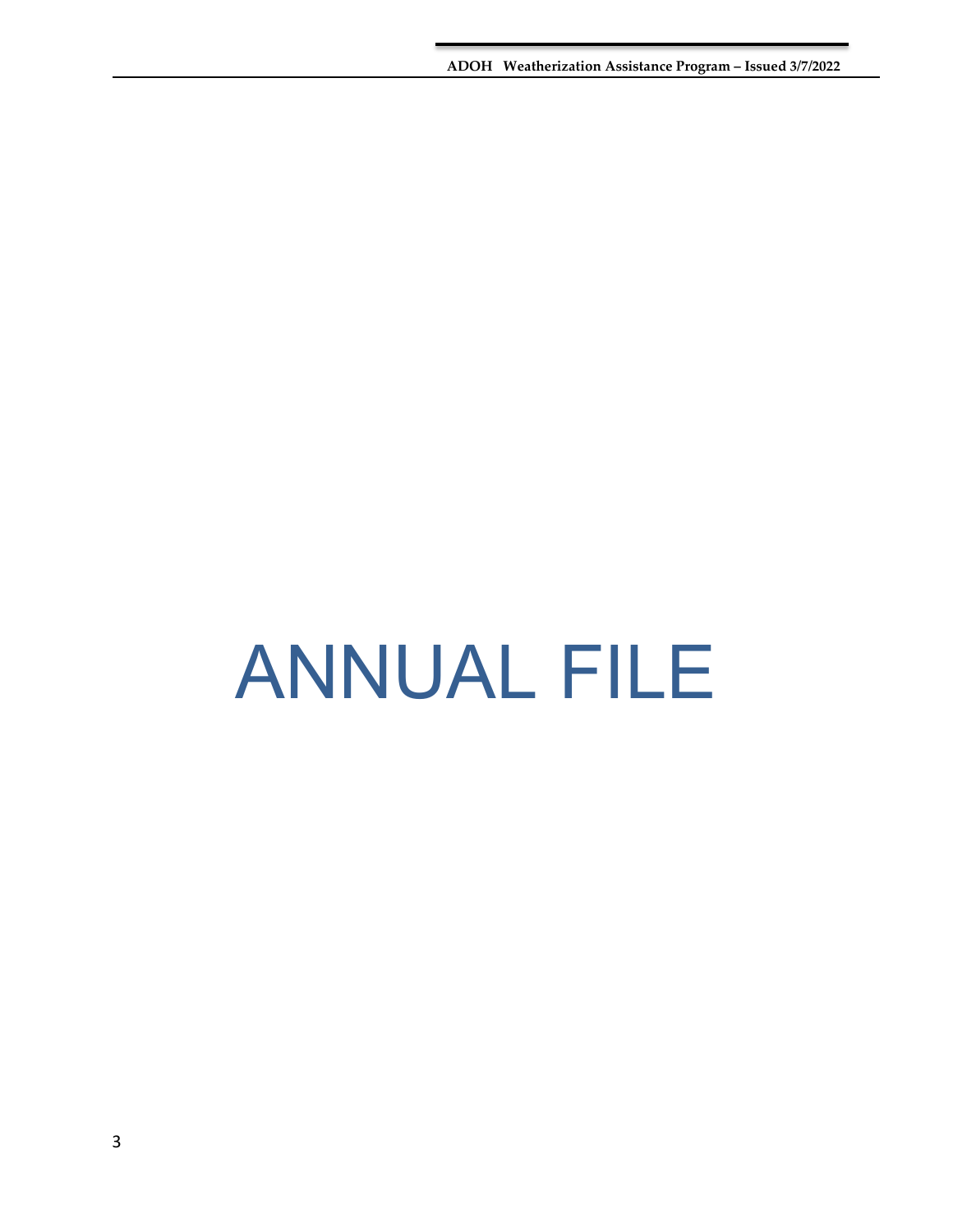## <span id="page-3-0"></span>**IV.1 Sub-grantees**

Arizona Department of Housing (ADOH) uses ten Sub-grantees to perform Weatherization service throughout the state, including the Indian reservations. The Sub-grantees are as follows:

## **Community Action Human Resources Agency (CAHRA) (CAP Agency)**

**Mary Lou Rosales**, Executive Director 109 N Sunshine Blvd., Eloy AZ 85131 Phone: 520-466-1112, Fax: 520-466-0013 E-mail: [mlrosales@cahrapinal.org](mailto:mlrosales@cahrapinal.org)  (Pinal County) CD 1, 3, 4 Labor Source – Contractor SAM/UEI: UJL7MUFCV4H9

### **City of Phoenix, Neighborhood Services Department (Unit of Local Government)**

**Thaddis Jackson**, Housing Development Program Manager 200 W Washington, 4th Floor, Phoenix, AZ 85003 Phone: 602- 534-7593, Fax: 602-534-8213 E-mail thaddis.jackson@phoenix.gov (City of Phoenix) CD 3, 6, 7, 8, 9 Labor Source - Contractor SAM/UEI: KSM4UUTZ6Z75

## **Foundation for Senior Living (Non-profit) Katie Martin, Program Director**

3051 S. 45th Street, Phoenix, AZ 85040 Tucson Office: 2227 S. Mission, Tucson AZ 85716 Phone: 520-302-7744 E-Mail kmartin@fls.org (City of Tucson) CD 1, 2, 3 Labor Source – Crew and Contractor SAM/UEI: HZ6QMJZPPQK6

## **Gila County Office of Community Services (Unit of Local Government)**

**Malissa Buzan**, Community Services Director, Housing Service Manager 5515 S Apache Ave., Suite 200, Globe, AZ 85501 Phone: 928-402-8693, Fax: 928-425-9468 E-mail: [mbuzan@gilacountyaz.gov\(](mailto:mbuzan@gilacountyaz.gov)Gila County) CD 1, 4 Labor Source – Contractor SAM/UEI: C8EKKJK67XB1

**Western Arizona Council of Governments (WACOG) (Unit of Local Government) Gina Whittington**, Human Services Director 1235 S. Redondo Center Dr., Yuma, AZ 85365 Phone: 928.217.7123, Fax: 928.329.4248 Email: [ginaw@wacog.com\(](mailto:ginaw@wacog.com)LaPaz, Mohave, Yuma Counties) CD 1, 3, 4 Labor Source - Contractor SAM/UEI: WJX7JJCXLA36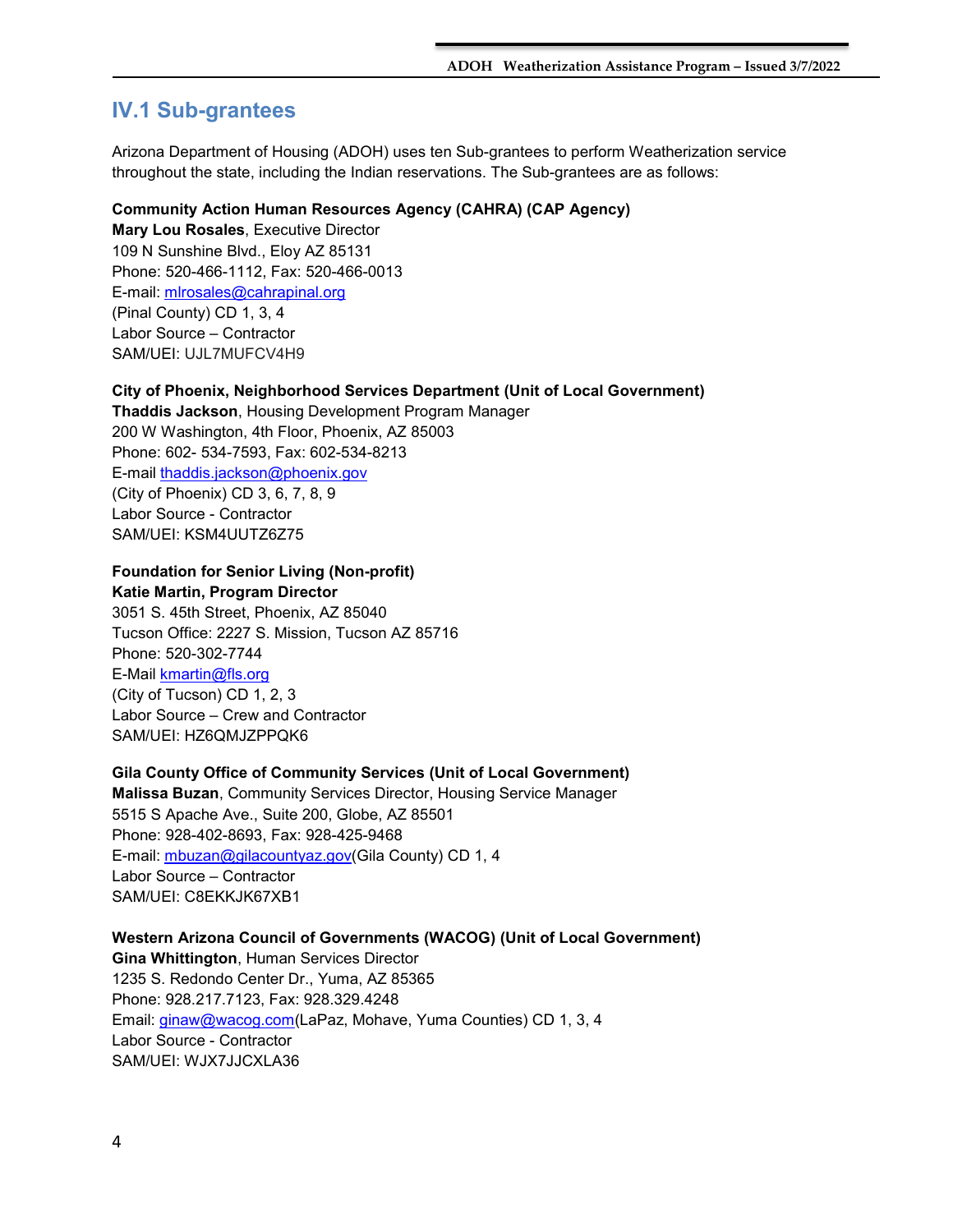## **Maricopa County Human Services Department, Housing & Community Development Division (Unit of Local Government) Trisha Ekenberg,** Housing & Weatherization Supervisor 234 N Central, 3rd Floor Phoenix, AZ 85004

Phone: 602-506-4842, Fax: 602-372-2292

E-mail: [Trisha.Ekenberg@maricopa.gov](mailto:Trisha.Ekenberg@maricopa.gov) Maricopa County, excluding City of Phoenix & City of Mesa) CD 1, 3, 4, 5, 6, 7, 8, 9 Labor Source – Contractor SAM/UEI: MHLNFHVYWDD9

**A New Leaf Mesa Community Action Network (MesaCAN) (CAP Agency) Eva Felix,** Program Director 868 E University Dr., Mesa, AZ 85203 Phone: 480-477-4037, Fax 480-969-0039 E-mail: [evfelix@turnanewleaf.org](mailto:evfelix@turnanewleaf.org)  (City of Mesa exclusively) CD 9 Labor Source – Contractor SAM/UEI: MLZVKA7M2219

## **Northern Arizona Council of Governments (NACOG) (Unit of Local Government) Isabel Rollins**, Housing and Community Development Director 3111 N. Caden Ct., Ste. 100 Flagstaff, AZ 86001 Phone: 928-774-3759, Fax: 928-774-3758 E-mail: [isabel.rollins@nacog.org\(](mailto:isabel.rollins@nacog.org)Apache, Coconino, Navajo, Yavapai Counties) CD 1, 4 Labor Source – Contractor SAM/UEI: E6DNLCPGMPS3

**Pima County Community Development & Neighborhood Conservation (Unit of Local Government) Joel Gastelum**, Division Manager, Community & Workforce Development 2797 E Ajo Way, 3rd Floor, Tucson, AZ 85713 Phone: 520-724-6750, Fax: 520-243-6796 E-mail: [joel.gastelum@pima.gov\(](mailto:joel.gastelum@pima.gov)Pima County excluding the City of Tucson) CD 1, 2, 3 Labor Source – Contractor SAM/UEI: EB6GYYJCZD48

**Southeastern Arizona Community Action Program (SEACAP) (CAP Agency) Yvette Ramirez**, Executive Director 283 W 5th Street, Safford, AZ 85546 Phone: 928-428-4653, Fax: 928-428-1559 E-mail: [yramirez@seacapinc.org](mailto:yramirez@seacapinc.org)(Graham, Greenlee, Cochise, Santa Cruz Counties) CD 1, 2, 3 Labor Source – Crew and Contractor SAM/UEI: NBJPKEMBKYJ8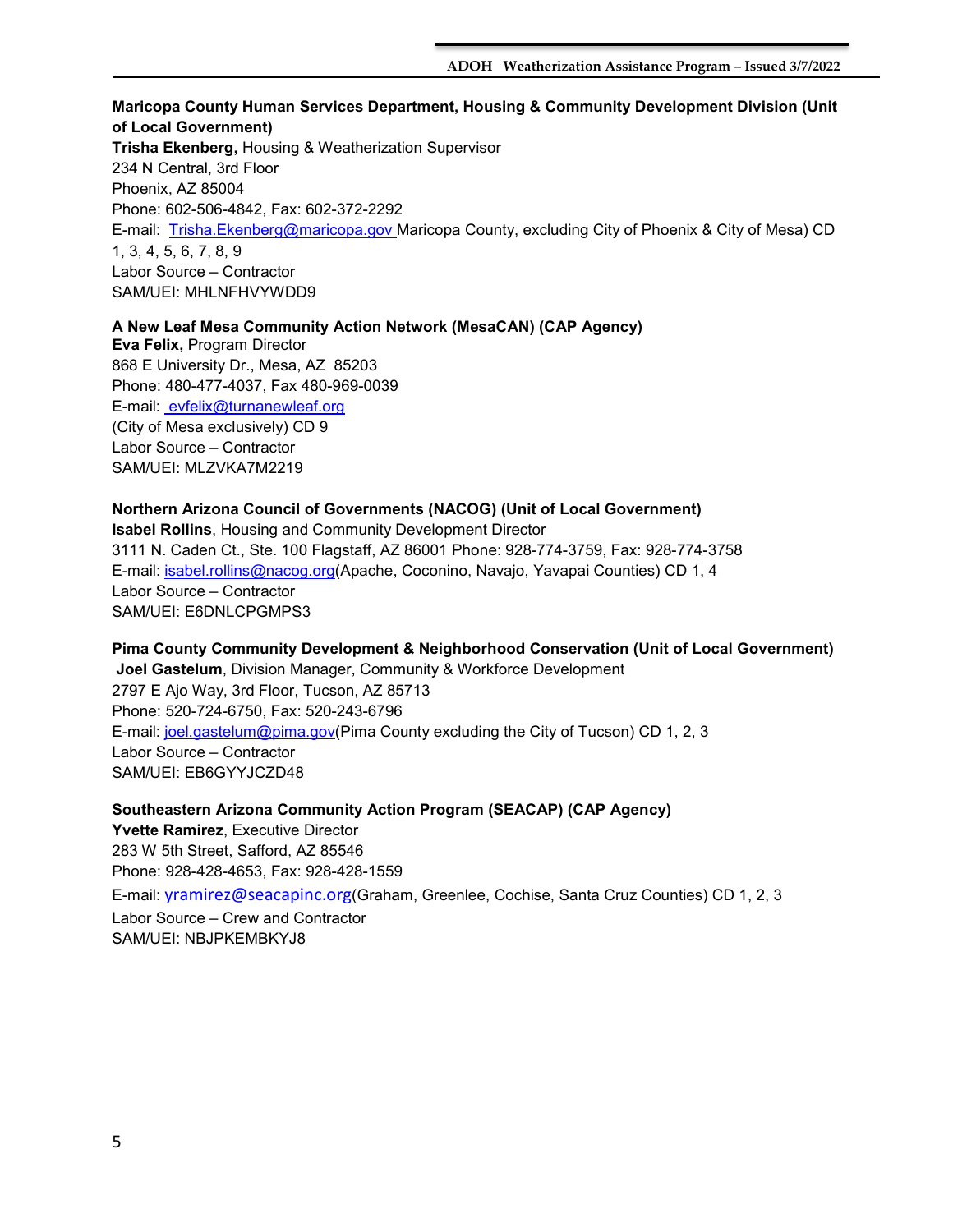## <span id="page-5-0"></span>**IV.2 Production Schedule**

Arizona DOE Regular allocation for PY22 is \$2,126,768 and the Weatherization Readiness Funding (WRF) is \$140,410. The Sub-grantee allocations are calculated according to the allocation method developed in conjunction with the Sub-grantees and the Weatherization Policy Advisory Committee. The maximum rolling average (Average Cost Per Unit, ACPU) investment per unit will be \$8,009. DOE H&S, T&TA, WRF, and Admin budgets are not included in the DOE ACPU.

PY 2022 will begin a "New" 3-year application grant cycle. Only new funding allocations for the current year, and other current funding sources (if applicable), are allowable.

|                                     |           | Estimated  |       |
|-------------------------------------|-----------|------------|-------|
| Grantee                             | City      |            |       |
|                                     |           | PY22 Funds | Units |
| <b>CAHRA</b>                        | Eloy      | 108,224    | 7     |
| City of Phoenix                     | Phoenix   | 493,581    | 42    |
| Foundation for Senior Living        | Tucson    | 218,234    | 17    |
| <b>Gila County Community Action</b> | Globe     | 33,006     | 2     |
| Maricopa County Government          | Phoenix   | 389,738    | 33    |
| MesaCAN/A New Leaf                  | Mesa      | 141,723    | 10    |
| <b>NACOG</b>                        | Flagstaff | 204,844    | 15    |
| Pima County                         | Tucson    | 102,259    | 7     |
| <b>SEACAP</b>                       | Safford   | 77,526     | 4     |
| <b>WACOG</b>                        | Yuma      | 140,378    | 10    |
| <b>TOTALS</b>                       |           | 1,909,514  | 147   |

Arizona's unit production is based on the maximum ACPU per DOE (not including H&S, T&TA, WRF, and Admin budgets), which has been capped at \$8,009 for PY22.

## <span id="page-5-1"></span>**IV.3 Energy Savings**

| Production and Energy Savings            |                  |                         |
|------------------------------------------|------------------|-------------------------|
| These are estimates for PY22             |                  |                         |
| 147                                      |                  |                         |
| Re-weatherized Units                     |                  |                         |
|                                          |                  |                         |
| Method used to calculate energy savings: | WAP algorithm: X | Other (describe below): |

## <span id="page-5-2"></span>**IV.4 DOE-Funded Leveraging Activities**

The state does not utilize State General Funds for leveraging activities. However, parallel programs are administered through LIHEAP and public utility funding.

## <span id="page-5-3"></span>**IV.5 Policy Advisory Council**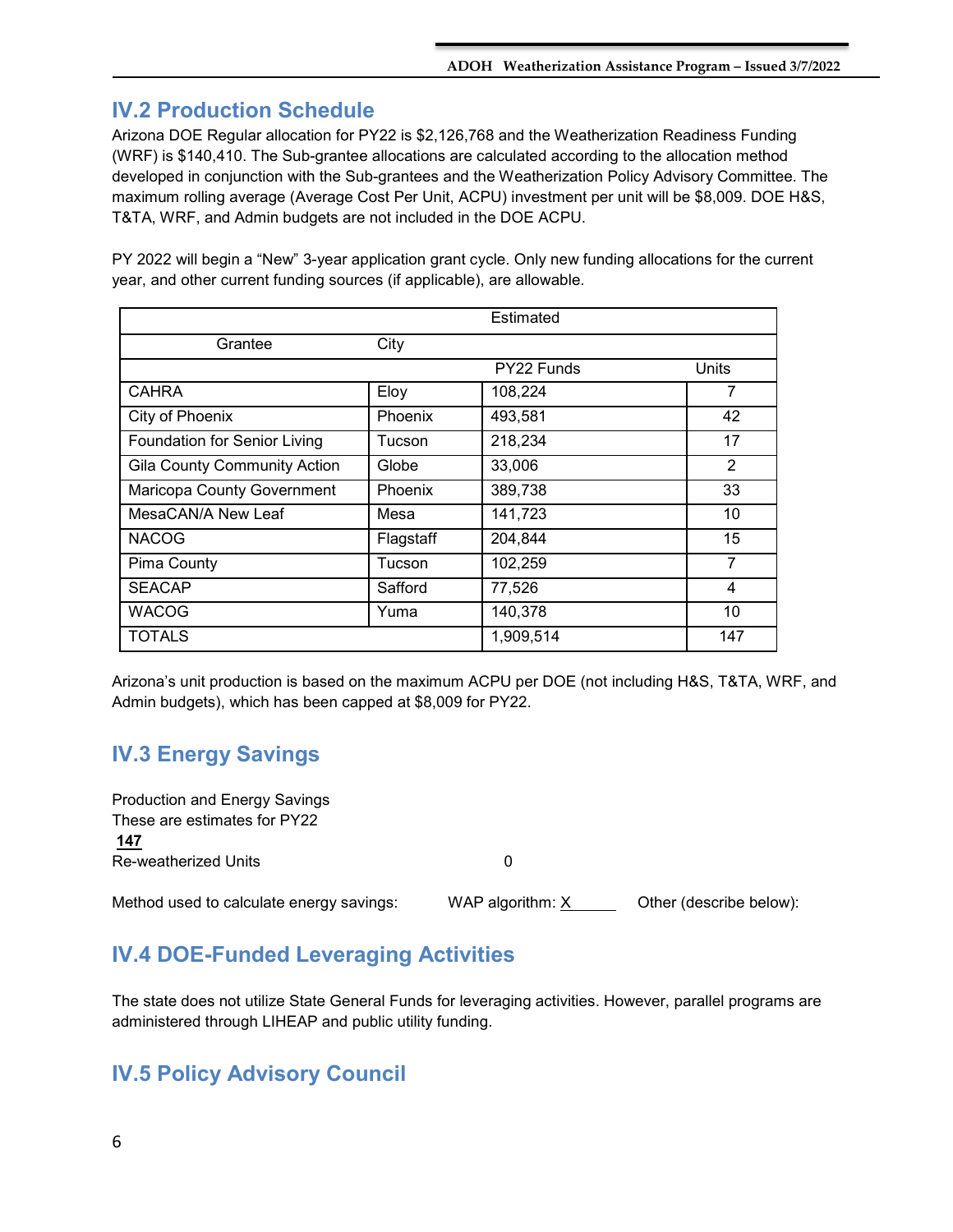The state's Policy Advisory Council (PAC) is a collaboration of people from various organizations from around the state, each represents the interests of low-income and priority populations through advocacy or assistance programs or both. Although some are also sub-grantees, these agencies represent multiple programs that serve low income, vulnerable households; additional information is included in the paragraphs below. PAC members are from local utility companies, Nonprofits, and local governments. The following is a current PAC member list and a brief description of the organization, including those persons whom they serve:

## **Arizona Public Service - APS**

**Chris Baker**, Program Manager Home Performance with Energy Star, Weatherization, Residential HVAC, Codes & Standards 400 N. 5th Street Phoenix, AZ 85004 E-mail: [Chris.C.Baker@aps.com](mailto:Chris.C.Baker@aps.com) Phone: 602-250-3183

APS is the largest and longest serving electric company in Arizona. APS funds programs to assist limited income households with energy savings through their Energy Support Program or the Medical Care Equipment Program. APS' Project SHARE (Service to Help Arizonans with Relief on Energy) specifically targets persons 60 years of age and older, persons under 60 experiencing special hardships and persons with disabilities. The SHARE program assists these targeted persons with payment of their electric bill.

### **City of Phoenix, Neighborhood Services Department**

**Omar Clark**, Project Manager 200 W Washington, 4th Floor, Phoenix, AZ 85003 E-mail omar.clark@phoenix.gov Phone: 602-262-7369, Fax: 602-534-8213

The City of Phoenix, Neighborhood Services Department preserves and revitalizes neighborhoods and helps residents to access city services. Foreclosure prevention, CDBG, housing rehabilitation and emergency repair, lead hazard control, and landlord/tenant counseling are some of the programs for lowincome persons offered through this division of the City of Phoenix government.

## **Maricopa County Human Services Department (MCHSD), Housing & Community Development Division**

**Trisha Ekenberg**, Housing & Weatherization Supervisor 234 N Central, 3rd Floor Phoenix, AZ 85004 Phone: 602-5064842, Fax: 602-372-1526 E-mail: Trisha.Ekenberg@maricopa.gov Maricopa County, excluding City of Phoenix & City of Mesa) CD 2, 3, 4, 5, 7 The MCHSD mission is to provide and coordinate essential support and social services to vulnerable

population to enhance economic, educational and social opportunities and strengthen communities.

### **Foundation for Senior Living (FSL)**

**Carrie Smith**, Chief Operating Officer 1201 E Thomas Rd. Phoenix, AZ 85014 E-mail: [csmith@fsl.org](mailto:csmith@fsl.org)  Phone: 602-285-0505 ext. 142 Work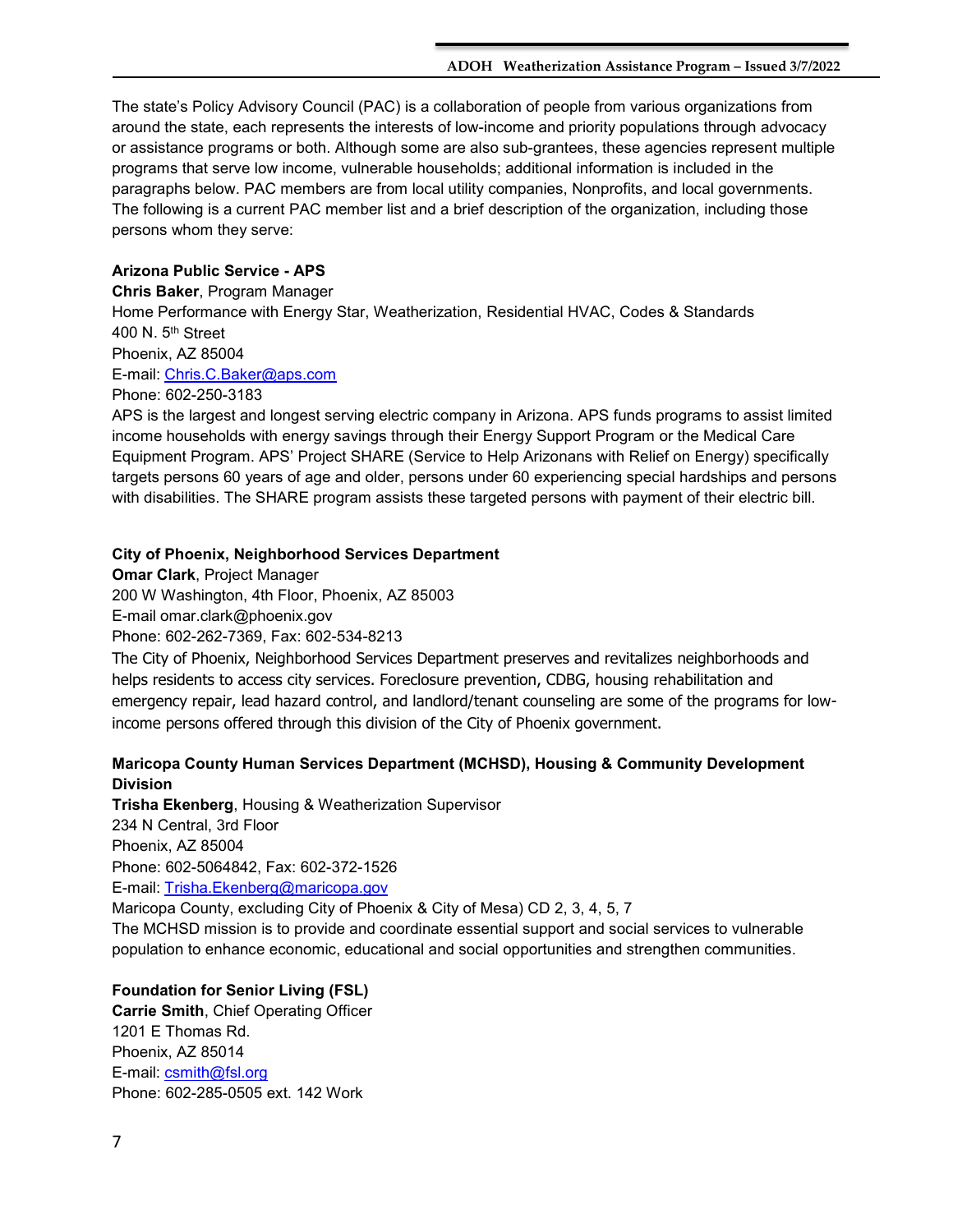One of the largest 501(c) 3 organizations in Arizona. Servicing the community since 1974, the organization's mission is to provide home and community based services and develop energy-efficient affordable housing, to promote health, independence and dignity for all. The PAC Member representative for FSL is not responsible for the day-to-day operations of the WAP Program and therefore remains a third party advisory member.

## **Gila County**

**Malissa Buzan**, Community Action & Housing Services Manager 5515 S Apache, Suite 200 Globe, AZ 85501 E-mail: [mbuzan@gilacountyaz.gov](mailto:mbuzan@gilacountyaz.gov)  Phone: 928-402-8693 - Work

The Community Action Program (CAP) in Gila County has been in existence since 1980. CAP receives funding from the Arizona Department of Economic Security, Pinal Gila Council for Senior Citizens, Arizona Department of Housing, and many other funding sources. The funding is geared towards helping residents become more self-sufficient through case management and emergency assistance. Programs offered through Gila County include Utility Payment/Deposit Assistance, Eviction Prevention Rent Assistance, Utility Discount Programs - APS, Southwest Gas (SWG), Lifeline, Weatherization, Housing Rehabilitation and Emergency Repairs. Applicants for assistance must meet federal Poverty Income guidelines and have a documented need. The PAC Member representative for Gila County is not responsible for the day-to-day operations of the WAP Program and therefore remains a third party advisory member.

## **Northern Arizona Council of Governments (NACOG)**

**Isabel Rollins**, Housing and Community Development Director 119 E Aspen Flagstaff, AZ 86001 E-mail: [Isabel.rollins@nacog.org](mailto:Isabel.rollins@nacog.org)  Phone: 928-774-3759 - Work NACOG is a nonprofit membership corporation representing local governments to provide a wide variety

of services within the four Arizona counties of Apache, Coconino, Navajo, and Yavapai. NACOG is the Area Agency on Aging, Head Start and Workforce Development agency for the region. Additionally, NACOG provides weatherization, housing rehabilitation and emergency repairs for low-income households, targeting the elderly and families with children.

## **Salt River Project (SRP)**

**Bonnie Temme**, Community Relations Program Manager P.O. 52025 Phoenix AZ 85072-2025 E-mail: [Bonnie.temme@srpnet.com](mailto:Bonnie.temme@srpnet.com)  Phone: 602-236-5643 - Work

SRP is the oldest multipurpose federal reclamation project in the United States. SRP has been serving central Arizona since 1903, providing electricity to approximately 1 million retail customers in a service area that spans three (3) Arizona counties. SRP offers a variety of programs to help customers save energy and money. These programs target appliance-recycling, rebates for duct test and repair, financing for larger energy-efficiency projects, rebates for purchase of new energy-efficient heat pumps, rebates for energy efficient pool pumps and discounted prices for LED bulbs.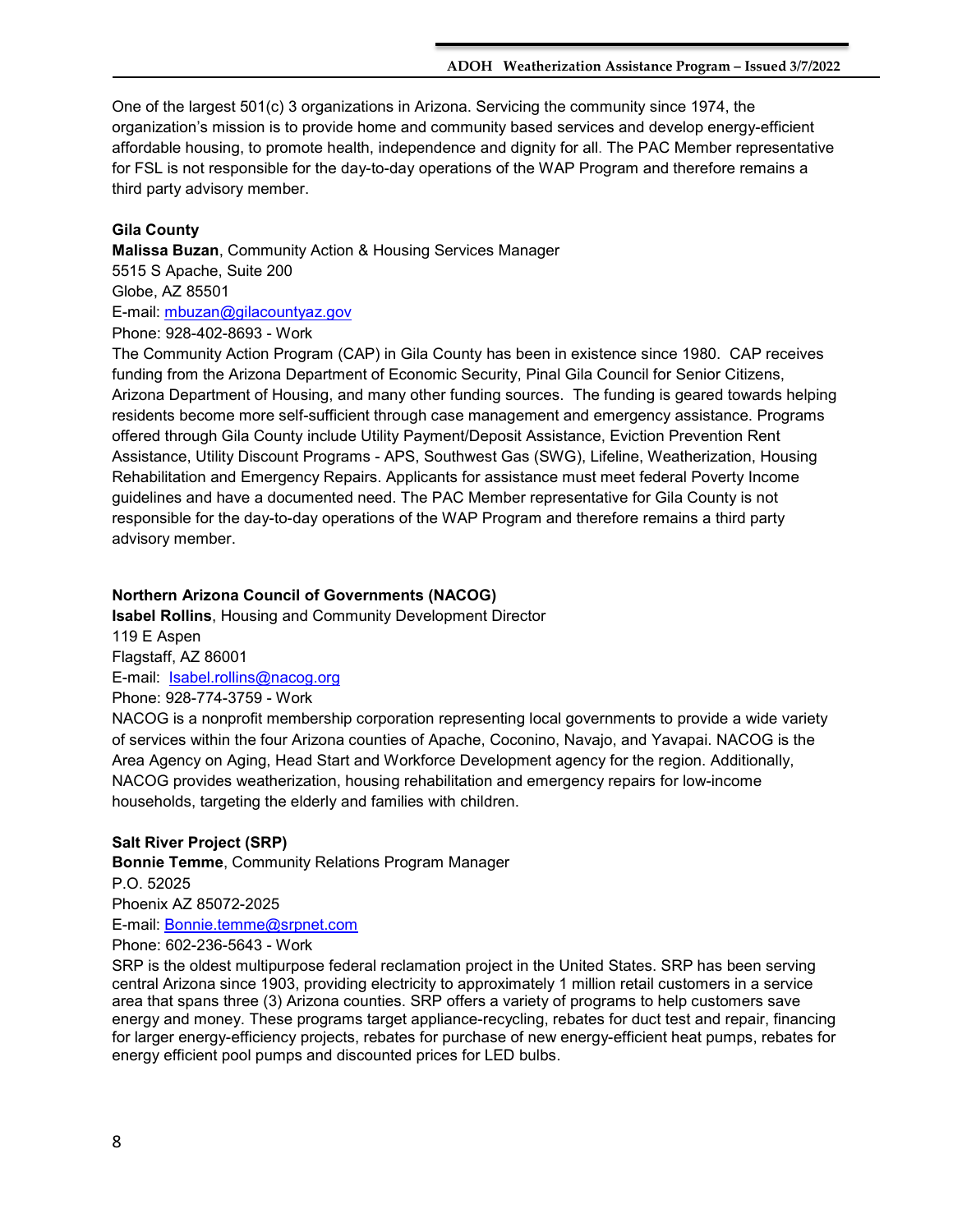#### **Southwest Gas (SWG) Corporation**

**Celine Apo,** Energy Efficiency Administrator 5241 Spring Mountain Road Las Vegas, NV 89193-8510 P.O. Box 98510, Mail code: LVB-105 Las Vegas, NV 89193-8510

E-mail: [celine.apo@swgas.com](mailto:kimberly.lukasiak@swgas.com) 

Phone: 702-876-7149 - Work

SWG has been providing natural gas service for eighty plus years and currently serves more than 1.9 million customers throughout Arizona, Nevada and California. SWG has customer assistance programs for low-income households such as no cost to the customer weatherization repairs and utility bill assistance payments in addition to rebates for appliance connections to natural gas.

### **UNS Energy Services/Tucson Electric Power (TEP)**

**John Phillip,** Contract Administrator PO Box 711 (HQW505) Tucson, AZ 85702

E-mail: [John.Phillip@tep.com](mailto:John.Phillip@tep.com)

Phone: 520-884-3613 - Work

TEP and its sister company, Unisource Energy Services offers comprehensive energy services through reliable, traditional resources and a growing renewable power portfolio. TEP/UNS also offer many ways to help customers use energy more efficiently. Additionally, TEP/UNS assists limited income (based on federal poverty levels) customers through discounts, weatherization, and emergency bill payment programs.

#### **Wildfire (a.k.a. Arizona Community Action Association)**

**Cynthia Zwick**, Executive Director 340 E. Palm Lane, Suite #315 Phoenix, AZ 85004 E-mail: czwick@wildfireaz.org 602-604-0640 Work

Wildfire is a 501 (c)(3) non-profit agency created in 1967 to address poverty across Arizona. Through a collaboration of nearly 300 organizations and individuals, WildfireAZ develops and implements strategies to address and ultimately eliminate poverty.

## <span id="page-8-0"></span>**IV.6 Hearing and Transcripts**

### **Public Hearing**

The Arizona Department of Housing (ADOH) held the official public hearing for input and comment on the Plan on Wednesday, April 6, 2022. The Hearing was held through web based video conferencing technology at 11:00 AM Arizona time. ADOH to perform the transcript duties of the hearing. The date, time, and web link to the Public Hearing was provided to Sub-grantees, Policy Advisory Council (PAC) members and other interested parties through email, and posting on the Arizona Department of Housing website at www.housing.az.gov on March 15, 2022, which is twenty-two (22) days prior to the date of the public hearing. Additionally, the hearing was advertised in five (5) major newspapers in the state including the Arizona Daily Sun (Flagstaff), Arizona Daily Star (Tucson), Arizona Republic (entire state), Kingman Daily Miner (Kingman) and the Yuma Sun (Yuma). Documented evidence of postings, publications, hearing transcripts and attendance are included as an attachment to the SF424 Application.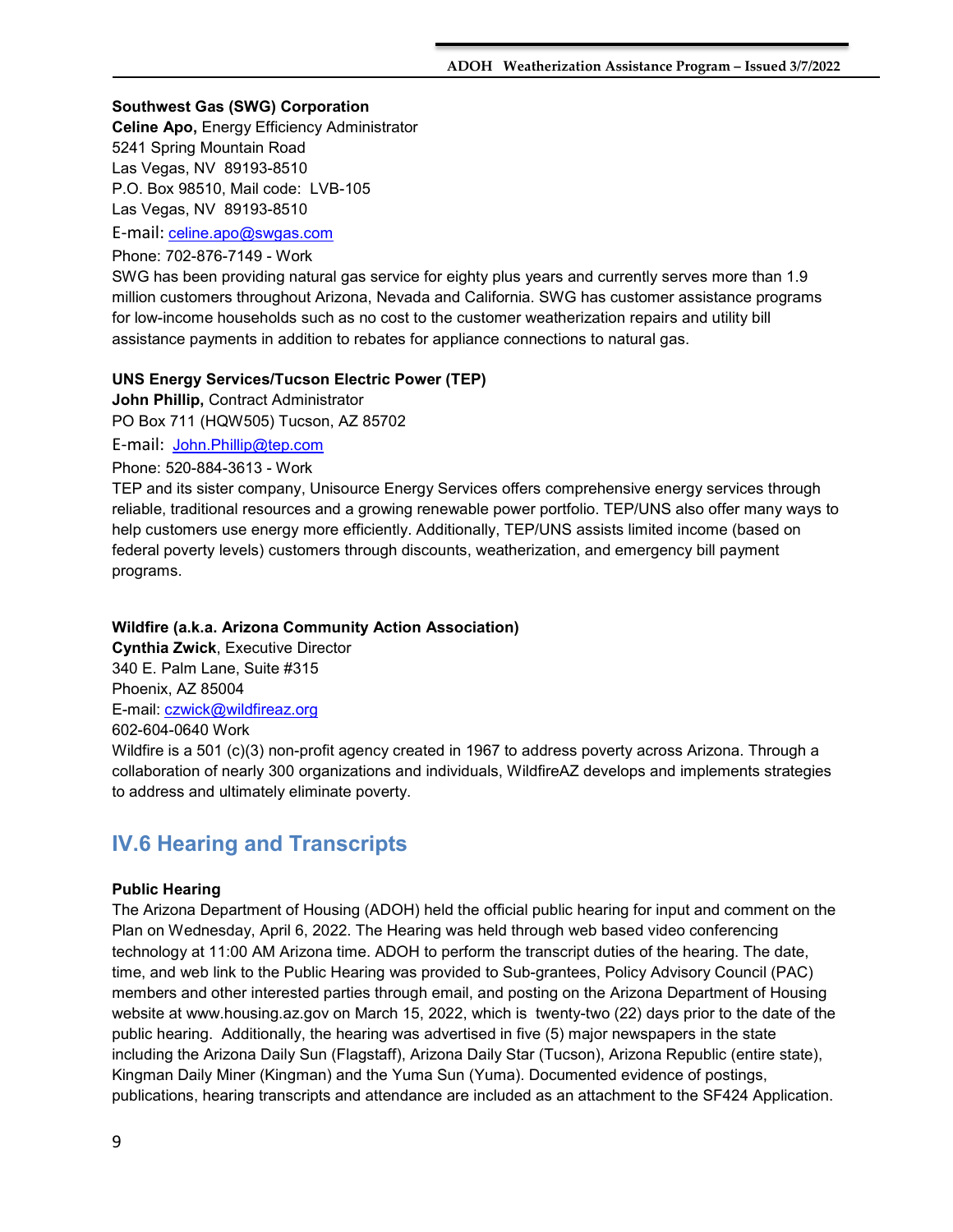## <span id="page-9-0"></span>**IV.7 Miscellaneous**

**Business Officer: Kathy Blodgett, PCED, CDR Programs Administrator**, **602-771-1021**  [kathy.blodgett@azhousing.gov](mailto:kathy.blodgett@azhousing.gov)

**Weatherization Program Manager: Travis Ekenberg, 602-771-1071,** [travis.ekenberg@azhousing.gov](mailto:travis.ekenberg@azhousing.gov)

**Financial & Program Monitoring: Gloria Castro, Weatherization Program Specialist, 602-771-1084** [Gloria.castro@azhousing.gov](mailto:Gloria.castro@azhousing.gov)

**Principle Investigator: Samantha Winslow, Energy Specialist, 602-771-1046**  [Samantha.winslow@azhousing.gov](mailto:Samantha.winslow@azhousing.gov)

**ADOH staff positions charging less than 100% of their time to the DOE Weatherization Grant will be paid by other funding sources.**

**Only those ADOH Sub-grantees that expended more than \$750,000 in total Federal Funding during PY21 will receive FINANCIAL AUDITS funds identified in ADOH's SF-424a Budget.**

**Use of Weatherization Funds for Renewable Energy Systems**

Not Applicable

## **Weatherization Readiness Funds WPN 22-6 (WRF)**

Through this WRF set-aside fund, WAP can address necessary repairs (e.g., Health and Safety issues, structural) in dwellings that have been deferred from receiving weatherization services. Deferrals occur in WAP for two key reasons, regulatory (10 CFR 440) limitations and/or management decisions at the state and local levels. Regardless of the cause, deferrals create "sunk costs" – the cost of sending field staff out to evaluate a home that cannot ultimately be treated because the Program is unable to address the repairs of the building.

WRF are designated for use by Grantees in addressing structural and health and safety issues of homes that are currently in the queue to be weatherized, but at risk of deferral. This funding is specifically targeted to reduce the frequency of deferred homes that require other services, outside the scope of weatherization, before the weatherization services can commence. **Units receiving WRF must result in in a DOE completion defined as**, *"A dwelling on which a DOE-approved energy audit or priority list has been applied and weatherization work has been completed."* WRF funds are specific to the annual appropriation funding and must be expended on units weatherized within the formula PY 2022 grant by the WAP Sub-grantees identified in the State Plan application.

WRF (measures and admin) will be tracked separately from other DOE funding, will not be subject to the DOE ACPU or H&S totals, cannot be used on a DOE BIL project, and shall have **a cap of \$4000/residence**. A waiver must be submitted to ADOH and approved prior to project commencement. Allowable measures may include but are not limited to the following:

- Roof repair
- Wall repair (interior or exterior)
- Ceiling repair
- Floor repair
- Foundation or subspace repair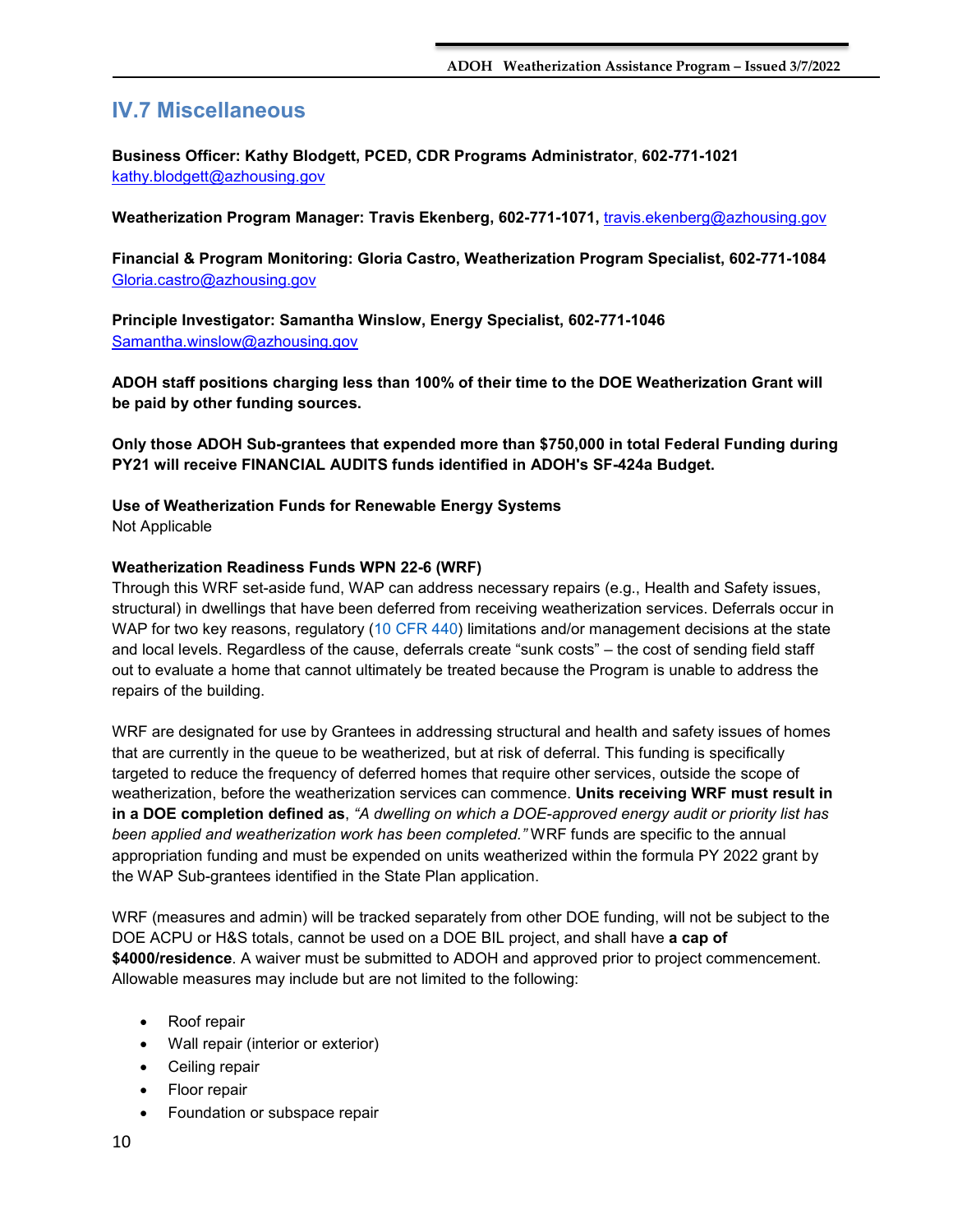- Exterior drainage repairs (e.g., landscaping or gutters)
- Plumbing repairs
- Electrical repair
- Clean-up or remediation beyond typical scope of WAP preventing WAP work

Other items may be allowable on a case by case basis depending on the severity of the hazard and keeping the **\$4000/residence cap** in mind.

## **Carryover Rule**

There will be no carryover for FY 2022 per DOE WPN 22-1

## **\*\*\*This rule only applies if DOE allows the Grantee to carry over any remaining funds from the previous program year.**

ADOH concurs with DOE that Sub-grantees should be making every effort to expend funds allocated for a specific program year, in that year. ADOH has adopted the policy that any Sub-grantee that does not expend at least 90% of their allocated funds for a given program year will not be eligible to receive carry over funds if/when available. All carry-over funds will be equally distributed to the sub-grantee agencies who expended at least 90% of their allocated funds from the previous program year. However, ADOH reserves the ability to a secondary carry-over policy due to extenuating circumstances.

## **Performance Based Funding Re-allocation**

Quarterly performance goals and standards are made a part of the contractual agreement between the Grantee and Sub-grantees. The Grantee may, based on a review of the progress of Sub-grantee completed units and expenditures, move funds from a non or under-performing Sub-grantee to a Subgrantee meeting or exceeding their performance goals. The Grantee will review the performance of all Sub-grantees on a monthly basis. The first re-allocation of funds would occur at 6 months with additional re-allocations if needed at the 8-month and 10-month time periods. It is the goal of the Grantee to use this method to ensure annual program funds are expended thereby reducing or eliminating carry-over and improving overall program performance.

**ADOH will be working to improve the condition of Sub-grantee vehicles and equipment. Working with the Department of Energy and LIHEAP, a plan for this will be under development in the near future.**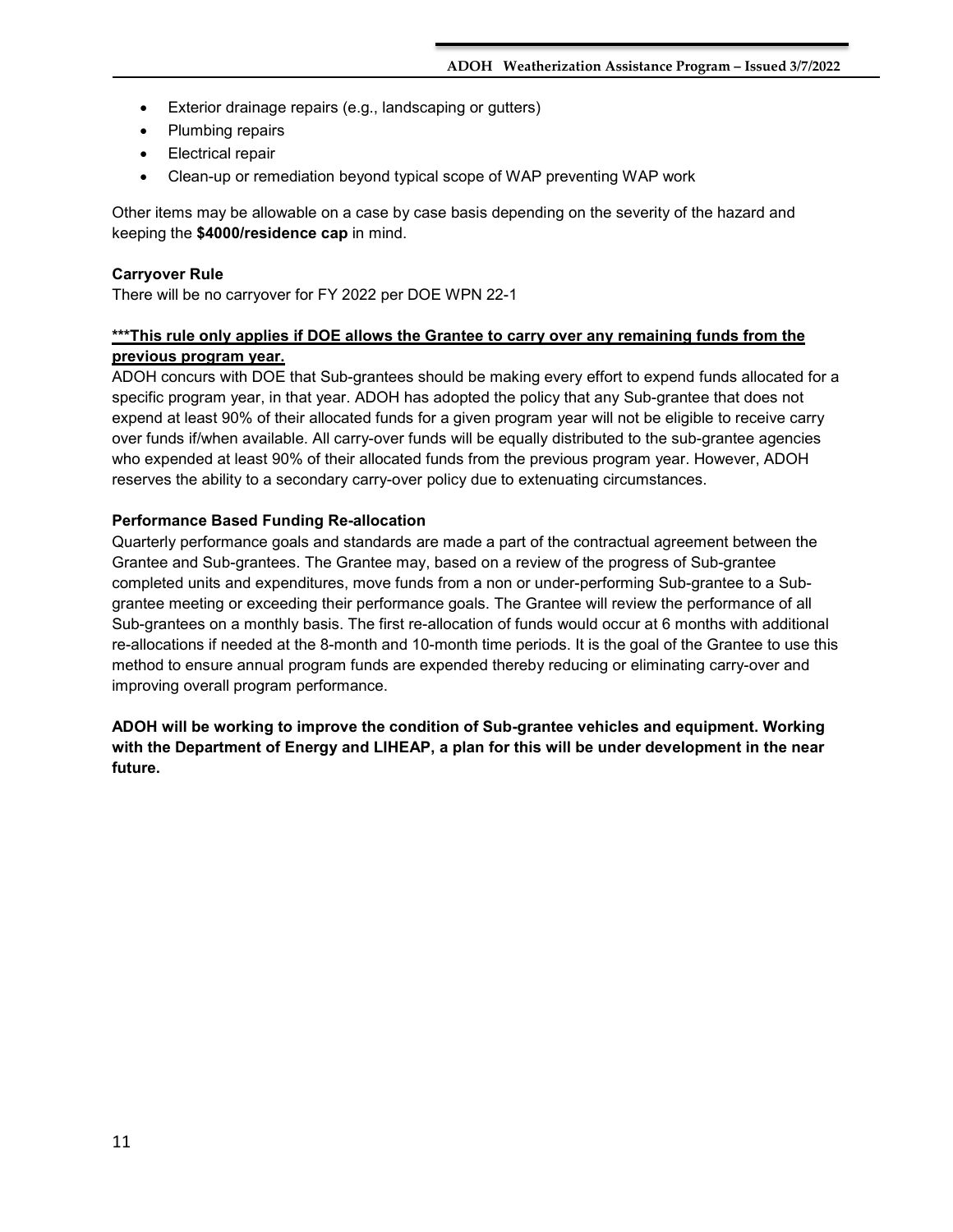## <span id="page-11-0"></span>**MASTER FILE**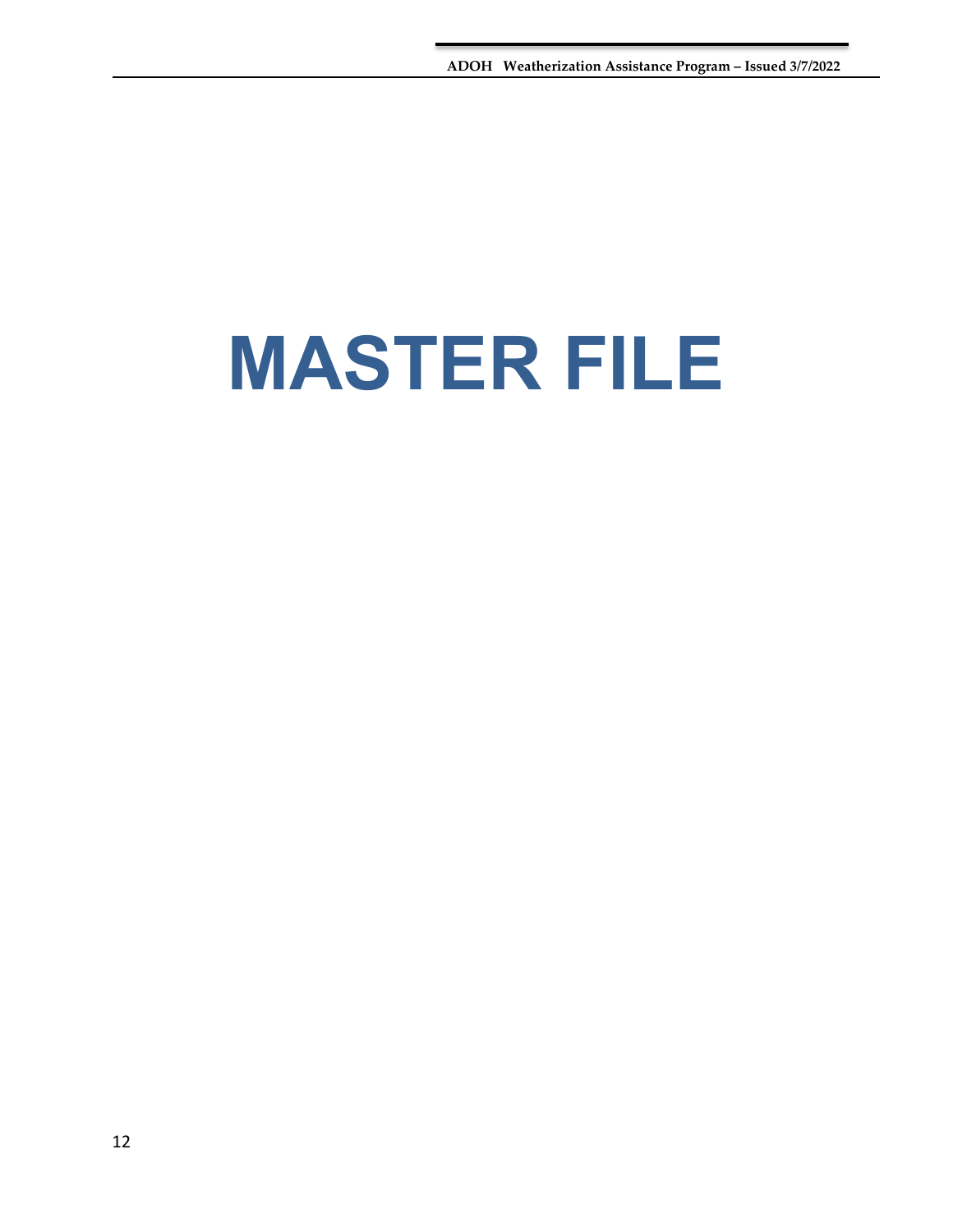## <span id="page-12-0"></span>**V.1 Eligibility**

Every dwelling weatherized must meet both client and building eligibility requirements. Eligible dwelling units per 10 CFR 440.22 are as follows:

"(a) A [dwelling unit](https://www.law.cornell.edu/definitions/index.php?width=840&height=800&iframe=true&def_id=bd9b72c447597f76182b47fa51d5ae71&term_occur=1&term_src=Title:10:Chapter:II:Subchapter:D:Part:440:440.22) shall be eligible for weatherization assistance under this part if it is occupied by a family unit:

- (1) Whose income is at or below 200 percent of the poverty level determined in accordance with criteria established by the Director of the Office of Management and Budget; or
- (2) Which contains a member who has received cash assistance payments under Title IV or XVI of the Social Security [Act](https://www.law.cornell.edu/definitions/index.php?width=840&height=800&iframe=true&def_id=fe6c6d9fa0c96c28c1f4c11bfeb84a18&term_occur=1&term_src=Title:10:Chapter:II:Subchapter:D:Part:440:440.22) or applicable [State](https://www.law.cornell.edu/definitions/index.php?width=840&height=800&iframe=true&def_id=a58e00cddb6f8cab64ddab80c5aeb072&term_occur=1&term_src=Title:10:Chapter:II:Subchapter:D:Part:440:440.22) or local law at any time during the 12-month period preceding the determination of eligibility for weatherization assistance; or
- (3) If the [State](https://www.law.cornell.edu/definitions/index.php?width=840&height=800&iframe=true&def_id=a58e00cddb6f8cab64ddab80c5aeb072&term_occur=2&term_src=Title:10:Chapter:II:Subchapter:D:Part:440:440.22) elects, is eligible for assistance under the Low-Income Home Energy Assistance [Act](https://www.law.cornell.edu/definitions/index.php?width=840&height=800&iframe=true&def_id=fe6c6d9fa0c96c28c1f4c11bfeb84a18&term_occur=2&term_src=Title:10:Chapter:II:Subchapter:D:Part:440:440.22) of 1981, provided that such basis is at least 200 percent of the poverty level determined in accordance with criteria established by the Director of the Office of Management and Budget."

Weatherization Program Notice (WPN) 22-5, Expansion of Client Eligibility in the Weatherization Assistance Program, issued by the U.S. Department of Energy (DOE), serves to streamline the WAP intake process by expanding WAP's categorical income eligibility **to include** U.S. Department of Housing and Urban Development's (HUD) means-tested programs' income qualifications at or below 80% of Area Median Income. (Examples of HUD program but not limited to Community Development Block Grants (CDBG), HOME Investment Partnerships Program (HOME), Lead Hazard Control & Healthy Homes Program (OLHCHH), etc.).

This guidance allows for qualified applicants/households under HUD's means-tested programs using percentages of Area Median Income (AMI) ranging from 30% AMI to 80% AMI, to automatically be granted WAP program eligibility. The method and documentation of verification of eligibility must be included in the WAP client file.

### **Arizona definition of low-income:**

Household Income is at or below 200% of the federal poverty level determined in accordance with criteria established by the Office of the Secretary, U.S. Department of Health and Human Services.

#### **Arizona definition of Children**

A dependent at or below the age of five (5) years.

#### **Arizona Definition of Elderly**

A person who is 60 years of age or older.

## <span id="page-12-1"></span>**V1.1 Approach to determine client eligibility**

The Sub-grantees are to follow the intake procedures of the most current state income qualifying guidelines found in the Low-Income Home Energy Assistance Program (LIHEAP) Policy Manual available from the Arizona Department of Economic Security (DES) website at: [https://des.az.gov/sites/default/files/LIHEAP\\_Policy\\_Manual\\_2021.pdf?time=1645131973941](https://des.az.gov/sites/default/files/LIHEAP_Policy_Manual_2021.pdf?time=1645131973941)

The LIHEAP State Plan for Arizona has been approved to mirror the income eligibility allowed by DOE at 200% or below of the Federal Poverty Limit (FPL). Sub-grantees should also reference WPN 22-3 for Poverty Income Guidelines and Definition of Income.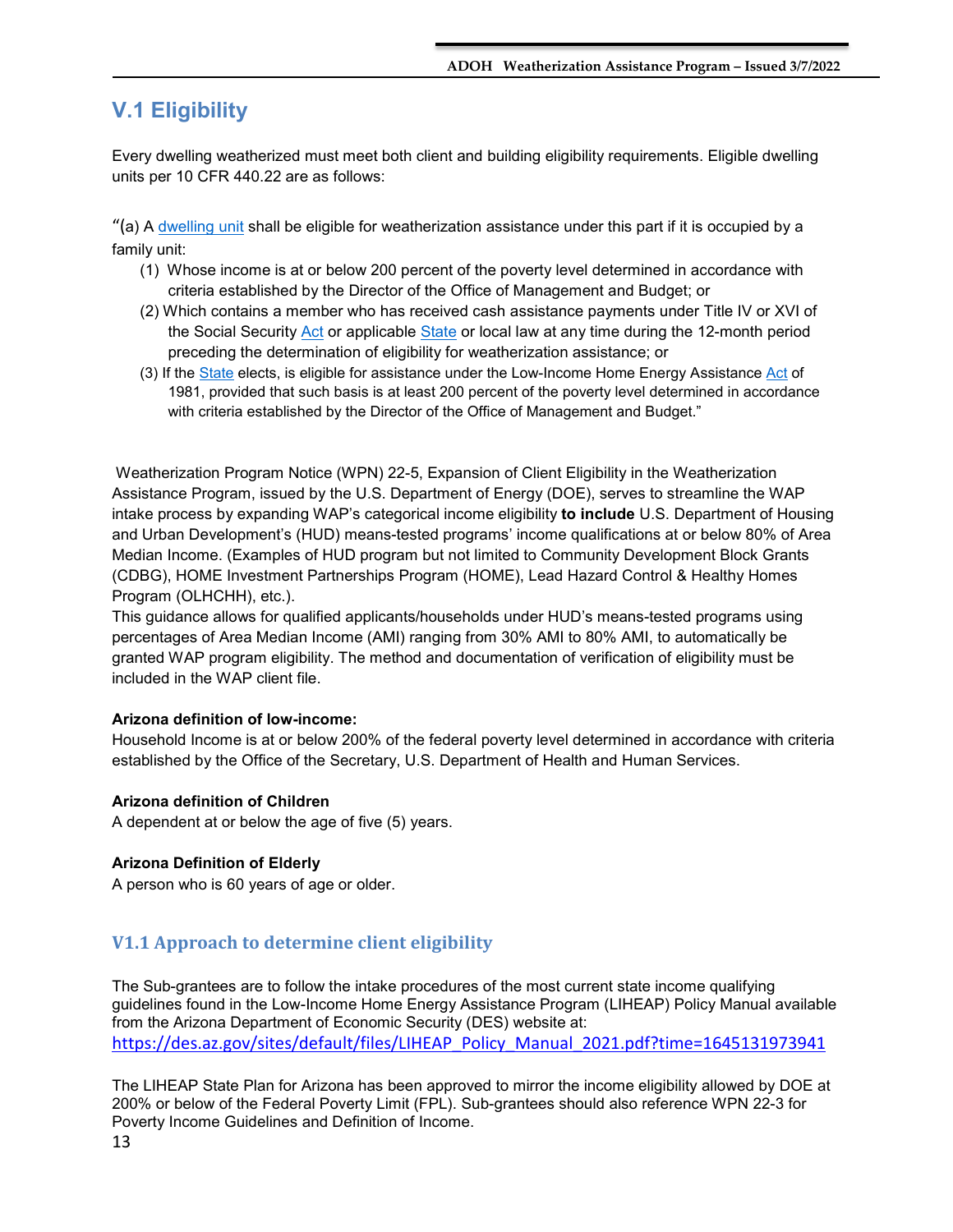Each DOE client file must contain an application from the client that includes the required demographics and income for the entire family living in the residence. The file must also contain evidence provided by the Sub-grantee that the client is income eligible to receive WAP services. This evidence may include, but is not limited to, third party verification from the source of income for the family (employer, social security office, unemployment agency, etc.); source documentation for each income source listed on the application; or evidence of cash assistance payments under Title IV of XVI of the Social Security Act or applicable State or local law at any time during the preceding 12 month period for any household member. These documents must be retained in hard copy for each client.

ADOH WAP has provided a Client File Checklist that Sub-grantees must use and keep in their client file. The form is available from the ADOH website at: [https://housing.az.gov/documents](https://housing.az.gov/documents-links/forms/weatherization)[links/forms/weatherization](https://housing.az.gov/documents-links/forms/weatherization)

The following information is required (some are required only if applicable such as the Landlord/Tenant Form) to be included in client files:

- 1. Client File Checklist (required)
- 2. Eligibility Determination (including the required Annual Income Calculations Form) & Client Information including hard copy evidence provided by the Sub-grantee that the client is income eligible to receive WAP services. This evidence may include, but is not limited to, third party verification from the source of income (employer, unemployment agency, social security office) of the family or source documentation for each income source listed on the application.
- 3. Certification of Zero Income Form (required if applicable)
- 4. Proof of Ownership or Signed Rental Agreement
- 5. Deferral Information (if applicable)
- 6. State Historic Preservation Documentation (if applicable)
- 7. Previous Weatherization Checklist (required form)
- 8. Clients Rights and Responsibilities Form (required form)
- 9. Client Complaints and Documented Resolution (if applicable)
- 10. Progress Form; Includes client sign-off on:
	- a. Receipt of "Client Rights and Responsibilities Form"
	- b. Client Agreement (visits for quality assurance and funder monitoring)
	- c. Receipt of Warrantees
	- d. Statement of Completion
- 11. Household Action Plan (required form)
- 12. Client Health and Safety Evaluation Forms (2)
	- a. Client use (if client so chooses)
	- b. Auditor use (required form)
- 13. Work Agreement/Scope of Work
	- a. Form is supplied by Sub-grantee
	- b. Must be signed by Client
	- c. Must include any Low Cost/No Cost measures
- 14. Priority Checklist or Copy of the Energy Model with Field Waiver Request (if applicable), Health & Safety (HSD) Waiver
	- a. required if DOE/SWG HSD will exceed \$2,000
	- b. Must be approved and signed by ADOH Energy Specialist
- 15. Residential Diagnostic Evaluation Form (required form)
	- a. Initial Inspection and Diagnostics
	- b. Final Inspection and Diagnostics
	- c. Project Photos Pre-work and Post work (may be inserted into form or saved separately)
	- d. Photos of Appliances/HVAC before and after replacement (may be inserted into form or saved separately)
- 16. Quality Control Inspection Checklist (required form for DOE funded projects)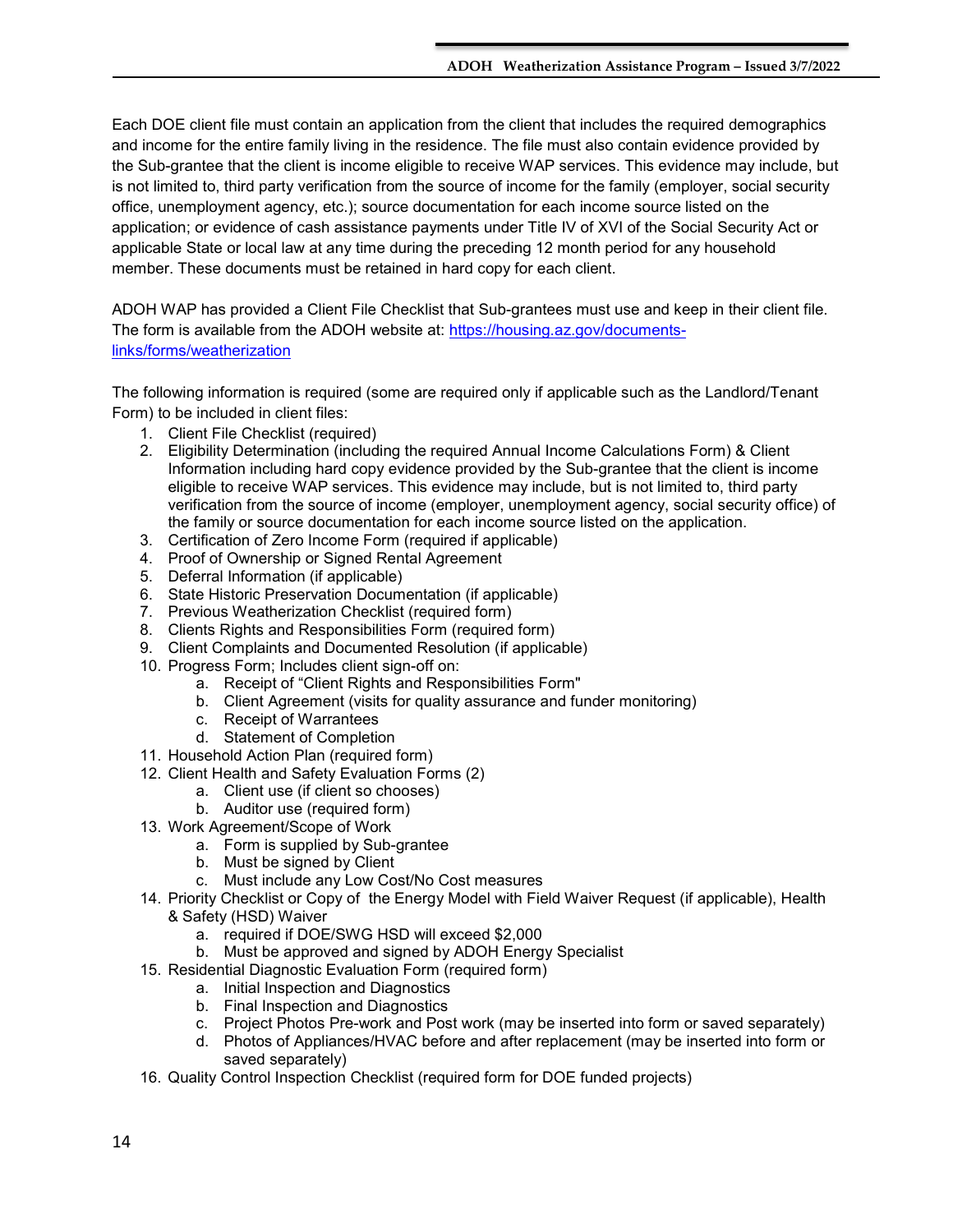- 17. Hazard Disclosure Form; Includes client sign-off that information, notifications and release were given to them regarding:
	- a. Lead Paint
	- b. Mold Assessment and Release
	- c. Radon
- 18. Lead Safe Weatherization (if applicable)
	- a. Testing results showing no lead; or
	- b. Lead Safe Work Practices documentation per EPA requirements, Include Certified Renovator Documentation and photographs demonstrating proper practices were followed.
- 19. Materials and Labor Costs: including invoices and purchase orders (Contractor and crew based)
- 20. Bid/Equipment/Calculation/Specification Details
- 21. Inventory Sheets (if applicable)
- 22. Low-Cost/No-Cost Documentation
	- a. Cannot exceed \$250
	- b. Notations must be made in the AZWAP database indicating what the actual low cost/no cost measure was and break out the amounts by funding source used for the measure.
- 23. Landlord/Tenant Agreement (required form if applicable)
- 24. Refusal for Services, Indemnification & Waiver of Claims
- 25. Health & Safety (HSD) Waiver
	- a. Required if DOE, LIHEAP or SWG HSD will exceed \$2,000
	- b. Must be approved and signed by ADOH Energy Specialist or WAP Staff
- 26. Sub-grantee Statement of Completion
- 27. Utility Information Release Authorization Form
- 28. Sub-grantee Contractor Oversight Form (if applicable)

The client is income eligible for weatherization services for twelve (12) months from the date the client was determined to be income eligible, contingent upon residence eligibility. A client must be re-certified when eligibility lapses due to the length of time the client was waiting to receive Weatherization services. Re-certification of income eligibility must occur at least once every twelve (12) months.

Sub-grantees shall give priority to clients based on the list of priorities established in the Arizona State Plan, which includes the following:

- 1. Elderly persons aged at or above the age of sixty (60) years.
- 2. Persons with Disabilities
- 3. Families with children at or below the age of five (5) years.

The criteria used for determining applicant priority must be in writing and on file with the Sub-grantee. An actual wait list to determine who is next to receive weatherization services must be developed with consideration given to the priority populations listed above.

For HUD-DOE Multi-Family eligibility, see the Multi-family section of plan.

## **Qualified Aliens Receiving Weatherization Benefits**

Grantees are directed and encouraged to review guidance provided by Health and Human Services (HHS) under LIHEAP. This guidance can be found by going to [http://www.aspe.hhs.gov/hsp/immigration/restrictions-sum.shtml#sec1.](http://www.aspe.hhs.gov/hsp/immigration/restrictions-sum.shtml#sec1)

HHS Information Memorandum LIHEAP-IM-25 dated August 28, 1997, states that all qualified aliens, regardless of when they entered the United States, continue to be eligible to receive assistance and services under the Low-Income Home Energy Assistance Program (LIHEAP) if they meet other program requirements.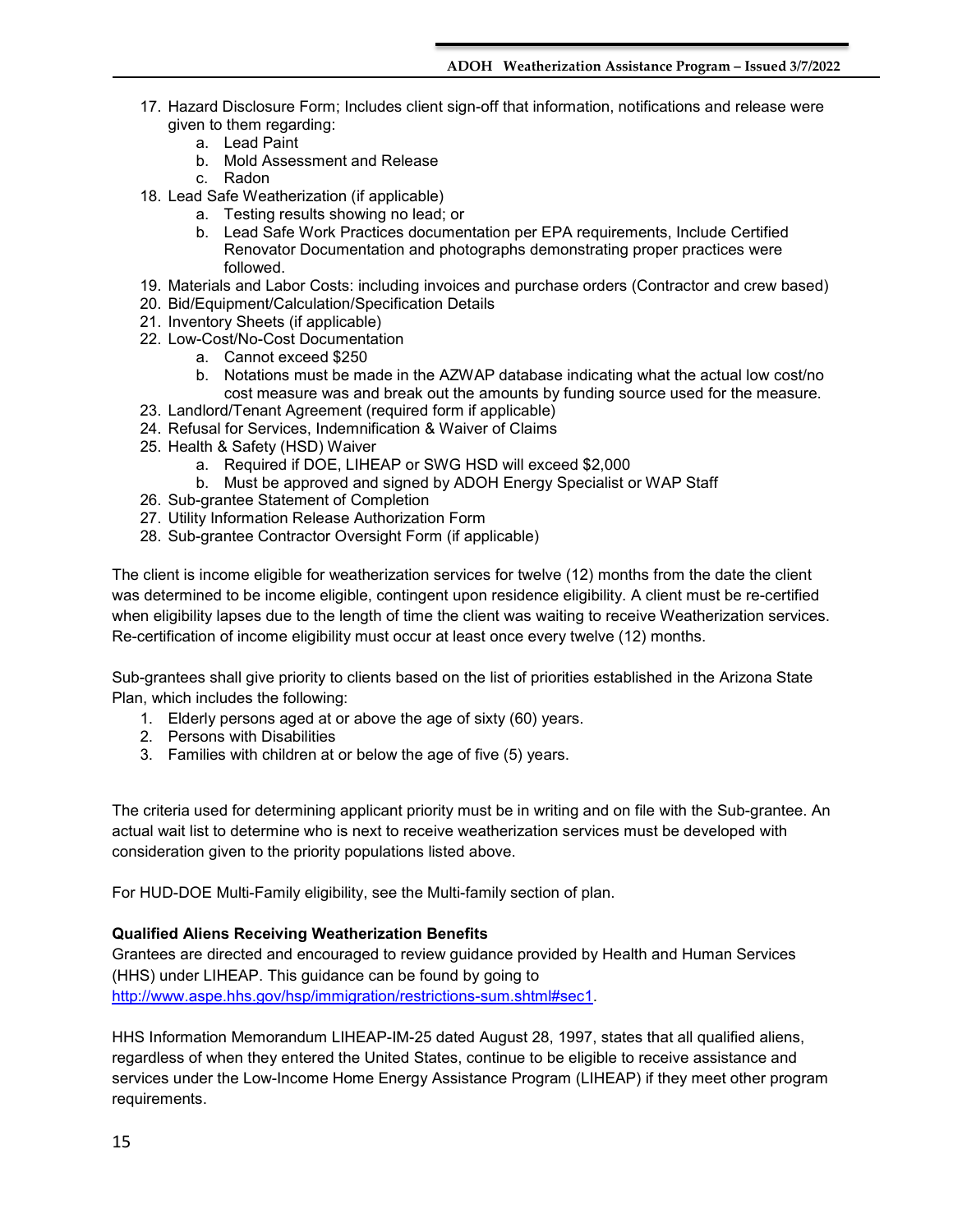To eliminate any possible contradiction of eligibility for Weatherization services at the state and local level for qualified aliens, the definition adopted by HHS will also apply to the DOE WAP.

HHS issued Information Memorandum LIHEAP-IM-98-25 dated August 6, 1998, outlining procedures for LIHEAP and Weatherization grantees serving non-qualified aliens to implement new status verification requirements.

To ensure continuity between LIHEAP and WAP for the many Sub-grantees operating both programs, the DOE WAP will follow the interpretation as adopted by HHS.

## <span id="page-15-0"></span>**V1.2 Approach to determine building eligibility**

## **Sub-grantees must document the eligibility of the residence to receive weatherization assistance through the following process:**

- 1. Verify that the home's occupants are income qualified for WAP
- 2. Verify that the home has not been previously weatherized by a thorough examination of the following:
	- a. The state database (azwap.org)
	- b. Previous weatherization client files
	- c. The Sub-grantees weatherization program internal tracking system (i.e. database or spreadsheets)
	- d. Database or Visual inspection of unit for evidence of previous retrofit weatherization measures. (Observation of weatherization improvements will not necessarily preclude the unit from the WAP program. Database and Client File check as well as audit diagnostics may indicate unit is eligible.
- 3. Perform a site inspection of the unit to make sure the condition of the home is safe to perform weatherization work

The Sub-grantee must then complete the ADOH Previous Weatherization Checklist form and retain it in the Client File. The Previous Weatherization Checklist Form is available for download from the ADOH weatherization web page at:<https://housing.az.gov/documents-links/forms/weatherization>

## **The Grantee will monitor for the eligibility of the residence through the following process:**

- 1. Perform desktop review of the State's database for 100% of submitted jobs. This helps to verify income levels as well as the eligibility of measures and their SIR prior to any reimbursement of expenditures to the Sub-grantees.
- 2. During field inspections, the Grantee Weatherization Program Specialist will monitor a random sampling of ten percent (10%) of client files on completed jobs for proper documentation of income eligibility. If Grantee determines that the Sub-grantee is not following policies and procedures currently and consistently, the Grantee will increase the percentage of Sub-grantee client files sampled.
- 3. Verify that the State's Previous Weatherization Checklist form has been completed, signed and included in the Client File.

## **Re-weatherization**

Dwelling units weatherized (including dwelling units partially weatherized) under the DOE WAP program, or under other Federal programs including LIHEAP, HUD or USDA (in this paragraph referred to as 'previous weatherization'), may not receive further financial assistance for weatherization until the date that is 15 years after the date such previous weatherization was completed. This does not preclude dwelling units that have received previous weatherization from receiving assistance and services (including the provision of information and education to assist with energy management and evaluation of the effectiveness of installed weatherization materials) other than weatherization under the DOE WAP program or under other Federal programs, or from receiving non-Federal assistance for weatherization.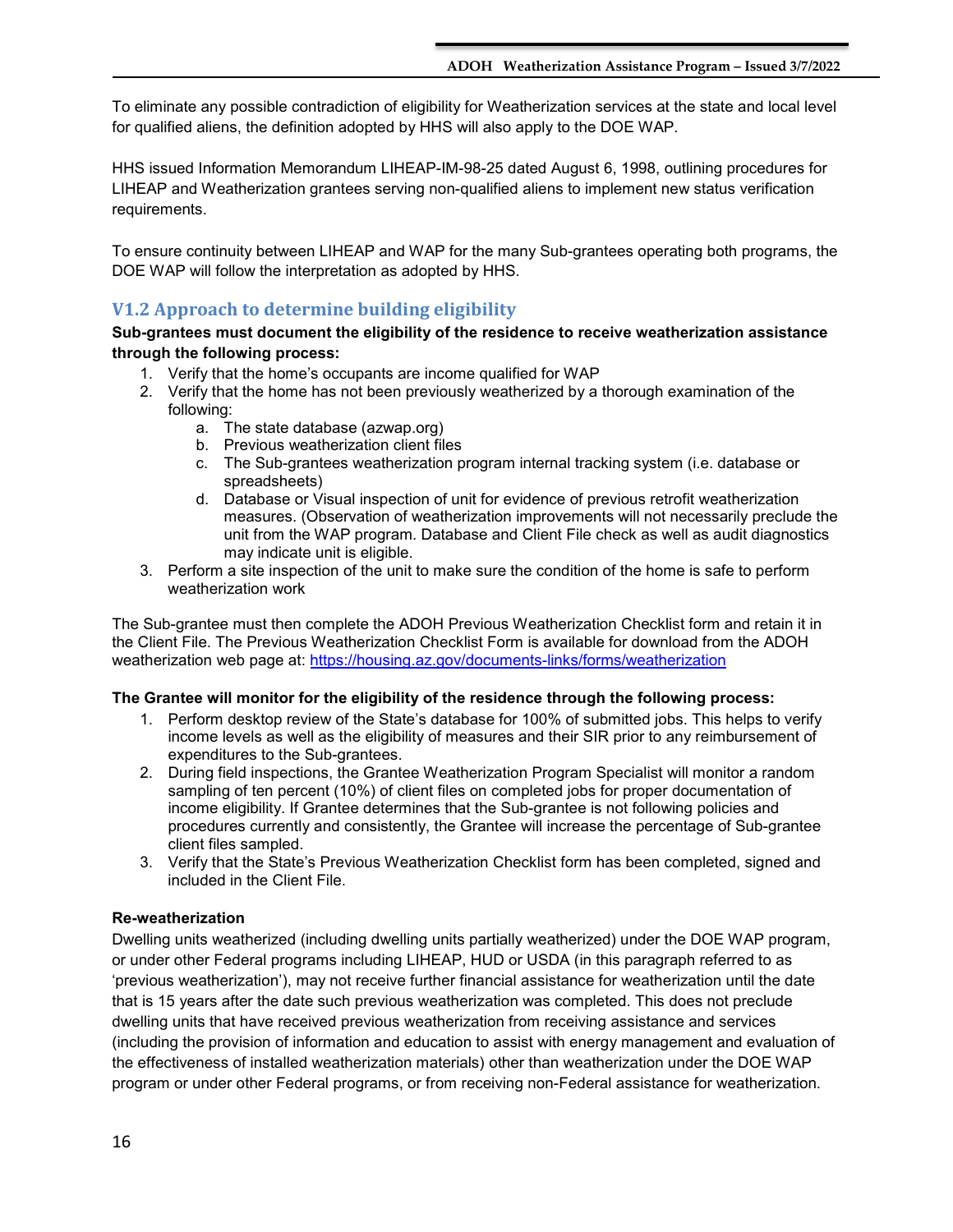Sub-grantee will conduct research to the best of their abilities and include documentation in the client file, the methods of determination of previous weatherization and the timeframe therein. Without a centralized database for recipients of all federal funding and records retention requirements, Sub-grantees may not have access to precise information but shall ensure due-diligence when performing re-weatherization on eligible properties.

Client files will be documented according to the policies set forth in the Eligibility V.1, V1.1 sections of this State Plan as well as the Building Eligibility V.1.2 section. A full energy audit will be required.

Under the Energy Crisis and Disaster Relief, section of the Arizona State Plan, Disaster Planning and Relief is addressed and references DOE-issued Weatherization Program Notice (WPN) 12-7, which allows additional work to be done on homes due to natural disasters. Grantee and Sub-grantees will refer to these sections and follow appropriate procedures if the Sub-grantee wishes to serve homes located in disaster areas.

If the occupancy of the dwelling unit changes to another low-income family, the dwelling unit does not become eligible for additional weatherization. A dwelling is not eligible for weatherization, even if occupied by an eligible household, if a federal, state or local program has designated the dwelling for acquisition or clearance within 12 months from the scheduled date weatherization would be completed.

## **Use of WAP Funds for Add-on/Call-back Work**

Grantees and Sub-grantees may not charge DOE for additional work on homes that have already been reported to DOE as completed, weatherized units. WPN 11-03 provides specific guidance on this type of activity.

*Note: Under no circumstances can any of these activities be covered under the re-weatherization provisions of 10 CFR §440.18(e) (2) (iii).* 

## **Eligible Structures**

Once a client has been deemed income qualified then residence eligibility can be determined. Eligible residences must be safe for the occupants; Sub-grantees; crews; and/or contractors to work in without concern for their health and safety.

The primary housing types served by the Arizona WAP program are single family (both block and stick built construction), manufactured housing/mobile homes (refer to AZ WAP P&P Manual for further clarification) and multi-family housing. Sub-grantees should exercise caution in dealing with nontraditional type residential units such as shelters, and apartments over businesses, etc., to ensure they meet program regulations for eligibility. Consideration on weatherizing these types of units should be coordinated with the Grantee.

The weatherization of non-stationary campers, travel trailers, RV's, and 5<sup>th</sup> wheel travel trailers that have an eligible applicant/s is not allowed. Mobile homes must either have an Affidavit of Affixture or a title with the "MH" designation in the body style box to be eligible for WAP services.

## **Co-Op Properties**

A property will be ineligible for weatherization assistance if the owner is not detailed by documentation through the County Assessor, a mortgage statement, or other legal document showing clear and specific ownership. If multiple individuals are detailed as owners of the property but one or both do not reside at the residence, all named owner's income shall be counted unless a written rental agreement is provided upon application. If the residence is a rental unit, the ADOH Landlord Tenant Agreement Form **MUST** be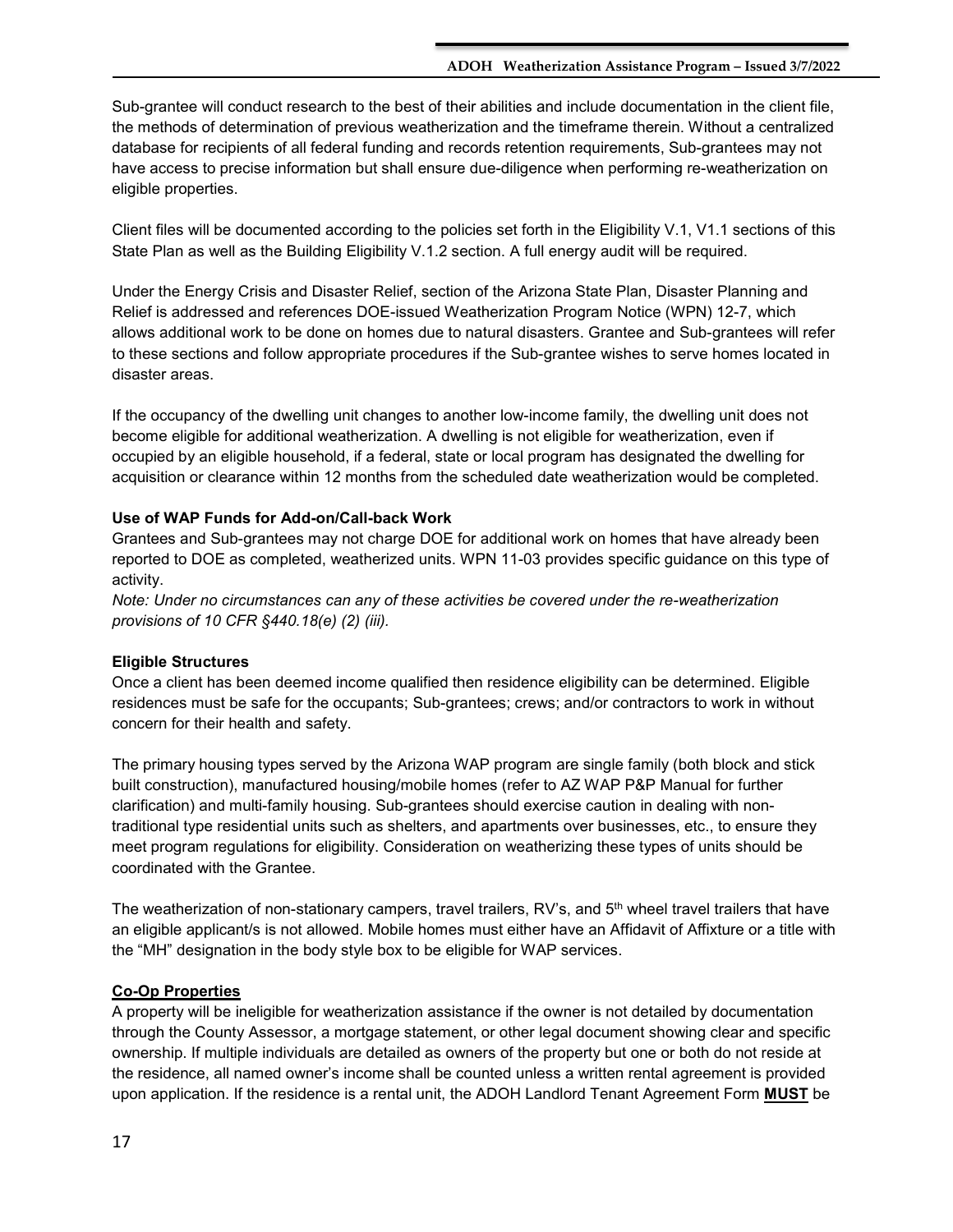completed. Federal funds cannot be used for measures/equipment that are required to be provided by the Landlord/Owner renting the property per the AZ Landlord Tenant Act, A.R.S. Title 33.

## **Primary Residence**

Weatherization work may only be performed on the applicant's/owner's primary residence. For example, where "Mother-in-Law" quarters or secondary/detached buildings are present, only the primary zoned building or main housing unit as accessed from the street where the address is detailed/located will be eligible to receive weatherization services.

## **Rental Units/MF Buildings**

All Sub-grantees are required to weatherize single family, manufactured (mobile home) and multi-family rental housing.

The State of Arizona has established a policy to ensure that Sub-grantees weatherizing rental units determine financial eligibility and obtain written permission of the owner or owner's agent. In multiple unit buildings, the state ensures sixty-six (66) percent (50 percent for duplexes or four unit buildings) of the building to be eligible units. The State's policy also ensures that the benefits of weatherization accrue primarily to the tenant, including units where the tenants pay for their energy through their rent. ADOH WAP recognizes that it may weatherize shelters under conditions set forth in CFR 440.22.

State policy regarding rental units specifies that for a reasonable period of time (not less than twelve months) the tenant will not be subjected to rent increases unless those increases can be demonstrated to be related matter and conditions other than the weatherization measures performed. Sub-grantees must obtain the Landlord and Tenant's signature on the Landlord/Tenant Agreement form. State policy also provides an avenue for complaint in such matters. Tenants and landlords are informed in writing that no undue or excessive enhancement shall be provided to the rental unit or building by weatherization assistance, this is to include the installation of heating and air conditioning units, and appliances, as this is required to be provided by the landlord pursuant to A.R.S 33-1324: [https://www.azleg.gov//ars/33/01324.htm](https://www.azleg.gov/ars/33/01324.htm)

All documentation shall remain the property of Grantee and in the event of program closure, by either Grantee or the Sub-grantee; such files shall revert to Grantee. Copies of these documents need to be placed in each client file of the complex.

If a multi-unit building is under an assisted or public housing program identified by the U.S. Department of Housing and Urban Development (HUD), the property owner, manager or authorized agent will follow the Property Certification Procedure outlined below:

## **Property Certification**

The property owner or authorized agent of the property must sign a Self-Certification form attesting that:

- 1. The property owner or authorized agent maintains certified income records for households residing at the property.
- 2. The property owner or authorized agent has reviewed its current certified income records.
- 3. The property owner or authorized agent has determined that at least 66 percent of the units in each building (or at least 50 percent of the units for 2- and 4-unit buildings) have certified incomes that are at or below 200 percent of the current federal poverty level based on household size.
- 4. The property owner or authorized agent certifies that all the information provided with the certification request is true and accurate.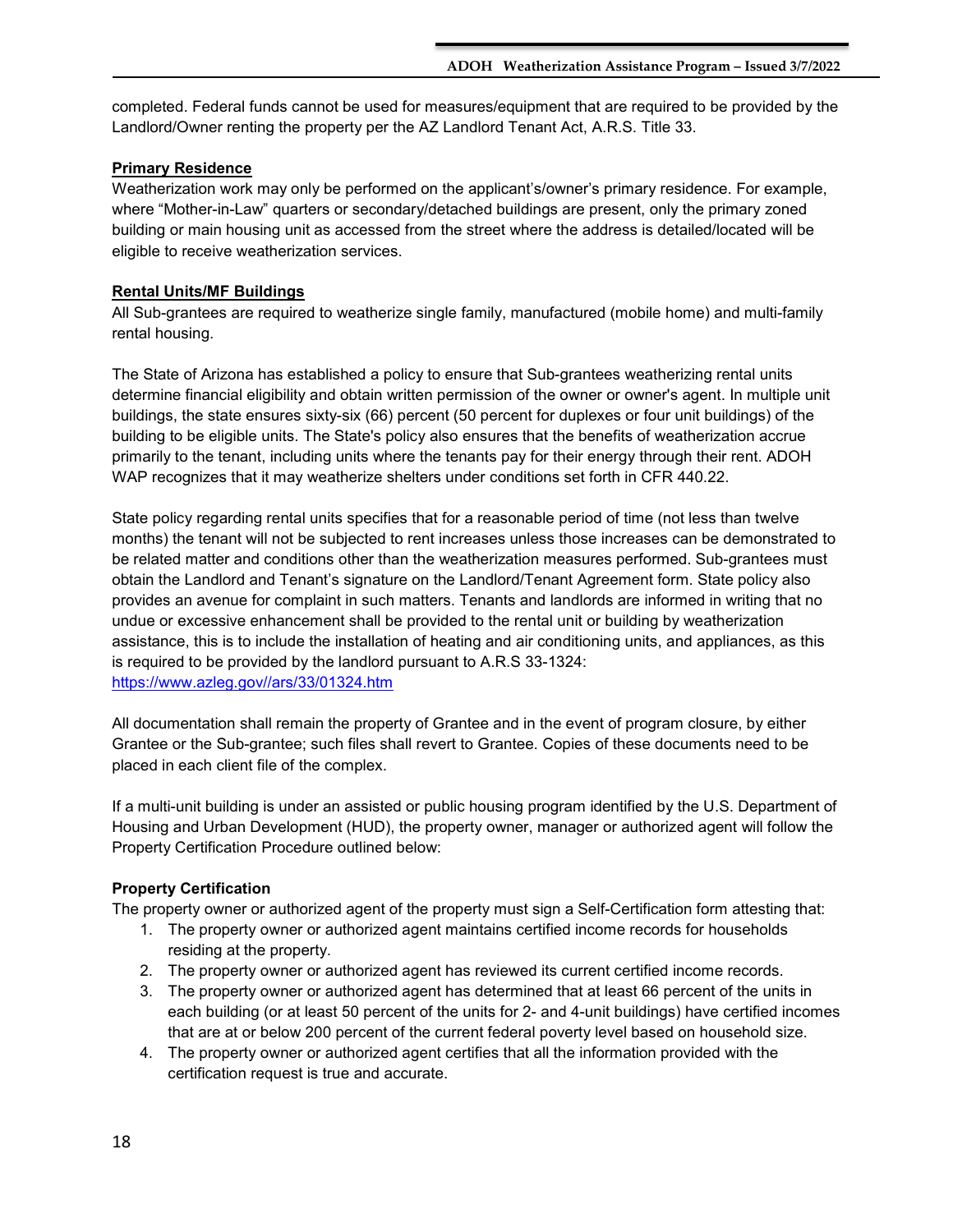## **Property Occupancy Report**

The property owner or authorized agent must also complete and submit an Occupancy Report for the property.

Required property information includes:

- 1. property name
- 2. HUD contract number
- 3. contract expiration date
- 4. other property identification number (if applicable)
- 5. Property address and number of buildings and units that are at the property that meet DOE's income requirements.

Required building-unit information includes:

- 1. A listing of all units and information for each unit including:
	- a. building identification
	- b. building address
	- c. certified annual income
	- d. household size, and
	- e. Whether the household income was certified in the last year.

Upon completion of the Property Certification and the Multifamily Occupancy Report, the property owner (or property owner's representative) will submit both files to HUD at [energyaction@hud.gov](mailto:energyaction@hud.gov) and to DOE at [Derek.Schroeder@ee.doe.gov.](mailto:Derek.Schroeder@ee.doe.gov) The submitted documentation will then be reviewed by HUD following the process outlined below:

1. HUD will review the certification and accompanying documentation for completeness. If the documentation submitted by the property owner is insufficient for HUD to complete its review, HUD will notify the property owner via e-mail that the request cannot be approved based on the information submitted.

- 2. HUD will review the household and property information provided under the self- certification process with records maintained by HUD, and may request additional occupancy information subject to Federal requirements.
- 3. If the documentation is complete and one or more of the buildings at the property meet DOE's income eligibility requirements, HUD will designate the property or list of qualified buildings as income-qualified properties/buildings, and will notify Dereck Schroeder at DOE and the building owner.
- 4. HUD will at the same time provide DOE with a list of the income-certified buildings pursuant to the above procedures; DOE will post these lists on its web site as required by 10 CFR 440.22 (b)(1), 440.22 (b)(2), and 440.22(b)(4).
- 5. Buildings determined by HUD to be eligible for WAP assistance will be posted on one of two lists:
	- a. List 1 Public housing buildings or privately-owned buildings with three or more years remaining on their affordability contracts with HUD are included on this list. As outlined in the January 2010 Final Rule, inclusion on List 1 demonstrates compliance with the following three WAP multifamily program requirements:
		- 1. DOE's income requirements:
			- a) Protection against rent increases; and
			- b) Protection against undue enhancement of the weatherized building.
	- b. List 2 Buildings on this list have less than three years remaining on their Housing Assistance Payments (HAP) contract with HUD. As outlined in the January 2010 Final Rule, inclusion on List 2 demonstrates compliance with only the following two multifamily program requirements:
		- 1. DOE's income requirements; and
		- 2. Protection against undue enhancement of the weatherized building. Buildings on this list must separately comply with the WAP program requirement for protection against rent increases.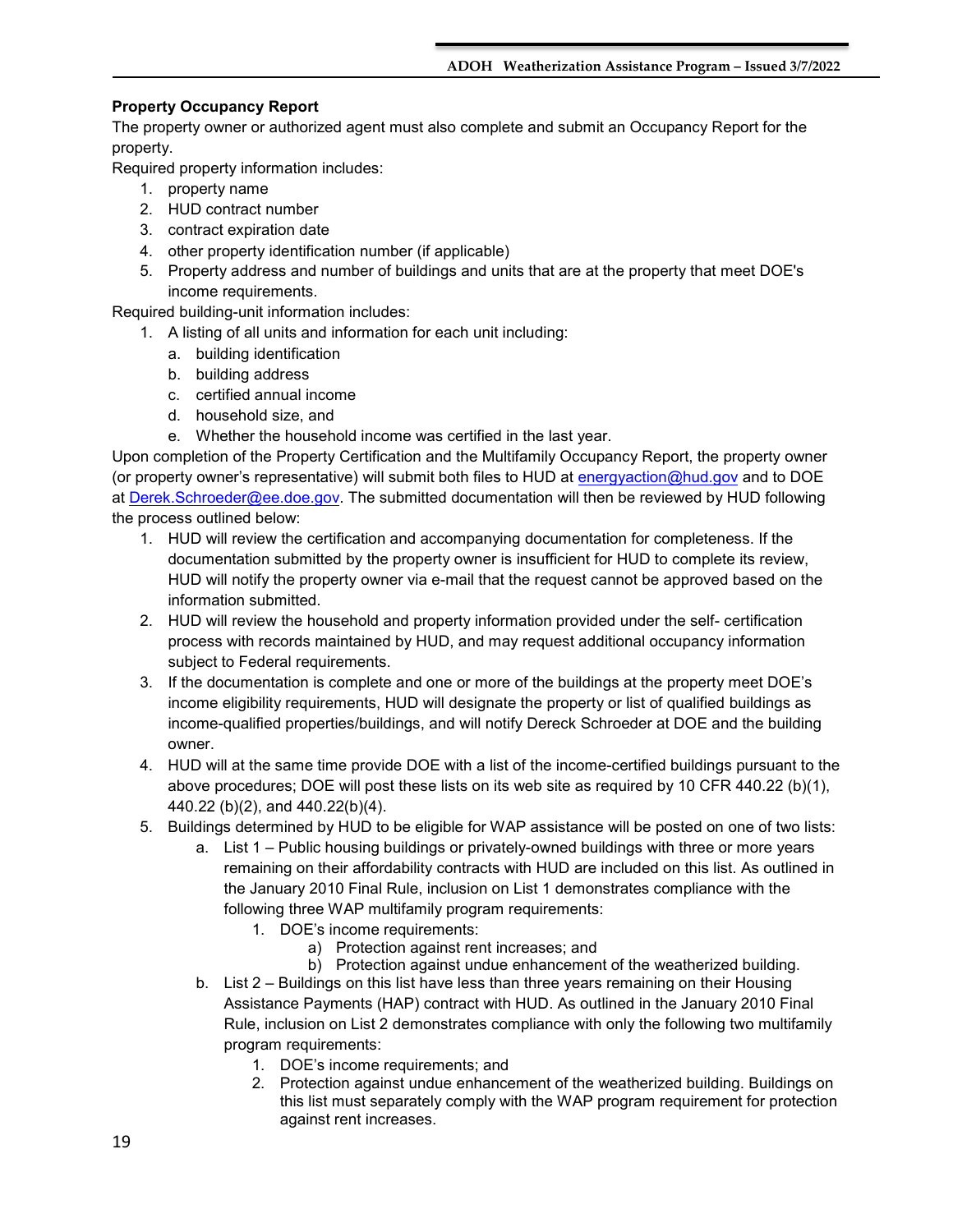For further clarification and guidance, refer to WPN 16-5 Multifamily Weatherization and 22-5 Categorical Eligibility.

## **Multifamily-Specific Guidance**

This WPN (22-5) simplifies (and supersedes) procedures previously outlined in WPN 17-4, Multifamily Housing – Procedure for Certifying Income-Eligible HUD Assisted Buildings. WAP Providers generally encounter three types of multifamily properties assisted by HUD: (1) housing owned and operated by HUD Public Housing Agencies (PHAs), (2) privately-owned multifamily buildings receiving project-based assistance, and (3) privately-owned multifamily buildings that house residents who receive tenant-based (housing voucher) assistance.

- Housing owned and operated by PHAs: WAP providers shall consider all such buildings managed by the PHAs referenced in this HUD Web page to be 100 percent income eligible.
- Privately owned multifamily buildings receiving project-based assistance: WAP providers should refer to these lists to determine the percentage of the units in each building that are income eligible.
- Privately-owned multifamily buildings that house residents receiving tenant-based assistance: WAP providers will determine the percentage of income eligible residences by either contacting the building owner/manager to obtain such Section 8 Housing Choice Voucher records (from HUD's Tenant Based Rental Assistance Program [TBRA]) or by individually verifying which residents hold such vouchers.

Additional changes in procedures directly related to verification of families receiving HUD assistance in multifamily buildings and how those buildings will be qualified going forward will be included in updated FAQs, available through the respective DOE Project Officers.

U.S. Department of Agriculture (USDA) and Low Income Housing Tax Credit (LIHTC) Properties: The certification procedures outlined in this Guidance do not apply to LIHTC properties, or for properties with USDA guaranteed loans. The LIHTC and USDA lists of income-eligible properties are no longer valid and will no longer be updated; WAP providers should follow standard procedures for verifying individual resident incomes for USDA and LIHTC properties.

## **Leased Dwelling Units**

Note: Grantees and Sub-grantees are reminded that the supporting documentation for applicants applying for weatherization that may be on a wait list or for other reasons must have their income eligibility documentation updated every 6 months from the date of the initial intake date.

Certain buildings containing rental units may comply with the income eligibility requirements when fifty percent (50%) of those dwelling units are eligible dwelling units rather than the established sixty-six percent (66%) identified in the regulation. (10 CFR 440.22(b) (2)). The buildings that are subject to the fifty percent (50%) threshold are duplexes, four-unit buildings, and certain eligible types of large multifamily buildings. In the final rule published on December 8, 2000, DOE provided guidance on what types of large multi-family buildings may be subject to the 50 percent (50%) threshold. (65 Fed. Reg. 77210, Dec. 8, 2000.)

DOE indicated that "certain eligible types of large multi-family buildings" are those buildings for which an investment of DOE funds would result in a significant energy-efficiency improvement because of the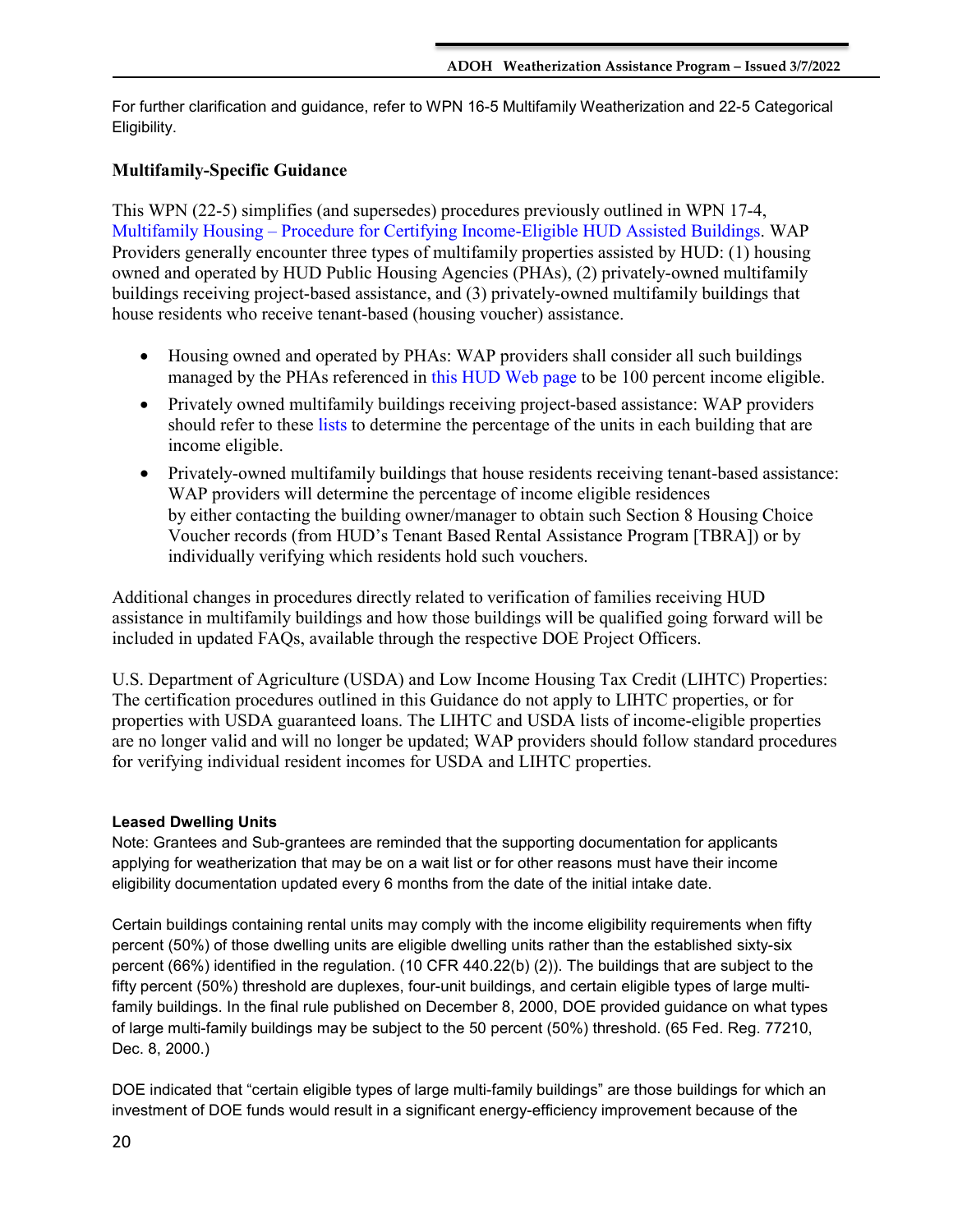upgrades to equipment, energy systems, common space, or the building shell. (Id. at 77215) By providing this flexibility, Sub-grantees are better able to select the most cost-effective investments and enhance their partnership efforts in attracting leveraged funds and/or landlord contributions. This flexibility does not apply to any other type of multifamily unit. Questions on whether a building meets the criteria should be directed to the DOE Project Officer.

The definition of "significant energy improvement" is based on specific criteria for the building in question. This must be assessed using existing conditions to determine the threshold to achieve significant energy improvements. Grantees should consult with their DOE Project Officer if there are questions related to this threshold. Additional guidance is being considered by DOE to provide Grantees criteria for what constitutes "significant energy improvement."

As a reminder, when addressing multi-family units with DOE funds, multiply the total number of incomeeligible units in the multi-family building by the current allowable per dwelling unit average cost to determine the amount of DOE funding available for weatherizing the building. While the amount of funding available for weatherizing a building is limited by the number of eligible units, the weatherization work can result in improvements to all units in the building, even those that are not eligible units. All units should be reported to DOE.

**Note:** Grantee and Sub-grantee agencies should exercise caution when utilizing flexibility in this area. The key is the investment of DOE funds coupled with leveraged resources that result in significant energy savings. Absent this investment, lowering the eligibility to fifty percent (50%) may lead to disallowed costs. Sub-grantees who are uncertain on a given multi-family project should seek approval by the DOE Project Officer through their Grantee Weatherization Program Manager.

### **Deferral/Referral**

The decision to defer work in a dwelling is difficult, but necessary, in some cases. This does not mean that assistance will never be available, but that work must be postponed until the problems can be resolved and/or alternative sources of assistance are identified. Note that Sub-grantees, including crews and contractors, are expected to pursue reasonable options on behalf of the client, including referrals, and to use good judgment in dealing with difficult situations.

DOE encourages the tracking of deferrals using consistent terminology for recording the *reasons* and *what repairs would be necessary* in order to proceed with weatherization. When repairs are necessary in order to install energy efficiency measures, but those repairs are beyond the allowable limits of incidental repairs and/or health and safety cost categories, deferral is often required. If other funding sources were available, it would increase the number of low-income homes WAP could effectively weatherize. DOE WAP has developed a [tracking tool](https://www.energy.gov/eere/wap/downloads/deferrals-classification-guide-and-tracker-template) to provide consistent terminology and a brief [video](https://www.youtube.com/watch?v=3Y16-F2mr1s) training describing how the tool is organized.

Deferral conditions may include, but are not limited to:

- 1. Sub-grantee is unable to verify client income in full
- 2. The client has known health conditions that prohibit the installation of insulation and other weatherization materials.
- 3. The building structure or its mechanical systems, including electrical and plumbing, are in such a state of disrepair that failure is imminent and the conditions cannot be resolved cost-effectively.
- 4. The house has sewage or other sanitary problems that would further endanger the client and weatherization installers if weatherization work were performed.
- 5. The house has been condemned or electrical, heating, plumbing, or other equipment has been "red tagged" by local or state building officials or utilities.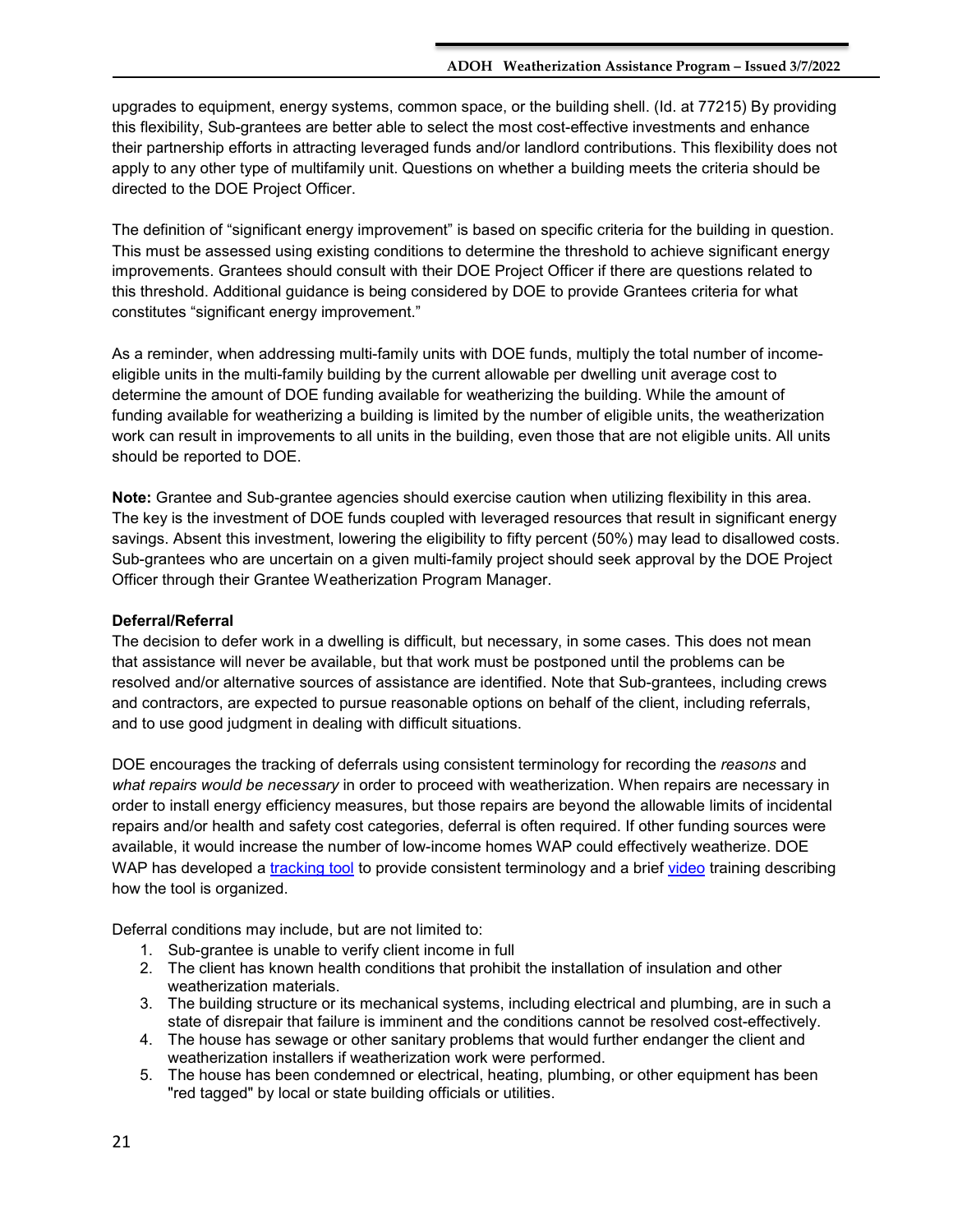- 6. Moisture problems are so severe they cannot be resolved under existing health and safety measures and with minor repairs.
- 7. Dangerous conditions exist due to high carbon monoxide levels in combustion appliances, and cannot be resolved under existing health and safety measures.
- 8. The client, other household occupants or third party representatives are uncooperative, abusive, or threatening to the crew, subcontractors, auditors, inspectors, or others who must work on or visit the house.
- 9. The extent and condition of lead-based paint in the house would create further health and safety hazards.
- 10. If determined by the energy auditor, any condition exists which may endanger the health and/or safety of the work crew or subcontractor, the work should not proceed until the condition is corrected.

When Sub-grantees have determined a home will be deferred the Sub-grantee must:

- 1. Inform the client in writing as to why the dwelling cannot be weatherized. If there are conditions that the client must correct before service is provided, those conditions must also be stated in writing.
- 2. Refer the client to any alternate program such as home rehab, if one is available in the area.
- 3. Clearly indicate in the client file why the dwelling was given "deferral" status.
- 4. Document all referrals to other programs or services in the client file.
- 5. Provide the client any information prescribed in the Client Health and Safety Form (Auditor Use).

Upon denial of weatherization program services, the applicant shall be given a copy of the Sub-grantee's grievance procedure as established in the Sub-grantee's adopted WPGs or program Policies and Procedures.

Each Sub-grantee is to have a grievance process in place if any client is denied services; rent is increased due to the improvements on a weatherized rental property within the first 12 months after completion of the weatherization or other concerns or issues about WAP. The process must be given to the client in writing, at the time of intake. This process will be verified during fiscal monitoring of the Subgrantees.

## <span id="page-21-0"></span>**V1.3 Definition of Children**

Any person living in the home who is at or below the age of five (5) years.

## <span id="page-21-1"></span>**V1.4 Approach with Tribal Organizations**

Assistance to low-income members of an Indian Tribe is equal to the assistance provided to other lowincome persons.

Members of a sovereign Tribal nation with residences located within the borders of the State of Arizona that are income and residence qualified are considered a local applicant and may receive services through the ADOH Sub-grantee WAP provider serving their area. Tribal members served by the ADOH Sub-grantee network will be required to obtain permission from their Tribal Councils for weatherization work performed on their property by outside parties including local governments or non-profits and their contractors. Permission must be obtained before work can begin.

## <span id="page-21-2"></span>**V.2 Selection of Areas to be served**

22 Arizona utilizes 10 local Weatherization agencies to fully implement the State Plan and provide service to the eligible population of Arizona. Project service areas are historical in nature, originating many years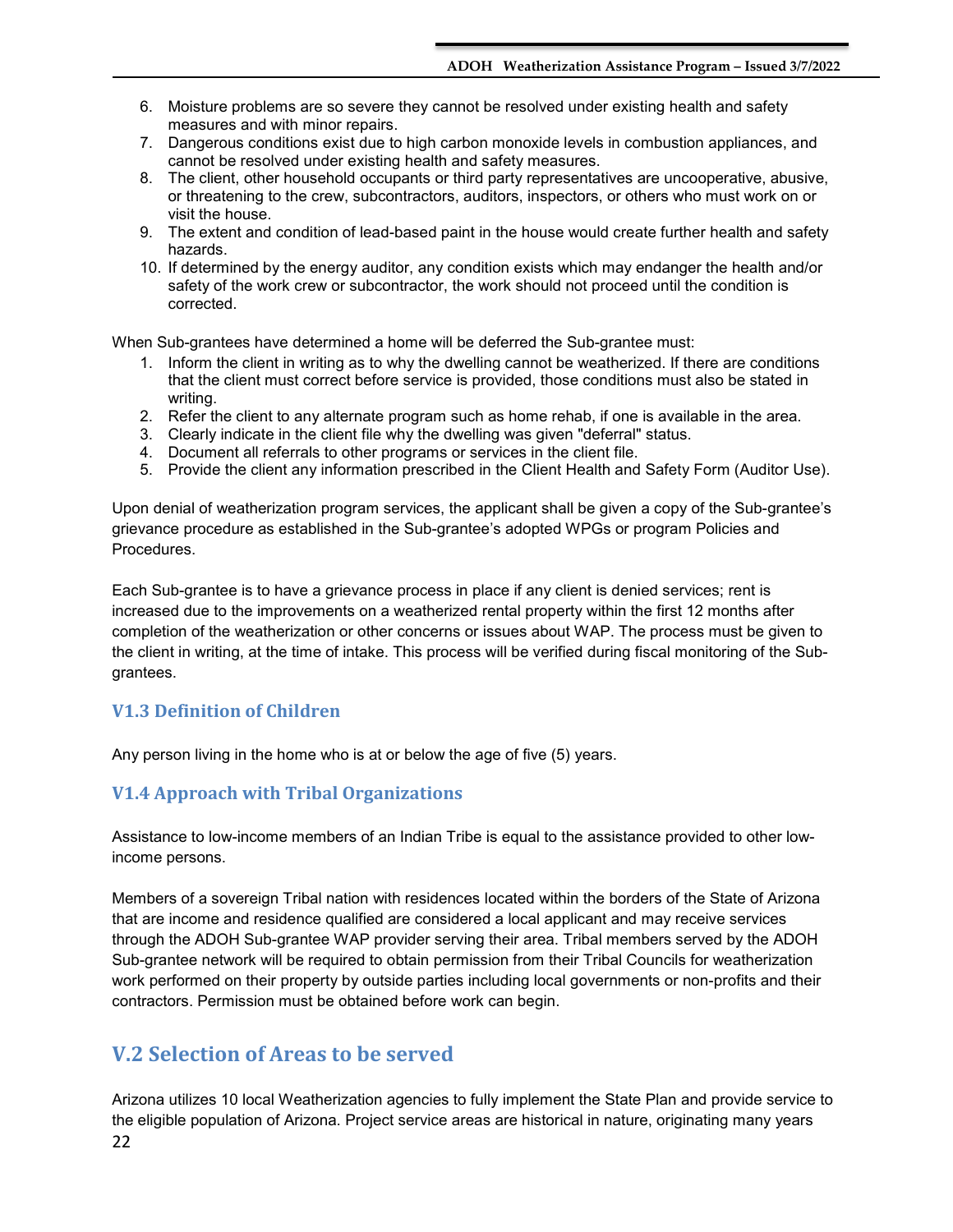ago at the time of community action agency establishment in Arizona. Service area boundaries are typically drawn along county Lines and include all tribal lands within those counties.

Individual Sub-grantees must meet the requirements of 10 CFR 440.15 and are selected on the basis of their:

- 1. Experience and performance in Weatherization or housing renovation activities;
- 2. Experience in assisting low-income persons in the area to be served; and
- 3. Capacity to undertake a timely and effective Weatherization Program.
- 4. Preference is given to any Community Action Agency or other public or non-profit entity, which has, or is currently administering an effective program under 10 CFR 440.15 or under Title II of the Economic Opportunity Act of 1964, with program effectiveness evaluated by consideration of factors including, but not limited to the following:
	- a. The extent to which the past or current program achieved or is achieving Weatherization goals in a timely fashion;
	- b. The quality of the work performed by the Sub-grantee;
	- c. The number, qualifications and experience of staff members of the Sub-grantee
- 5. Any new or additional Sub-grantee shall be selected at a public hearing and must meet the above criteria
- 6. Grantee staff onsite inspection of performance of the Sub-grantee
- 7. Transcripts of the public hearing which affirm that there are no public objections to any of the Sub-grantees selected.

In addition, eligible Sub-grantees must meet the following requirements:

- 1. For units assisted with DOE funding the Sub-grantee or their designated service provider must have an in-house state certified energy auditor to perform initial audits.
- 2. For units assisted with DOE funding the Sub-grantee or their designated service provider must have an in-house Quality Control Inspector (QCI) or an agreement with an independent QCI contractor as defined in section V5.3 of this plan.
- 3. Sub-grantees must be in compliance with all ADOH contracts for all programs and funding sources.
- 4. New Sub-grantees if applicable, must submit a comprehensive WAP Program Management Plan within 90 days of being selected to receive WAP funds. The submission of the Management Plan must include copies of liability insurance; equipment calibrations; evidence of Lead Firm Certification; project implementation schedule; and an organizational chart that outlines the job responsibilities of each person working in the WAP program and their respective certifications.
- 5. Sub-grantees must have developed WAP Program Guidelines (WPGs) or Weatherization Policies and Procedures that have been approved by ADOH and adopted by their governing body.

The ten (10) Sub-grantees chosen to perform weatherization work are located in the Annual File under Sub-grantees.

## <span id="page-22-0"></span>**V.3 Priorities**

Sub-grantees shall give priority to clients based on the list of priorities established in the Arizona State Plan which includes the following:

- 1. Elderly persons aged at or above the age of sixty (60) years.
- 2. Persons with Disabilities
- 3. Families with children at or below the age of five (5) years.

The criteria used for determining applicant priority must be in writing and on file with the Sub-grantee. An actual wait list to determine who is next to receive weatherization services must be developed with consideration given to the priority populations listed above. The categories listed are the **only** allowable priorities for the DOE WAP.

23 Consideration of "high residential energy users" and "households with a high energy burden" (as defined in 10 CFR 440.3) may be in combination with other priority categories of elderly, persons with disabilities,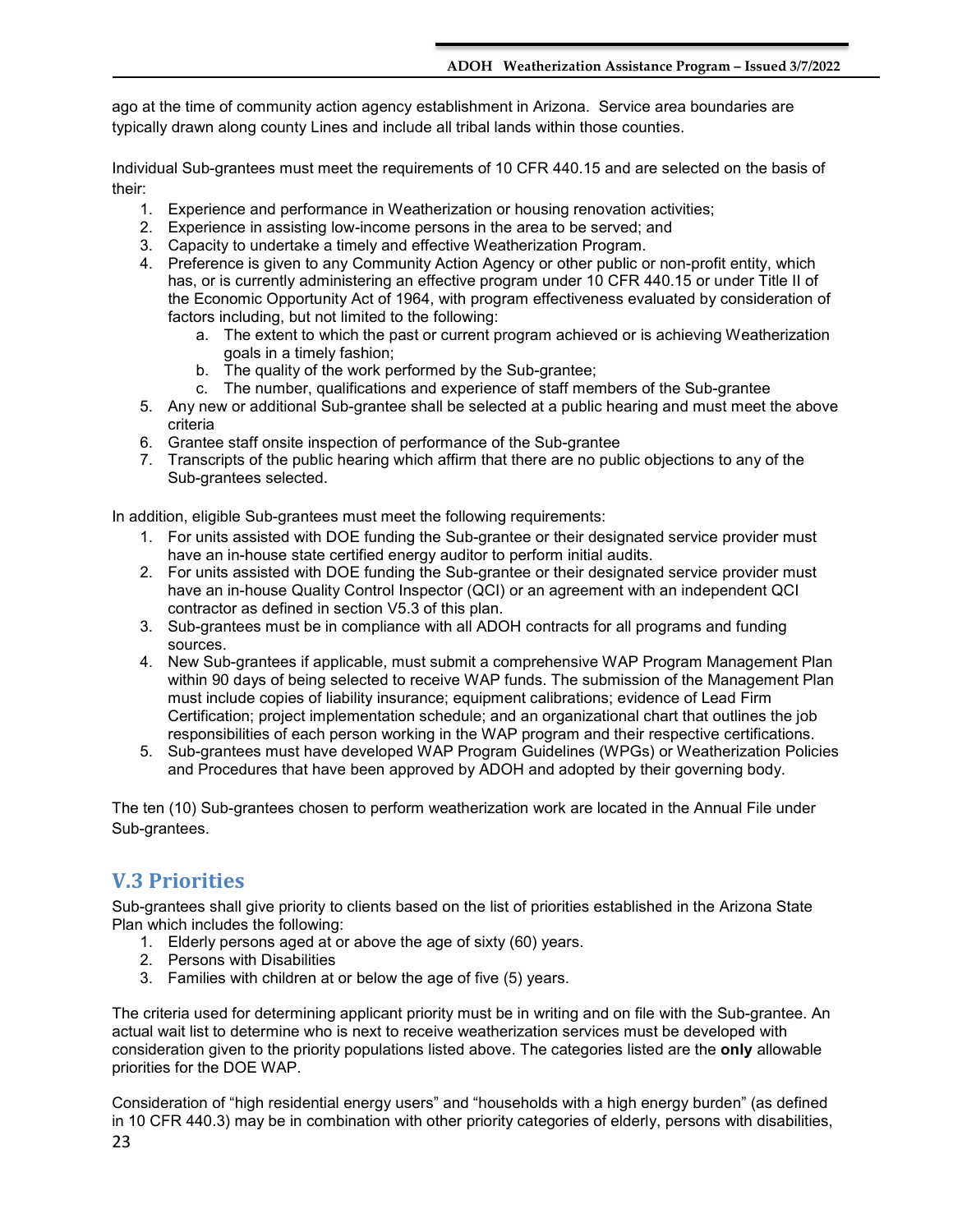or families with children. The consideration of "high residential energy users" and "households with a high-energy burden" enables Grantees and Sub-grantees to better partner with utilities and other programs to leverage additional resources into their programs. Sub-grantees are encouraged to consider opportunities to pursue a comprehensive approach to advancing equity for all, including people of color and others who have been historically underserved, marginalized, and adversely affected by persistent poverty and inequality. Collection and reporting of such demographic information is not required currently. If such documentation becomes a requirement, a formal notice will be provided to all Sub-grantees via Technical Bulletin from ADOH.

From time to time, DOE undertakes initiatives to improve WAP operations and effectiveness. This section informs Grantees of these priorities. They are not considered Program Policy until provided in a related WPN.

## <span id="page-23-0"></span>**V.4 Climatic Conditions**

The climate conditions for Arizona range from low dry arid desert to mountain/alpine cold. The summer months of the desert from June through September will bring a dry heat ranging from 90–120 °Fahrenheit (32–49 °Celsius), with occasional high temperatures exceeding 125 °Fahrenheit (52 °Celsius). The winter months of the plateau and High Mountain/alpine range of the state experience extremely cold temperatures from cold air systems from the northern states and Canada pushing into the state bringing temperatures below 0 °Fahrenheit (−18 °Celsius) to this area of the state. Data on the heating and cooling degree-days was obtained through the BizEE Degree Days Weather Data for Energy Professionals website at: [http://www.degreedays.net.](http://www.degreedays.net/)

Climate zones were chosen based on analysis of elevation, average temperatures and the heating and cooling degree-days of each city and zone. The balance point chosen for the heating and cooling degreeday data is 65°Fahrenheit. As of November 23, 2016, Arizona WAP was approved by DOE to use three heating/cooling degree-day climate zones. A map of the approved climate zones has been included as an attachment to the SF-424. The three zones are as follows:

- 1. **Zone 1 Plateau Province:** Zone 1 has the coolest average temperatures, highest elevations and mainly heating degree-days. This zone encompasses the Northern portion of Arizona and consists of forests and mountains. The range of heating degree-days for the area is 4,000 to 6,400. Zone 1 includes some communities along the northern border of the state that are on the plateau, have higher elevations but that drop below the heating degree-days range as stated. However, these communities do have a number of cold days.
- **2. Zone 2 Central Transition:** Zone 2 is the transition zone between the higher and lower elevations. This zone encompasses the center of Arizona and consists of mountainous and highland regions. Zone 2 has middling elevations and moderate heating and cooling degreedays. The range for Cooling Degree day is 1200 to 2200 and the Heating Degree Days is 2200 to 3800.
- 3. **Zone 3 Basin Province:** Zone 3 is the zone with the highest average temperatures, lowest elevations and the most cooling degree-days. This zone encompasses the Southern portion of Arizona and consists of hot desert and basin regions with cooling degree-days more prevalent than heating degree-days. The range for cooling degree-days is 2,500 to 5,200 for this area of the state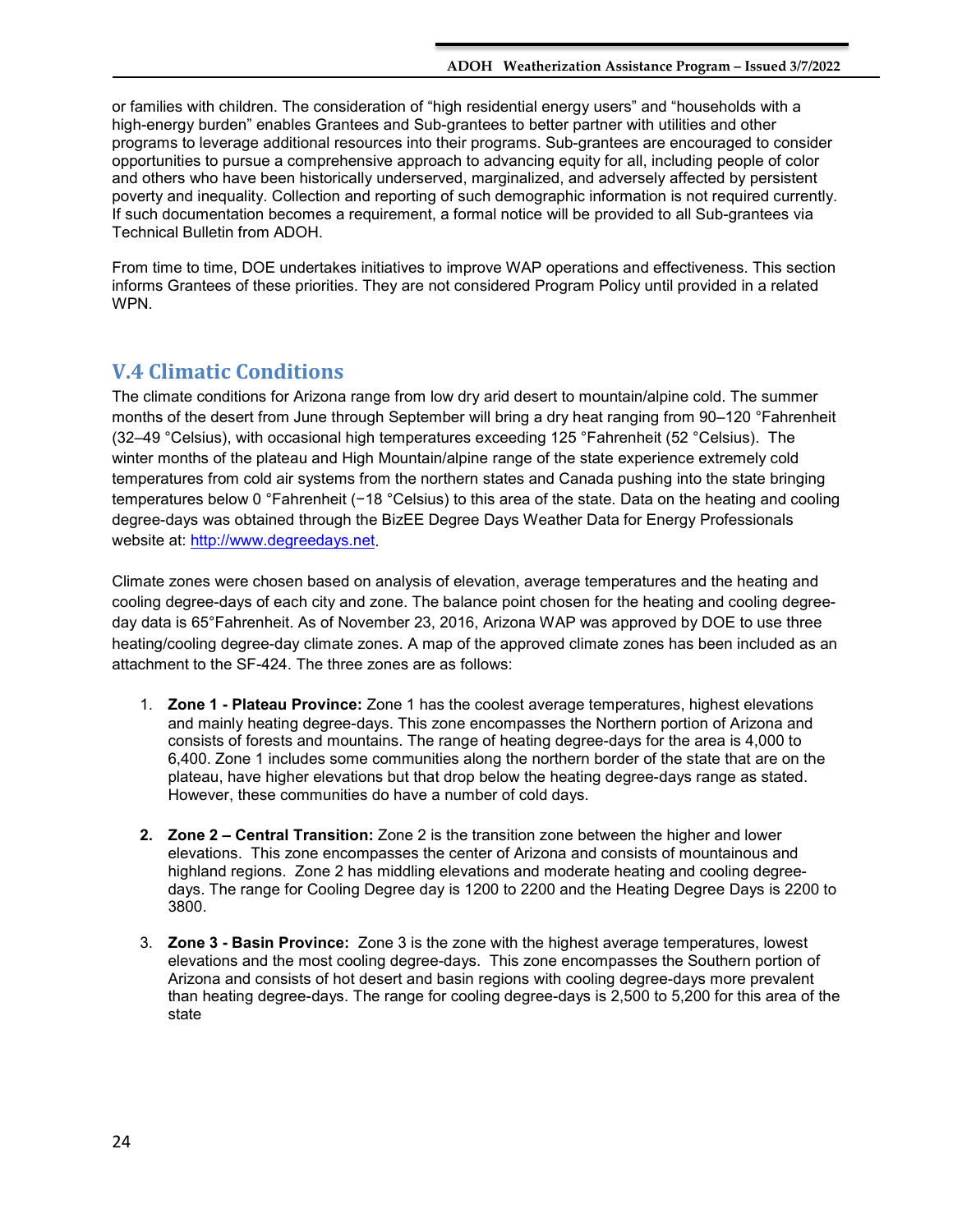## <span id="page-24-0"></span>**V.5 Type of weatherization work to be done**

## <span id="page-24-1"></span>**V5.1Technical Guides and Materials**

Grantee, in consultation with the South West Building Science Training Center (SWBSTC) has developed Arizona Success with Weatherization (Field Guide) in compliance with the outcomes and objectives outlined in the Standard Work Specifications (SWS) for Home Energy Upgrades in WPN 22-4, Section 1. The Field Guide was distributed to all Sub-grantees who received a hard copy, digital copy and a web address where the guide can be accessed on-line. Upon receiving the Field Guide, the Sub-grantee signed a document acknowledging their receipt. This document must be put in the Sub-grantees program file and updated annually. Sub-grantees are held accountable to make sure all weatherization work meets or exceeds the standards set forth in the Field Guide. The Arizona Field Guide can be downloaded from the ADOH website at:<https://housing.az.gov/documents-links/handbooks>

Grantee contracts with Sub-grantees contain language, which documents that the sub-grantees and their contractors are required to follow SWS for work quality as outlined in WPN 22-4, Section 1 and instructs the Sub-grantees to include the SWS Specifications for work quality standards in contractor agreements.

**Grantee will ensure that Sub-grantees are providing their contractors with the required information on their expectation of work quality, and program guidance by including the following language in their contract, this verbiage shall also extend to the Sub-grantee's contracts with their contractors/vendors:** 

- **"***DOE WAP funds require adherence to the following provisions as revised: (1) 10 CFR Part 440 as revised; (2) the Arizona Weatherization Assistance Program State Plan (State Plan); (3) Health and Safety Plan (HSD Plan); (4) the Arizona Weatherization Policies and Procedures Handbook; (5) Arizona Weatherization Assistance Program Field Guide; (6) Standard Work Specifications; and (7) DOE WPN 22-4 Quality Work Plan."*
	- *1. All energy audits performed will meet or exceed the requirements set forth in WPN 19-4*
	- *2. The ADOH Receipt of Field Guide Verification form must be completed and signed by all appropriate representatives on an annual basis. This form can be found at: <https://housing.az.gov/documents-links/forms/weatherization>*

During fiscal monitoring, Grantee will ensure that the language and required signatures for the field guide are in the Sub-grantee contractor files.

Consistent with the approved energy audit or priority list, all materials used for weatherization must meet 10 CFR 440, Appendix A to Part 440—Standards for Weatherization Materials. This can be found at: [http://www.ecfr.gov/cgi-bin/text-](http://www.ecfr.gov/cgi-bin/text-idx?c=ecfr;sid=23fe3d3cfcc461955f6c730af864c7c7;rgn=div5;view=text;node=10%3A3.0.1.4.24;idno=10;cc=ecfr#10:3.0.1.4.24.0.85.22.50)

[idx?c=ecfr;sid=23fe3d3cfcc461955f6c730af864c7c7;rgn=div5;view=text;node=10%3A3.0.1.4.24;idno=10;](http://www.ecfr.gov/cgi-bin/text-idx?c=ecfr;sid=23fe3d3cfcc461955f6c730af864c7c7;rgn=div5;view=text;node=10%3A3.0.1.4.24;idno=10;cc=ecfr#10:3.0.1.4.24.0.85.22.50) [cc=ecfr#10:3.0.1.4.24.0.85.22.50](http://www.ecfr.gov/cgi-bin/text-idx?c=ecfr;sid=23fe3d3cfcc461955f6c730af864c7c7;rgn=div5;view=text;node=10%3A3.0.1.4.24;idno=10;cc=ecfr#10:3.0.1.4.24.0.85.22.50)

Grantee submitted the updated Arizona Success with Weatherization Field Guide to the Department of Energy for review and approval on April 9, 2021.

In order to ensure energy efficiency and health and safety goals are met, Sub-grantee will ensure and document proper removal and disposal of all replaced appliances and mechanical equipment from the residence. All replaced appliances and mechanical equipment must be properly recycled and removed from the energy grid permanently. Weatherization Clients may not retain any equipment being replaced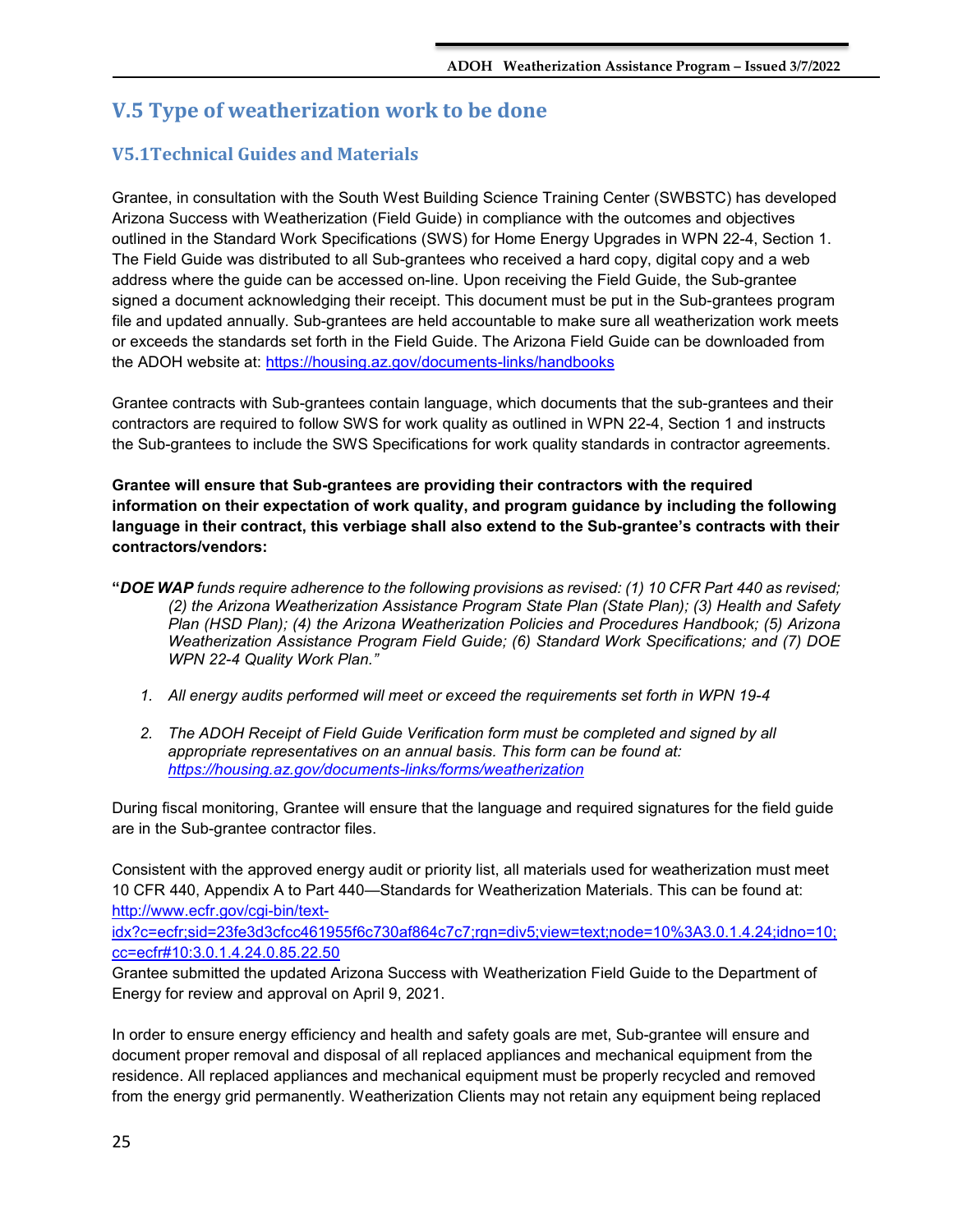through the Weatherization Assistance Program (this includes all gas and electric appliances and/or mechanical equipment).

Weatherization Program Notices can be accessed via the following link [https://www.energy.gov/eere/wap/weatherization-program-notices-and-memorandums.](https://www.energy.gov/eere/wap/weatherization-program-notices-and-memorandums)

Weatherization Program Memorandums can be accessed via the following link https://www.energy.gov/eere/wipo/weatherization-program-guidance.

## <span id="page-25-0"></span>**V5.2 Energy Audit Procedure**

Audit Procedures and Dates Most Recently **Approved by ADOH for NON-DOE funded projects**

- 1. Single-Family: REM 16.0.2 and OptiMiser as of 7/1/2022
- 2. Manufactured Housing: REM 16.0.2 and OptiMiser as of 7/1/22
- 3. Small and Large Multifamily: REM 16.0.2 as of 7/1/2022

Audit Procedures and Dates Most Recently **Approved by DOE**

- 1. Single Family: REM as of 2/23/2022
- 2. Manufactured Housing: REM as of 2/23/2022
- 3. Small Multi-family (5-25 units, each unit separately heated/cooled): Arizona WAP currently does not have an approved multifamily priority list and must go through DOE for approval.
- 4. Large Multifamily (26 or more units): Arizona WAP currently does not have an approved multifamily priority list and must go through DOE for approval. See multifamily section for further details.

The OptiMiser Energy Modeling Tool is currently in the process of submittal to DOE for review and approval. Once DOE has given ADOH full approval, a Technical Bulletin will be provided to the AZ WAP Network to allow this as an approved energy modeling tool.

The WAP Energy Audit Procedure must be used by all Sub-grantees to gather record and analyze data on structures. This data must be used to deliver weatherization materials/measures in a fashion that protects the health and safety of the client, increases the durability of the structure, reduces client energy costs and increases client comfort in a cost effective manner. Sub-grantees or their designated service provider will complete an ADOH Residential Diagnostic Evaluation (RDE) Form or its equivalent for the initial audit and testing. Incomplete RDE forms will be returned to the sub-grantee for completion prior to approval of monthly reimbursement requests.

Additional guidance on the use and expectations of the REM and OptiMiser energy modeling software can be found in the ADOH WAP Policies and Procedures Manual.

The following audit activities must be completed on all homes utilizing DOE WAP funds.

- 1. A site audit that meets WPN 19-4 requirements, and records all relevant data on the structure needed to perform cost effectiveness tests.
- 2. The Cost Effectiveness Procedure must be followed to determine cost effectiveness of potential weatherization materials/measures
- 3. The Pressure Diagnostic Procedure must be completed and the findings documented following the Reporting Procedures
- 4. A health and safety audit of the structure must be completed and the findings documented following the Reporting Procedures
- 5. A final inspection of the structure must be completed and findings documented following the Final Inspection Procedures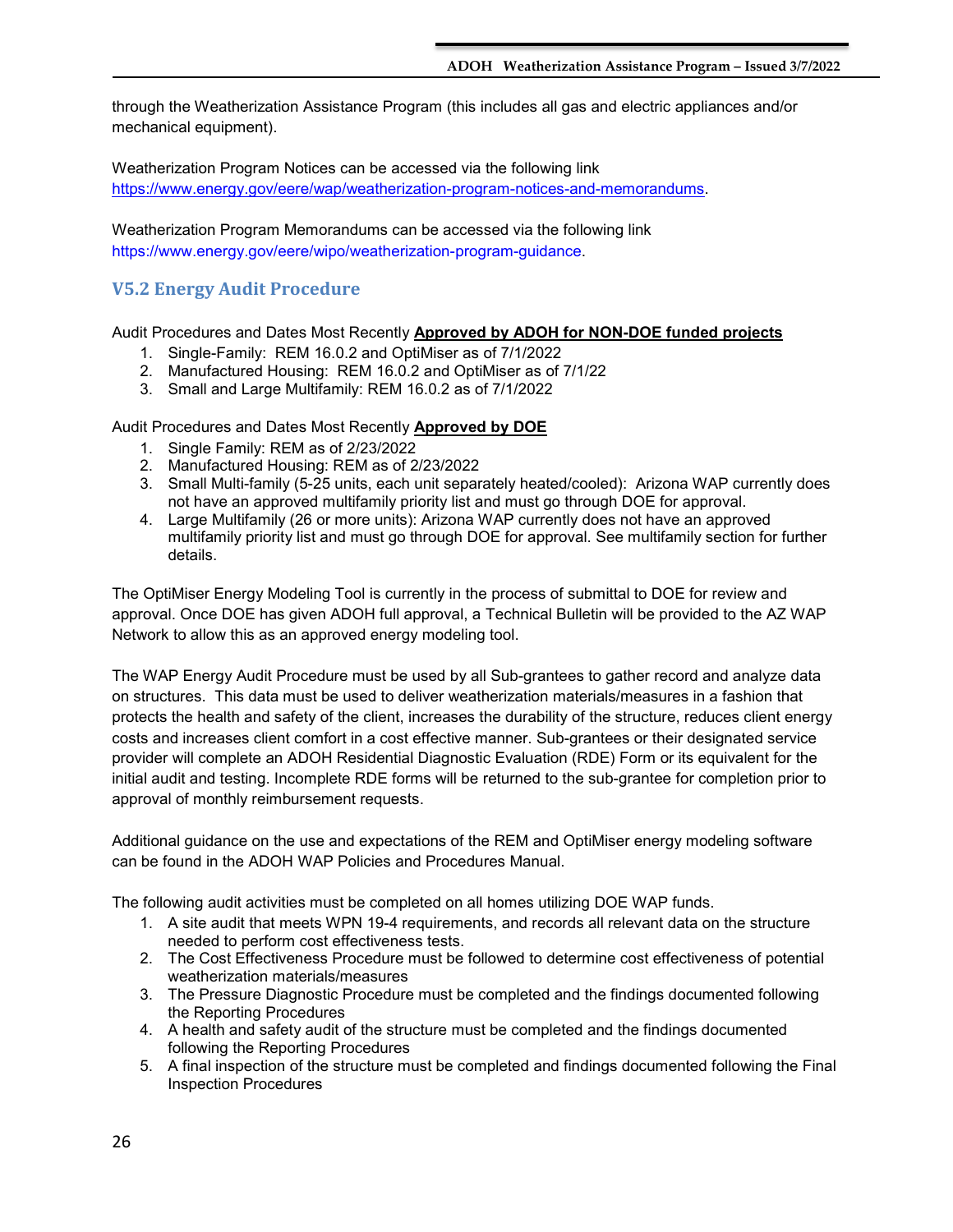## **Degrading Heating/Cooling Systems**

Unlike combustion appliances, air conditioners and heat pumps cannot be accurately measured for efficiency while on-site. When addressing a system that utilizes a compressed refrigerant cycle to provide heating or cooling, Sub-grantees may use the following degradation formula:

## Degraded Efficiency =  $(Base EFF) * .99<sup>age</sup>$

Where**:** 

- 1. Base EFF = Typical efficiency of Pre-Retrofit equipment when new (Seasonal Energy Efficiency Ratio (SEER), Energy Efficiency Ratio (EER), or Heating Seasonal Performance Factor (HSPF))
- **2.** Age = Age of equipment in years**.**

## **For Example: An existing HVAC unit that is 20 years old, was originally rated at 10 SEER**

Degraded SEER =  $10 * .99^{20}$ Degraded SEER = 10 \* .818 Degraded SEER = 8.18

Any other variation of the de-rating process or formula is not allowed unless first approved by DOE in writing. Degradation of combustion appliances in lieu of testing for combustion efficiency is not allowed. Degradation does not apply to evaporative coolers.

## **A site-specific computer energy modeling by OptiMiser or Residential Energy Model (REM) is required if:**

A site-specific computer energy model will be required if any of the following exist:

- 1. The Arizona Weatherization Priority List (priority list) is not approved or has expired
- 2. There are potential cost-effective energy upgrades to the house that are not on the priority List
- 3. The home being weatherized does not meet the priority list assumptions square footage  $+$  or  $$ fifty percent (50%).
- 4. There are not sufficient funds to complete all the measures including energy related health and safety measures and other energy related repairs
- 5. Energy related incidental repairs of more than \$100 are included with the energy upgrades.

When preparing a site-specific energy model using the approved software detailed above, the measures listed for the respective climate zone and building type are modeled with any additional measures. The savings-to-investment report is then created ranking all measures by SIR from greatest return to least. Grantee will request and review by random selection twenty – five percent (25%) of each Sub-grantees' completed projects prior to approving payment for the submitted projects for the detailed month. Should errors or concerns be found, Sub-grantee will be required to adjust funding appropriately and the amount of required review will increase to a minimum of seventy-five percent (75%) and an Energy Model preauthorization waiver will be necessary for a minimum of six (6) months or until concerns are no longer found.

## **Buy-Downs/Leveraging of Funds**

This guidance included in WPN 16-5 and DOE Memorandum 035, addresses how Grantees (or Subgrantees administering the Program) can use investments from other sources to buy down measures in order to meet the program requirements that the SIR of the complete project is at least 1.0 or greater as required in section 440.21 for the WAP investment.

It is DOE's aim to bring as many non-federal resources as possible into the program to buy down measures that do not meet the individual SIR requirements in the initial model run. To create even greater flexibility, in addition to landlord contributions, Grantees may use other sources, including *Federal*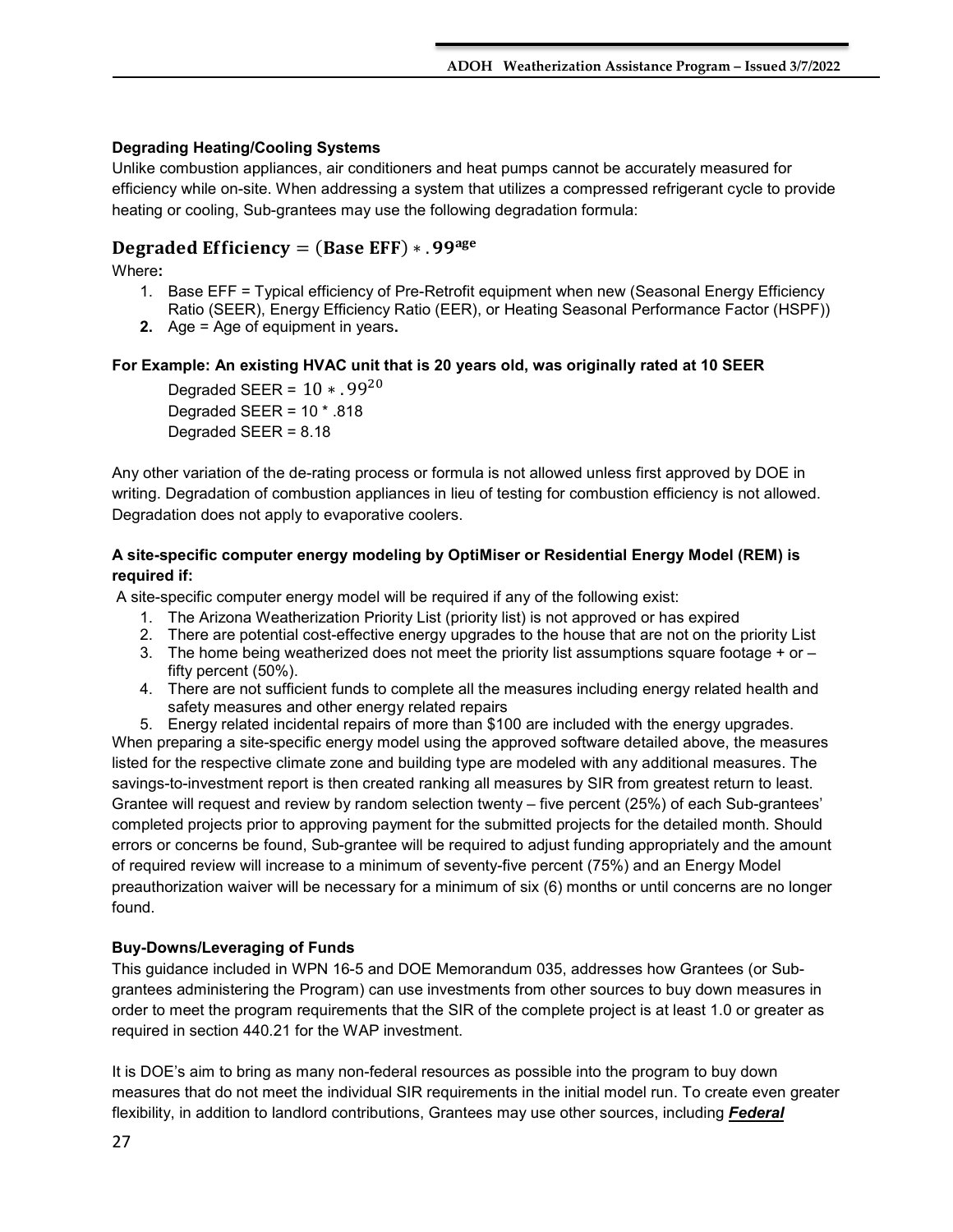sources to buy down measures provided the Grantee has permission from the other federal source(s). The LIHEAP State plan details that Weatherization Measures funded with LIHEAP are not subject to DOE Savings to Investment Ratio (SIR) Standards.

NOTE:

• All associated health and safety costs incurred on a dwelling unit are generally treated outside the SIR when determining cost-effectiveness. However, all energy-related incidental repair measures associated with weatherizing the dwelling units are a part of the SIR when determining costeffectiveness.

It is DOE's intent to allow Grantees and Sub-grantees some flexibility in calculating the SIR for a specific measure when other funds can be used to offset some of the costs, thereby reducing the DOE investment and raising the SIR to 1.0 or greater on the remaining investment. When performing the energy model on an eligible dwelling unit, the total costs associated with the installation of eligible measures can be discounted by other resources leveraged for that particular measure in determining the SIR.

Sub-grantees utilizing this guidance will need to conduct an initial energy audit of the building to determine the cost-effectiveness of the DOE investment, including measures that are not cost-effective without leveraged resources. Those agencies that have non-DOE resources for use in the building will need to run the energy audit a second time with the necessary resources for any specified measure(s) to ensure the total package of measures remain at least with an SIR of 1.0 or greater. A second energy audit run can be eliminated by indicating what measures will need to utilize this flexibility and the amount of funds necessary to accomplish the buy-down.

Further, it is not DOE's intent to "leapfrog" measures that are already cost-effective in order to accommodate a measure that is included in the package of measures as a result of using the provisions of this guidance. All measures that were cost-effective after the initial energy model is conducted would remain a part of the list of measures to be completed on the building. Measures that did not attain the SIR of 1.0 can only be considered for buy down if all the cost-effective measures in the initial model are also installed. To clarify, these measures that fall below the 1:1 SIR in the original model but meet the 1:1 requirement after buy down, will be the "last measure(s)" to be installed in the package of measures. All measures meeting the 1:1 SIR in the original energy model **SHALL** be installed prior to any measures where a buy down has been applied.

The following steps are recommended in order to determine what other funding is necessary to leverage for a measure that would otherwise not meet WAP SIR requirements:

1. Using the full, non-leveraged cost of all measures, conduct an initial energy audit of the building to determine the package of measures to be paid for using DOE funds having a combined SIR of 1.0 or greater, including measures that are not cost-effective without leveraged resources.

2. Determine whether sufficient funds from other resources are available to offset measures with individual SIRs below 1.0 in that package, up to at least an SIR of 1.0.

3. Apply (deduct from the measure total) those other funds to that measure and include it in the package of measures.

4. Document the inclusion of the leveraged measure into the weatherization statement of work/work performed page in the State Database, with the original energy audit and either

a. A summary of all costs associated with the weatherization of the building, including any or all resources to be used, or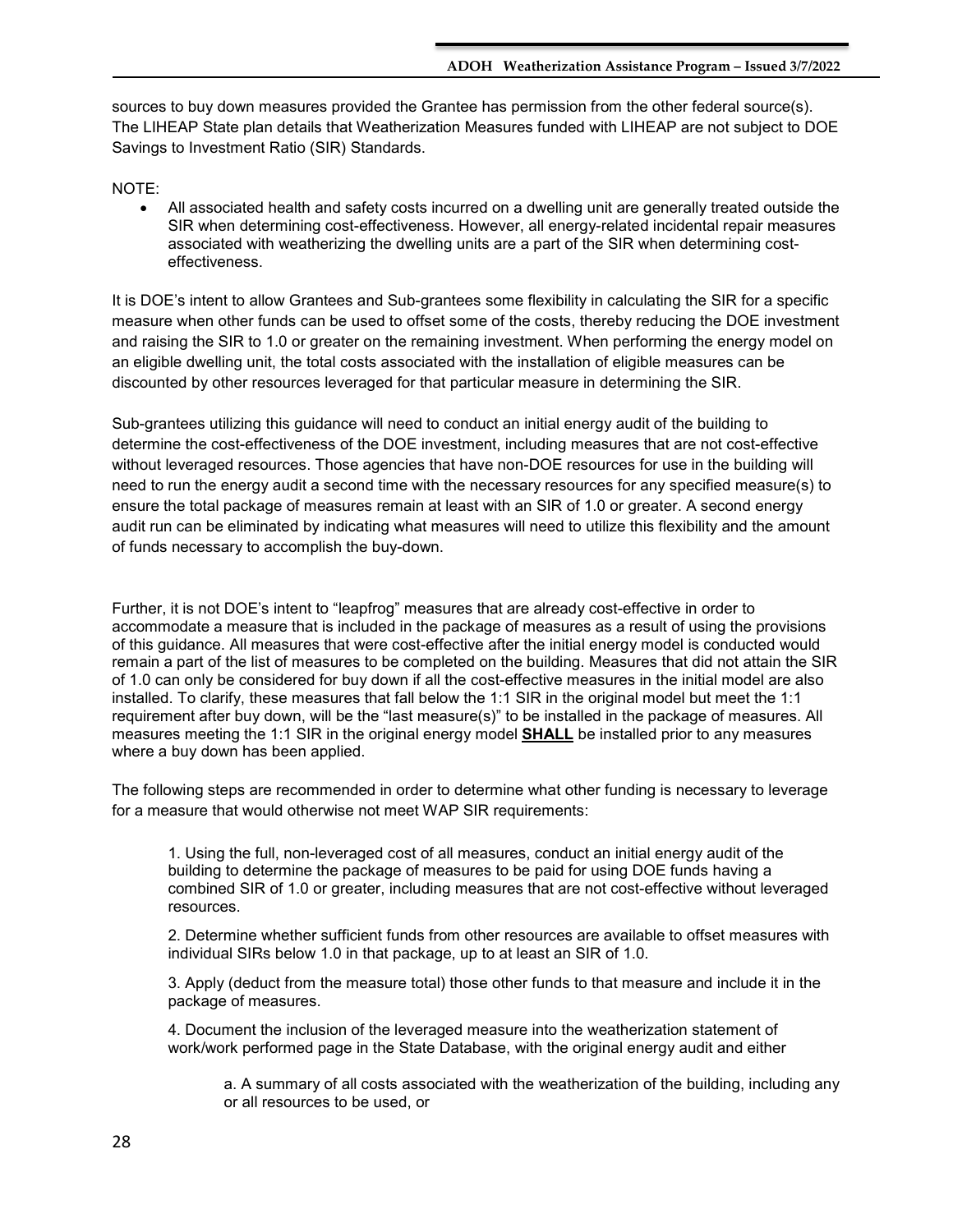b. A revised audit in which the leveraged price of the additional measure is used as the measure cost. This documentation will become part of the building's customer file along with the inputs and results of both energy audits.

As the Grantee updates to the most current DOE approved Energy Modeling versions, communication will be sent to the Sub-grantee agencies through the Arizona WAP Technical Bulletin process to flow down updated requirements.

## **Fuel Switching**

WAP does not permit the general practice of non-renewable fuel switching when replacing furnaces/appliances. The AZ WAP does allow the changing or converting of a furnace/appliance using one fuel source to another on a limited, case-by-case basis. These approvals will only be granted when all related costs demonstrate the effectiveness of the fuel switch over the life of the measure. Fuel switching **will NOT be permitted using DOE** funding under the AZ WAP.

To request consideration of a waiver for approval of fuel switching, the sub grantee must submit a request that includes a site-specific REM demonstrating cost effectiveness or a valid H&S explanation for fuel switching, to the ADOH Energy Specialist **PRIOR TO** any work being done. The waiver request and supporting documents will be reviewed by the ADOH Energy Specialist for approval. Failure to submit a waiver prior to work will result in disallowed cost.

### **Multifamily Audit procedures**

Multifamily: As defined by DOE, multifamily buildings are five (5) or more units in a single building.

As multifamily units represent less than 20 percent of the state's dwelling type weatherized, we are not required to, and currently do not have a multifamily audit process approved by DOE. The state will treat multifamily units as any other dwelling seeking weatherization. If the units meet both the client eligibility and building eligibility, weatherization is permitted. The Sub-grantee must follow all applicable state laws when dealing with rental properties and the requirements put forth on the property owners.

Because the state does not have an approved multifamily audit process, all multifamily projects **UTILIZING DOE FUNDING SHALL** be submitted to DOE through the Grantee's CD& R Program Administrator and approved prior to any work being started. The following information is required in order for the project to be submitted to Grantee and sent to the DOE Project Officer for approval.

- 1. Site plan of complex
- 2. Pictures of complex
- 3. Results of audit completed on the complex
- 4. ASHRAE 2016 calculations
- 5. Scope of Work
- 6. Budget consisting of:
	- a. Measure to be performed using DOE funds and cost
	- b. Measure to be performed using leverage funds and cost

## <span id="page-28-0"></span>**V5.3 Final inspection**

A weatherized unit is a dwelling unit on which an approved energy audit or priority list has been applied and weatherization work has been completed. Sub-grantees and their contractors/vendors have an obligation to perform their work to the SWS and the Arizona Weatherization Field Guide. The use of DOE funds on a unit may include, but are not limited to: auditing, testing, measure installation, and inspections.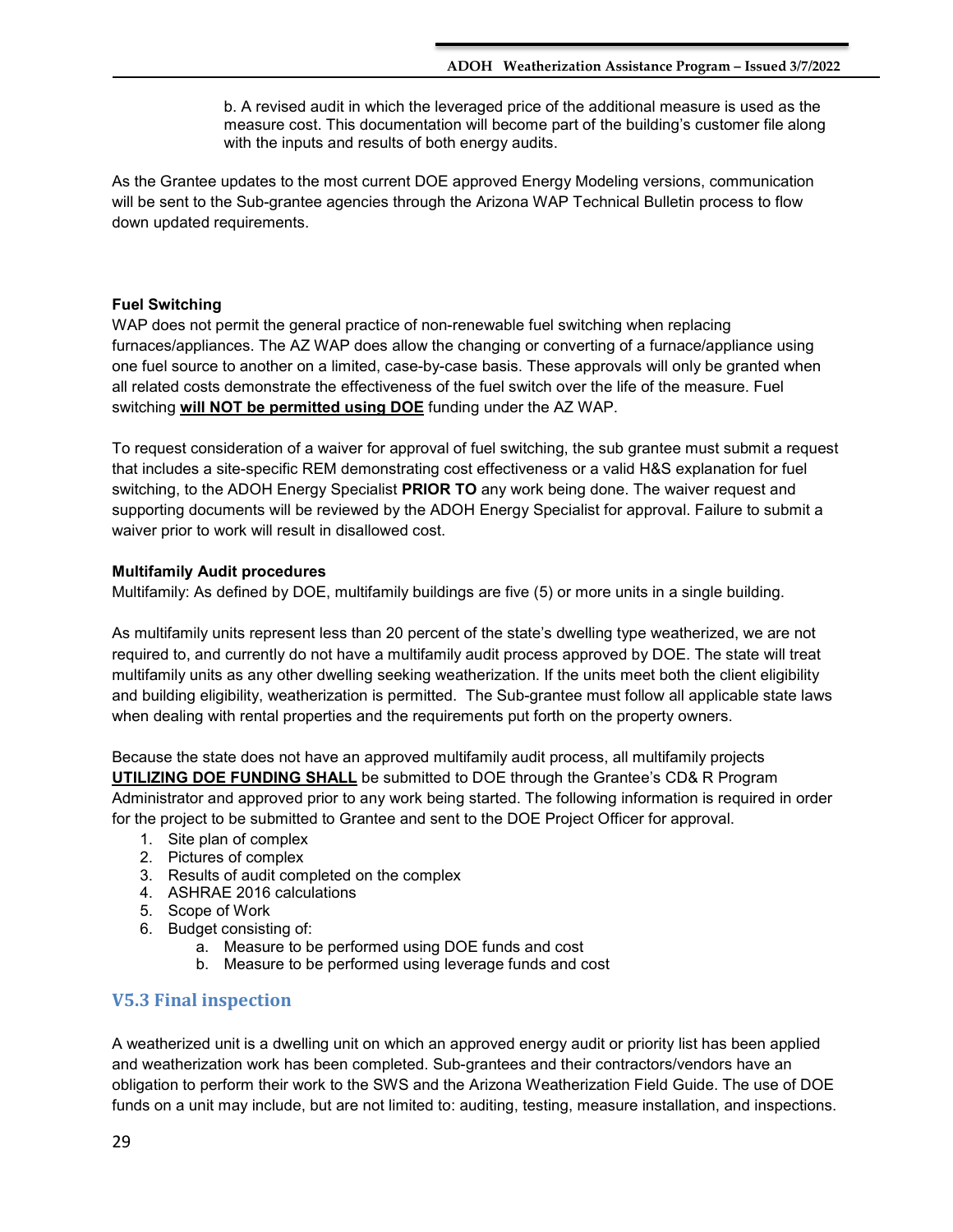Therefore, a dwelling unit meeting both the definition of a DOE weatherized unit and has DOE funds used directly on it, may be included in the DOE production numbers reported. In order to make sure these requirements are met, two separate inspections must be completed. A Sub-grantee Post Construction File Review and a Quality Control Final Site Inspection must occur and pass for all completed homes in order for them to be considered a completed DOE job and be reimbursed for expenditures. The Quality Control Site Inspection on DOE funded projects is to be considered the "final inspection" provided no corrections are required after the QCI is completed. If corrections are required after the final QCI, the same Quality Control Inspector will re-inspect the items in concern to ensure all detailed corrections have been made and no further concerns remain.

Note: Weatherization crews and/or individuals that install weatherization measures (perform any ECM work) on a unit, shall not perform the Sub-grantee Post Construction Review of the unit. DOE does not allow the Final Inspection to be performed by a person(s) directly associated with actual work that was performed on the DOE funded unit. In the event that this provision cannot be met due to staffing levels or budget constraints, Grantee must be notified immediately to assist with acquisition of qualified individuals necessary to perform the Final Inspection(s) meeting the above mentioned criteria.

A Post Construction File Review by the Sub-grantee or Sub-grantee designated service provider:

- 1. Shall be performed after all work is completed and final diagnostic test out has been performed.
- 2. Shall be performed on all DOE jobs before it can be counted as a DOE completed job.
- 3. Shall verify that all cost effective opportunities were completed.
- 4. Shall verify all invoices for the job are billed correctly and nothing is billed for services/work not performed.
- 5. Shall verify that the reported house characteristics are correct.
- 6. Shall include a review of the diagnostic result, both pressure and combustion safety, to verify that all applicable tests were completed.
- 7. Shall complete or be physically/virtually present for diagnostics on a minimum of ten percent (10%) of completed homes to compare with reported results.
- 8. Shall include a review of all measures listed on the Work Performed Report to verify installation has been completed in an effective manner following program requirements.
- 9. Shall also include an analysis of the energy audit to ensure that it was completed properly; all applicable areas of the audit have been addressed; and the scope of work reflects a comprehensive energy audit.

Once a Sub-grantee or their designated service provider has completed their Post Construction Review, the job must be turned over to a qualified Quality Control Inspector (QCI) for a Quality Control Inspection. A qualified QCI will be someone who has been certified by the Building Performance Institute (BPI) to perform Quality Control Inspections for weatherization. After the QCI has reviewed and passed the job, it may be reported as a DOE completed home to the Grantee and DOE. The Quality Control Inspector is not expected or required to ensure household/client qualification. This will be the responsibility of each Sub-grantee's designee during the Post Construction File Review.

A Quality Control Inspection:

- 1. Shall be conducted after all work by the Sub-grantee is completed and their Post Construction Review has been completed.
- 2. Shall be performed on all jobs before they can be counted as a DOE completed project
- 3. Shall include an analysis of the energy audit to ensure that it was completed in an efficient manner with all areas of the audit having been addressed and the scope of work reflects a comprehensive energy audit.
- 4. Shall verify reported diagnostic numbers are correct.
- 5. Shall verify that all cost effective measures were completed.
- 6. Shall verify that all invoices for the job are invoiced properly, nothing billed incorrectly, or billed for services/work not performed.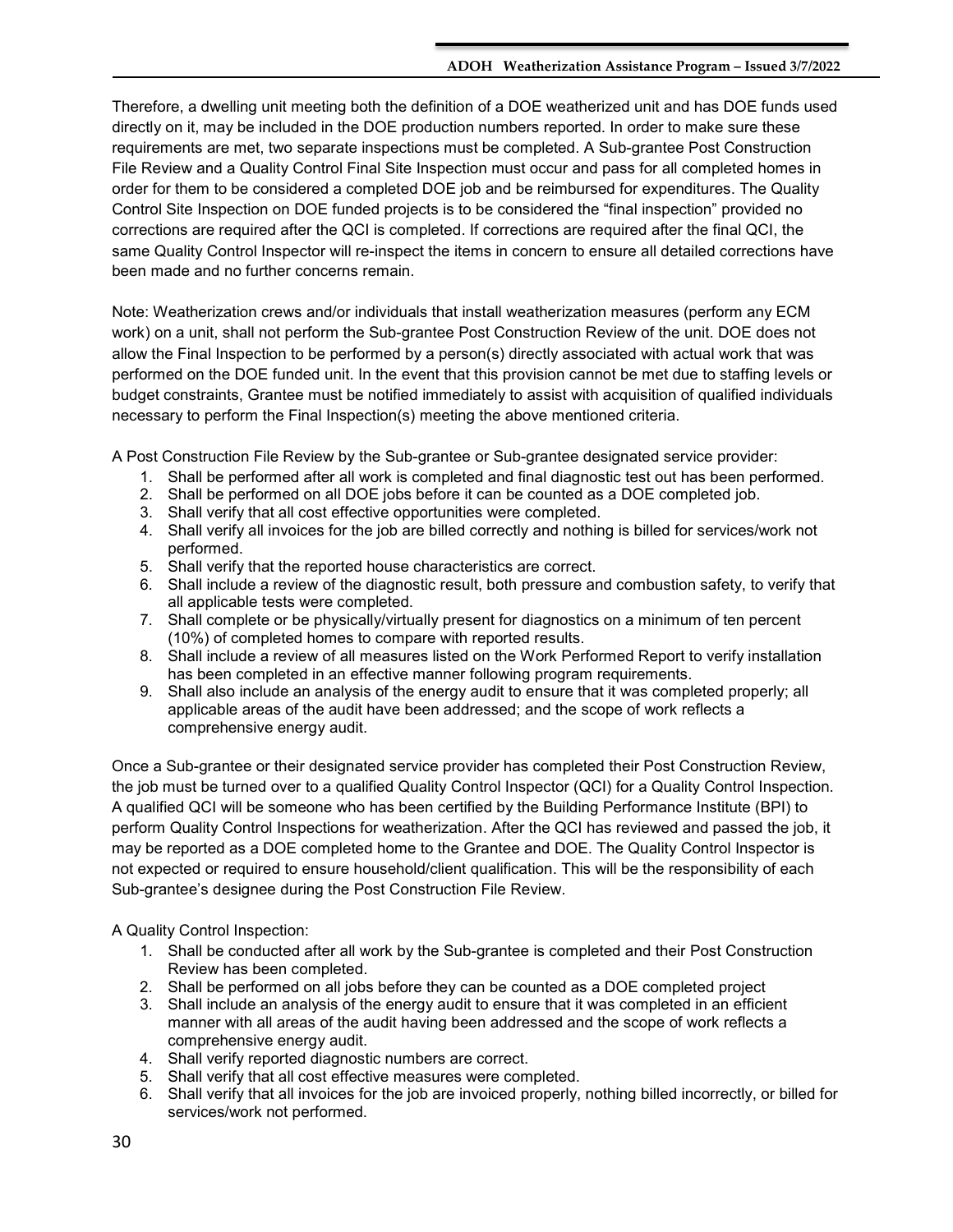- 7. Shall include a review of the diagnostic results for pressure and combustion safety t to verify that all applicable tests were completed.
- 8. Shall include a review of all measures listed on the Work Performed Report to verify installation has been completed in an effective manner, following program requirements.
- 9. Shall verify the work was performed to the SWS provided by the Department of Energy and the Arizona Weatherization Field Guide.
- 10. Shall fill out and sign the ADOH WAP QCI Checklist, sign it and provide a copy for the file, stating the unit is complete and ready to be reported to ADOH WAP and DOE. The QCI Checklist is available from the ADOH WAP website at: [https://housing.az.gov/documents](https://housing.az.gov/documents-links/forms/weatherization)[links/forms/weatherization.](https://housing.az.gov/documents-links/forms/weatherization)

There are two types of QCI Inspectors:

- 1. The independent QCI inspector is an inspector that was not involved in the job except for the Quality Control Inspections. The individual did not perform the initial audit or any work on the home. In this scenario, the Grantee principle investigator (aka Energy Specialist) must field monitor for Quality Assurance, five percent (5%) of DOE completed jobs (no less than one (1)). The percentage of jobs to be field monitored will round up to the nearest whole number.
- 2. The Auditor/QCI Inspector is a person that performs the initial audit and develops the scope of work but is not involved with any of the construction or installation of energy conservation measures or materials performed on the home. This same individual performs the Quality Control Inspection. If this method is used by a Sub-grantee, they will be subjected to more oversight and the Grantee Principal Investigator (aka Energy Specialist) will field monitor ten percent (10%) of DOE completed jobs (no less than two (2)). The percentage of jobs to be field monitored will round up the nearest whole number. Several Sub-grantees for the Arizona WAP program have a designated service provider who has QCI certified staff. The designated service provider will be an acceptable Auditor/QCI as long as the QCI Certified staff of the service provider did not perform any construction or installation of energy conservation measures or materials.

The State WAP program allows the Sub-grantee to select which type of QCI method they will follow for the program year thereby determining the level of Grantee oversight of the Sub-grantee.

## **Lack of Compliance with QCI**

If a Sub-grantee is found to be in violation of the requirements of the Quality Control Inspection process, they will be formally notified in writing by the Grantee. The write-up will:

- 1. Indicate where the Sub-grantee is failing at following the required process.
- 2. Indicate where the Sub-grantee can find the state level or other guidance needed to help address the concern.
- 3. Request the Sub-grantee create a plan of action in writing on how they will fix the concerns, modify their process going forward and submit within 30 days of receipt of the non-compliance letter.
- 4. Require that the corrective plan is followed and the process is improved.
- 5. Require Grantee to:
	- a. Reject jobs and hold funding to Sub-grantees if there were jobs that did not receive a Quality Control Inspection by the Sub-grantee.
	- b. Place the Sub-grantee on a 90-day probation period upon discovery of non-compliance.
	- c. Increase the frequency and percentage of field audits of the Sub-grantee until such time that the Grantee feels that the problems/concerns have been addressed to their satisfaction.
	- d. Mandate the Sub-grantee create a plan of action to fix concerns.

If Grantee does not receive the plan of action within the required timeframe or the deficiency is not corrected, the Sub-grantee will no longer be allowed to facilitate the weatherization program for their service area.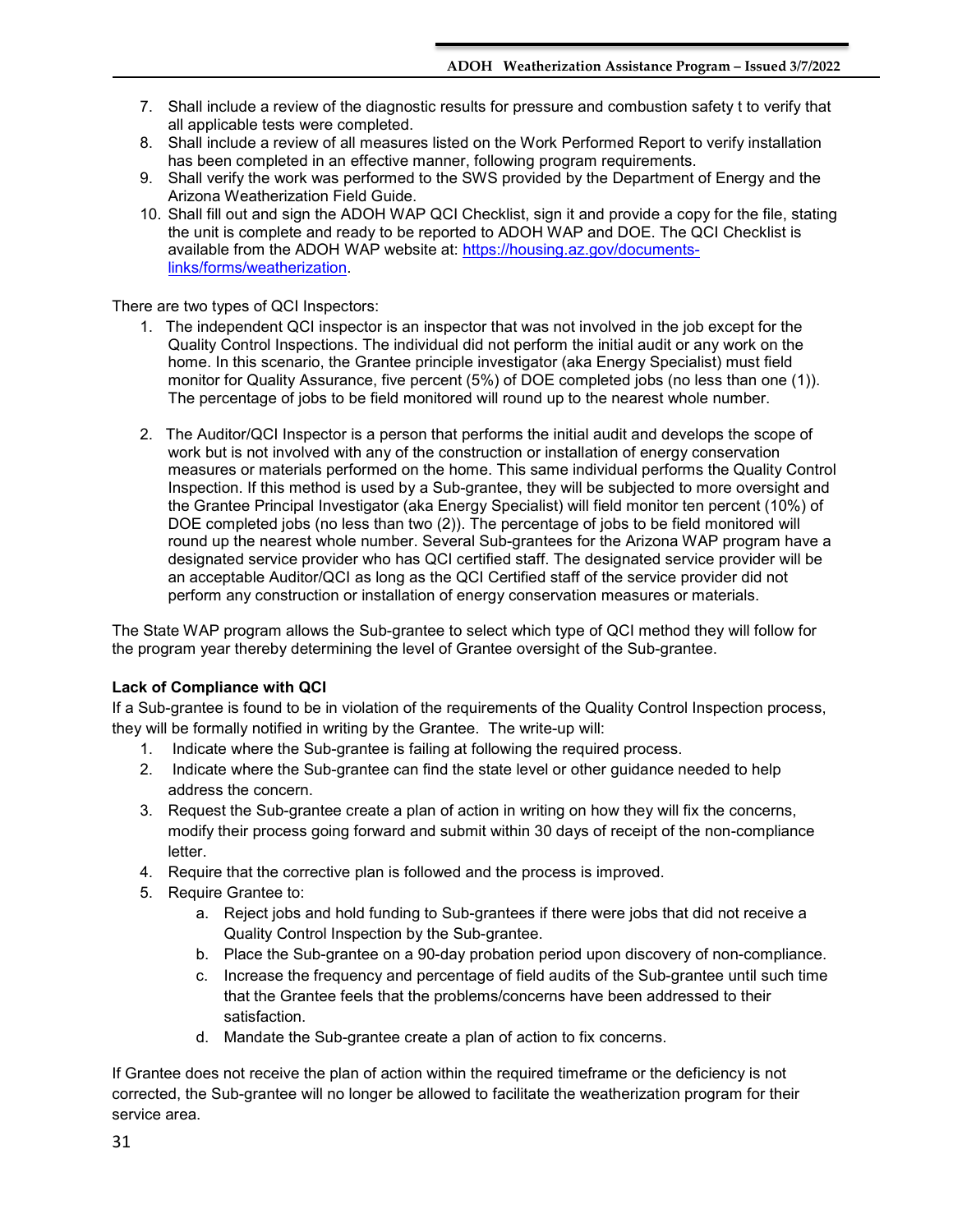However, if the Sub-grantee approaches the Grantee for technical assistance, the Grantee will provide assistance to the Sub-grantee so they may address the Grantee's concerns. This request for assistance must be made by the Sub-grantee in a reasonable timeframe during the allowable follow-up period. (Refer to third bullet point above)

If the Quality Control Inspector fails to inspect to the standards of the most recently approved Arizona WAP Field Guide, the Grantee Principle Investigator (Energy Specialist) will include this as a finding in the onsite sub-recipient monitoring report. Additionally, the Grantee Principle Investigator (Energy Specialist) will provide technical assistance to the Quality Control Inspector to ensure understanding of the latest approved Arizona WAP Field Guide. At the discretion of the Principle Investigator (Energy Specialist) and if warranted, the QCI may be required to re-take the Energy Auditor with QCI Microcredential training.

## <span id="page-31-0"></span>**V.6 Weatherization Analysis of Effectiveness**

Quality assurance is ongoing through data analysis; monitoring; technical assistance and AZWAP Network communication.

Grantee has a process to establish measurable expected outcomes through a performance-based contract with the WAP Sub-grantees. Sub-grantees are required to input data into the AZWAP database. Data includes housing types; measures installed; cost of installed measures; and pre and post energy audit diagnostics. Grantee analyzes this data on a monthly basis, which helps to determine both the training and technical assistance needs of the Sub-grantees as well as best practice installation trends across the network.

Monitoring visits help to identify what training a Sub-grantee and their contractors might need to improve the performance of the Sub-grantee and the program overall. Through monitoring activities, Grantee is able to make comparisons between the Sub-grantees for best practices, measure and installation costs, client education and other trends. Each Sub-grantee gets a minimum of one (1) annual monitoring visit with additional visits as necessary based on performance of the Sub-grantee. Monitoring visits are also used as an opportunity to provide one on one technical assistance as needed.

Constant communication with the WAP network is necessary for program effectiveness as it brings consistency and clarification of expectations, guidelines and regulations. Grantee participates in the WAP Network Peer-to-Peer meetings, which are held approximately four (4) times per year. Additionally, the Grantee uses a process for releasing Technical Bulletins to the WAP Sub-grantee network to maintain quality performance and regulatory compliance. When issues common to the network are identified during the Peer-to-Peer meeting, the Grantee is able to determine additional training needs.

ADOH has a contract in place with the Southwest Building Science Training Center (SWBSTC), an IREC accredited DOE Training Center, to track and provide training as required. The SWBSTC will provide, track, and document training needs as related to the QWP in WPN 22-4. ADOH and the SWBSTC will be working to increase the trained/skilled workforce especially in the underrepresented communities, through cooperation with the Sub-grantees and the Utility Providers through their community representatives.

ADOH is in the process of developing a new WAP database with a multitude of functions for quality assurance and data tracking/reporting. The new database will have the potential to extract demographic information, detail energy savings, record ACPU in real-time, and much more.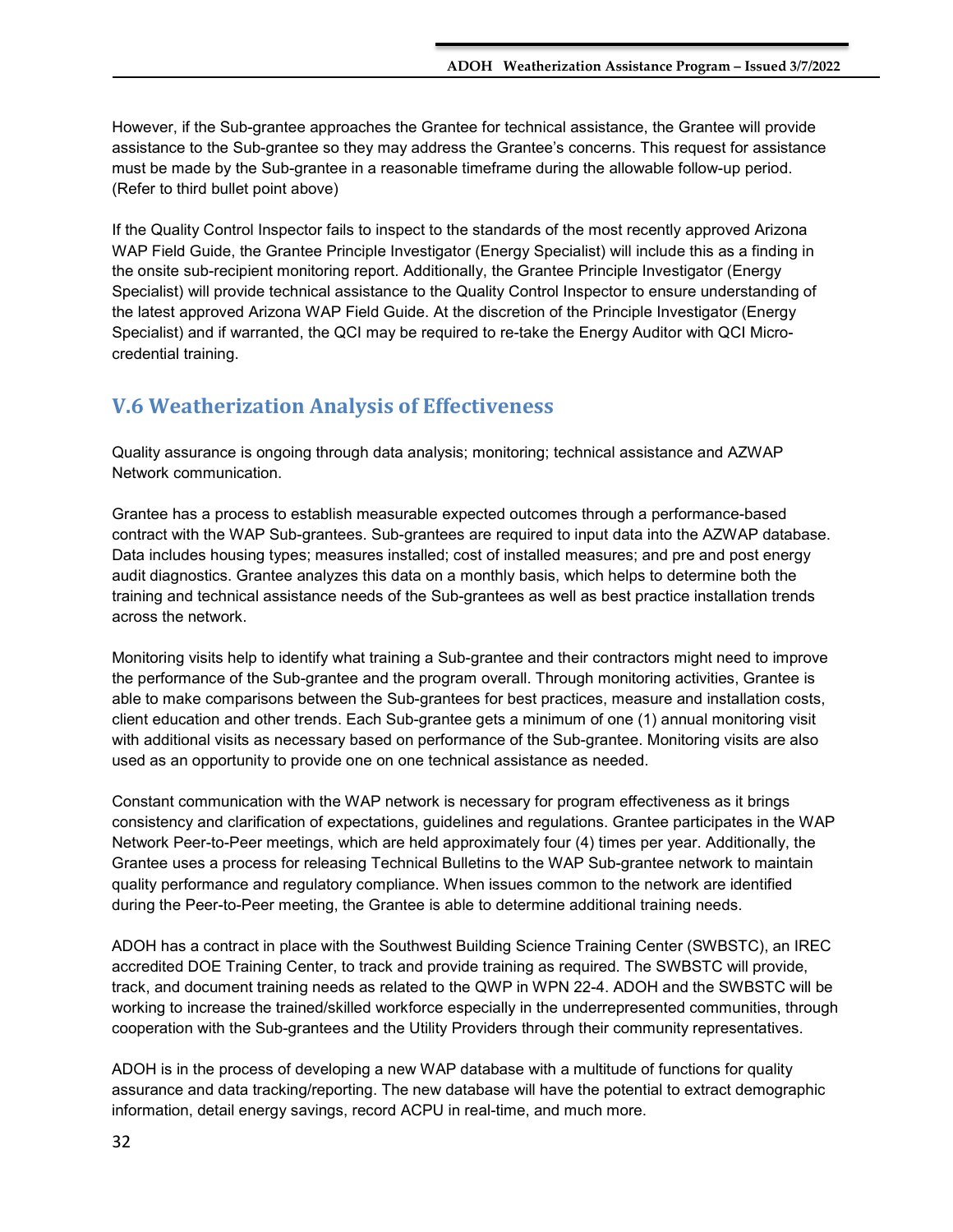The AZ WAP has always been an inclusive program following federal eligibility guidelines. To maintain equality and equity in the AZ WAP, services are provided in the same manner statewide following the WAP policies and procedures detailed by DOE. Priorities are given to the most vulnerable populations as detailed in section V1.1, and unless an emergency presents itself, eligible applicants are served on a first come first served basis throughout the WAP Network.

Sub-grantees submit a monthly performance report and monthly job completion reports, which the Grantee uses as tools to determine Sub-grantee effectiveness in delivery of the WAP program.

Finally, the Grantee maintains a Policy and Procedures Handbook (currently being updated) indicating the Grantee's expectations for the performance of Sub-grantees including their client education, progress on completed units and expenditures, ability to follow DOE requirements; Field and Fiscal Monitoring reports; if concerns are found, how quickly they are addressed; and their billing practices. Sub-grantees submit quarterly progress reports as a performance review. This performance review is used on a quarterly basis to determine the Sub-grantees effectiveness in WAP.

## <span id="page-32-0"></span>**V.7 Health and Safety**

Please see the approved PY2022 Arizona Department of Housing Weatherization Health and Safety Plan attached to the SF424 Application.

## <span id="page-32-1"></span>**V.8 Program Management**

## <span id="page-32-2"></span>**V8.1 Overview and Organization**

The Arizona DOE Weatherization Program is located within the Arizona Department of Housing (ADOH). In addition to DOE funds for weatherization, ADOH manages Weatherization funds awarded by DES LIHEAP Weatherization Program and Public Utility funds.

An Organization Chart showing how the office is structured is attached to the SF-424. The responsibilities of the ADOH staff implementing the WAP program are outlined in the Budget Justification attached to this plan and are as follows:

**Assistant Deputy Director of Housing and Community Development** - provides executive leadership to the program; specific programmatic and policy direction; approval of procurement transactions; oversight of Public Hearing process, planning and reporting.

**Deputy Director** - provides budget oversight, including annual budget and monthly budget reviews; oversees Human Resources, Procurement, and legal assistance to program when needed.

**Program Administrator** - supervises program staff, approves WAP contracts, recommends program and policy direction, reviews and approves Sub-grantee reimbursements.

**Weatherization Program Manager –** directs day-to-day programmatic activities, assists with staff supervision, compiles and submits reports, recommends and drafts program and policy direction, participates in audits, provides program and technical advice as needed, and assists in WAP training and curriculum development.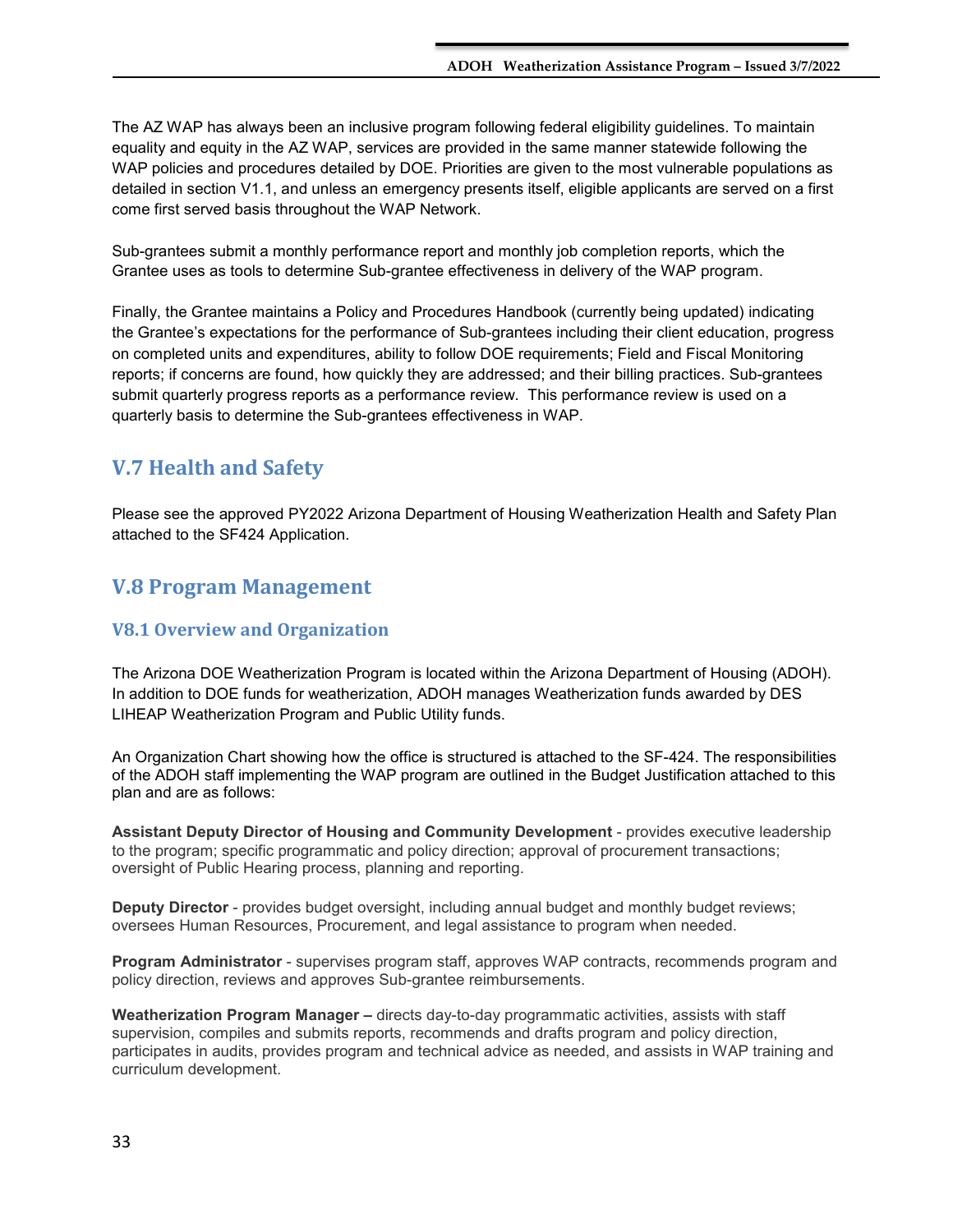**Administrative Assistant** - handles clerical issues relating to the WAP contracts, including file set-up, travel arrangements, and other duties as assigned.

**Energy Specialist** - provides database review, training, technical assistance and on-site Quality Assurance monitoring of Sub-grantees.

**Weatherization Program Specialist** - prepares WAP contracts, organizes Sub-grantee reporting, processes reimbursement documentation, and conducts desk monitoring and site monitoring of Subgrantees client, programmatic and financial files.

**Finance & Accounting Administrator** - responsible for financial and accounting functions associated with financial draws against WAP funds, approves all draws, reviews monthly financial reports, reviews budget reports, participates in audits.

**Accountant** - responsible for the day-to-day accounting draws associated with WAP funds, submits draws for approval, compiles monthly financial/budget reports, and participates in audits.

#### **Mission**

The mission statement of the Weatherization Assistance Program is "To reduce energy costs for lowincome families, particularly for the elderly, people with disabilities, families with children, and for families with a high energy burden by improving the energy efficiency of their homes while ensuring their health and safety."

## <span id="page-33-0"></span>**V8.2 Administrative Expenditure Limit**

10 CFR 440.18(e) requires that the combined amount for both Grantee and Sub-grantee administration be no more than fifteen percent (15%) of the total new funds to be awarded. However, the State Energy Efficiency Program Improvement Act of 1990 (SEEPA) Public Law 101-440, October 18, 1990, allowed an exception that supersedes the 10 CFR 440.18(e) rule, allowing up to an additional five percent (5%) of a Sub-grantee's award be used for administration if the Sub-grantee allocation is less than \$350,000.

Arizona will retain 7.5%) of the allowable 15% for administration and apply the SEEPA allowed exception of up to an additional five percent (5%) of the Sub-grantee award to be used for administration. The maximum administrative funding that any Sub-grantee will receive is fifteen percent (15%) of their total awarded allocation.

## <span id="page-33-1"></span>**V8.3 Monitoring Activities**

The state has a responsibility to perform monitoring and oversight of the work performed by the Subgrantee. DOE requires the state to perform a comprehensive monitoring of each Sub-grantee annually. DOE requires five percent (5%) field inspection of completed jobs for Quality Assurance and recommends performing inspection on in-progress homes.

There are two methods of Quality Assurance:

- 1. For completed units where there is an Independent QCI inspector that was not involved in the job except for the Quality Control Inspections and did not perform the initial audit or any construction or installation of energy conservations measures or materials performed on the home; the Grantee principle investigator (Energy Specialist) must field monitor a minimum of five percent (5%) of the completed jobs (no less than one (1)) for Quality Assurance. The percentage of jobs to be field monitored for Quality Assurance will round up to the nearest whole number,
- 2. For completed units where the Auditor/QCI is an individual that performs the initial audit and develops the scope of work but is not involved with any of the construction or installation of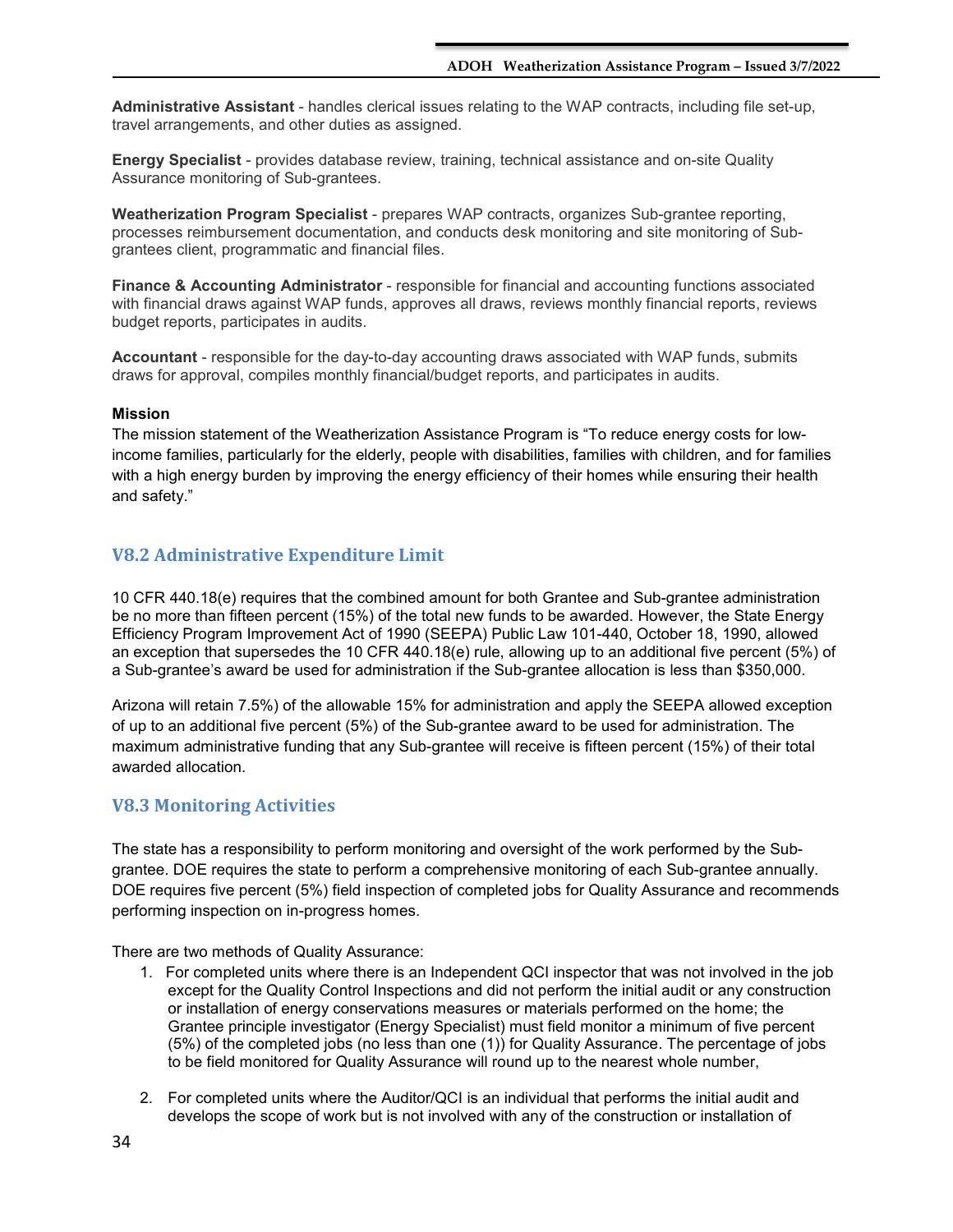energy measures or materials performed on the home and this same Auditor/QCI performs the Quality Control Inspection; the Sub-grantee will be subjected to more oversight. In this scenario, the Grantee principle investigator (Energy Specialist) will field monitor a minimum of ten percent (10%) of the completed jobs (no less than two (2)) for Quality Assurance. The percentage of jobs to be field monitored for Quality Assurance will round up to the nearest whole number. Several Sub-grantees for the Arizona WAP program have a designated service provider who has QCI certified staff. The service provider will be an acceptable Auditor/QCI as long as the QCI Certified staff of the service provider did not perform any construction or installation of energy conservation measures or materials.

If the state discovers significant deficiencies (health and safety violations, poor quality installation of materials, major services missed, etc.), the state will elevate the number of completed jobs inspected to no more than 15% and will increase the frequency of visitation including review of units in progress until deficiencies are resolved.

Interim inspections will not be counted as Quality Control or Quality Assurance inspections.

| Name                   | Type of Monitor                                                       | % Funded by DOE |
|------------------------|-----------------------------------------------------------------------|-----------------|
| <b>Travis Ekenberg</b> | WAP Program Manager / BPI BA Certified                                | 60%             |
| Gloria Castro          | Financial & Program Monitoring/Administrative                         | 60%             |
| Samantha Winslow       | Financial & Program Monitoring Technical/BPI<br>BA, EA, QCI Certified | 50%             |
| Kathy Blodgett         | Administrative (Business Manager)                                     | 15%             |
| Daniel Boyle           | Financial & Program Monitoring/Administrative                         | 5%              |

The Monitors for the state and certificates held will be:

ADOH receives funding from DES LIHEAP and one (1) of the state utilities to assist with the travel budget and funds for monitoring the ten-(10) weatherization Sub-grantees. Additional funding may be available from other utility partners in the future, for administrative and technological implementations to ensure the AZ WAP remains sustainable.

## **A. Role**

The Sub-grantees will be routinely monitored to:

- 1. Determine program compliance and accountability
- 2. Assist agencies in their program operations and compliance with DOE and state regulations
- 3. Analyze program performance
- 4. Analyze quality of work
- 5. Identify problems, deficiencies, and areas that need improvement and advise on how to correct
- 6. Analyze whether best possible program services are being delivered to low-income population
- 7. Assess T&TA needs
- 8. Improve program performance

## **B. On-Site or Virtual Monitoring**

Program and fiscal monitoring will be used to determine the program and operational effectiveness of Sub-grantees. Customer files, and Sub-grantee financial systems, records and reports will also be routinely monitored to verify the Sub-grantee's ability to prudently deliver, support, and manage installations of allowable cost effective and energy efficient measures.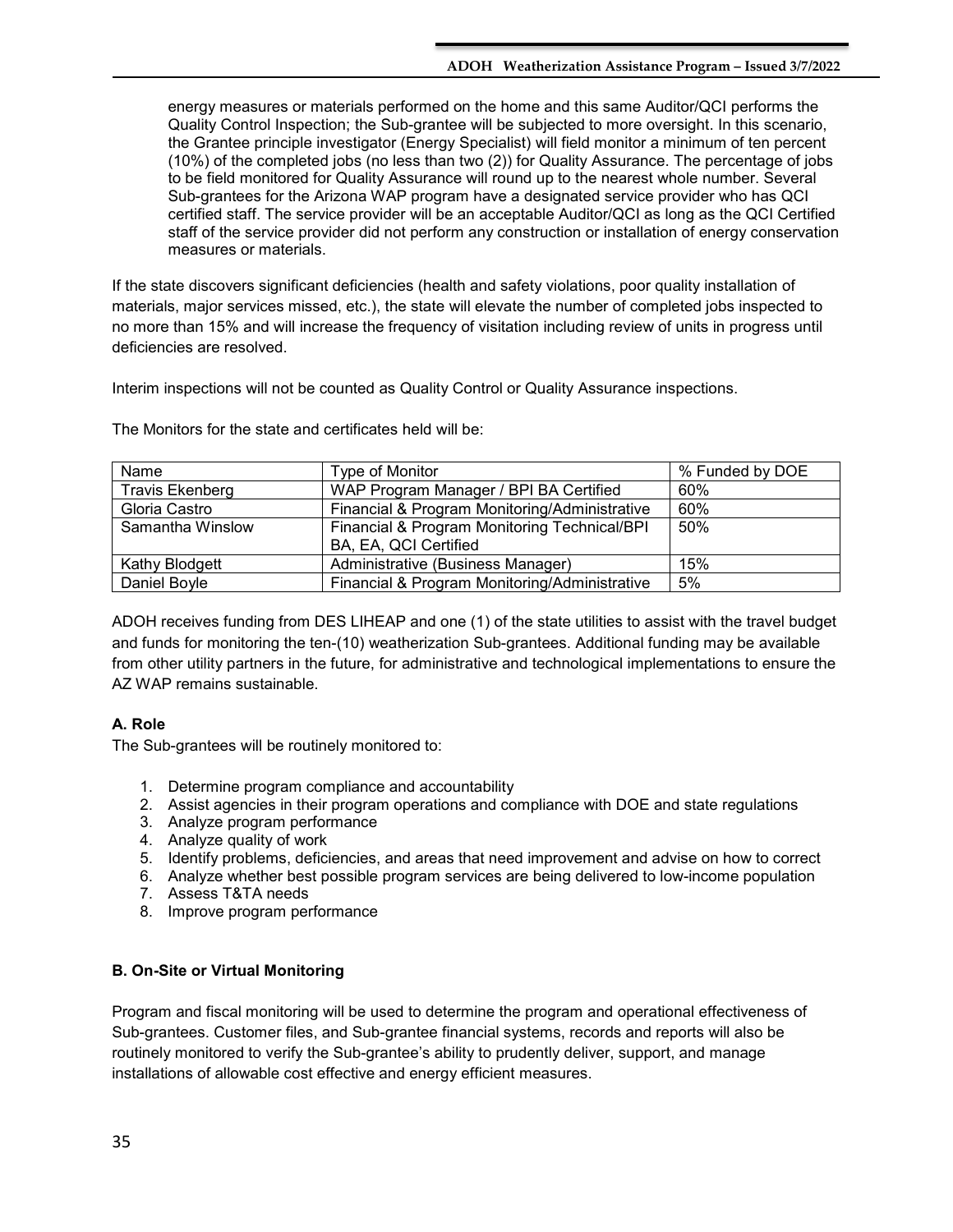On-site or virtual monitoring of Sub-grantees is performed by technical and fiscal monitoring program staff to identify methods, deficiencies, and successes in program operations and to assess technical assistance needs to develop appropriate training courses.

Inspection of completed dwelling units is done to monitor prioritization of weatherization measures, accuracy of energy audit, job costs, quality of workmanship and material, and that the work completed is reflected in the job files. Inspection of warehouse if applicable is completed to insure adequate space and security are available at reasonable costs for the material inventory. In addition, material inventory itself and condition of materials are verified.

## **B.1 On-Site or Virtual Technical**

On-site or virtual technical monitoring will be done by the Grantee's in-house Energy Specialist or a designee who has received their Quality Control Inspector certification and did not perform the Quality Control Inspection for the sub-grantee. The inspection will be of homes that have received a Quality Control Inspection by the sub-grantee's Quality Control Inspector have expended DOE funds and have been reported into the state's database as completed. Sub-grantee Quality Control Inspections will be performed by a qualified QCI Inspector who has been independent from work performed and is not a Grantee staff person.

Sub-grantees will be notified of on-site technical monitoring visits at least two weeks prior to the visit. The Grantee responsibilities related to the on-site technical monitoring event include the following:

Grantee will meet weatherization Sub-grantees in-person or virtually at least once a year for monitoring, A ten percent (10%) random sampling of Client files will be reviewed to include the following:

- 1. Client File Checklist (required)
- 2. Eligibility Determination (including the required Annual Income Calculations Form) & Client Information including hard copy evidence provided by the Sub-grantee that the client is income eligible to receive WAP services. This evidence may include, but is not limited to, third party verification from the source of income (employer, unemployment agency, social security office) of the family or source documentation for each income source listed on the application.
- 3. Certification of Zero Income Form (required if applicable)
- 4. Proof of Ownership or Signed Rental Agreement
- 5. Deferral Information (if applicable)
- 6. State Historic Preservation Documentation (if applicable)
- 7. Previous Weatherization Checklist (required form)
- 8. Clients Rights and Responsibilities Form (required form)
- 9. Client Complaints and Documented Resolution (if applicable)
- 10. Progress Form; Includes client sign-off on:
	- e. Receipt of "Client Rights and Responsibilities Form"
	- f. Client Agreement (visits for quality assurance and funder monitoring)
	- g. Receipt of Warrantees
	- h. Statement of Completion
- 11. Household Action Plan (required form)
- 12. Client Health and Safety Evaluation Forms (2)
	- c. Client use (if client so chooses)
	- d. Auditor use (required form)
- 13. Work Agreement/Scope of Work
	- d. Form is supplied by Sub-grantee
	- e. Must be signed by Client
	- f. Must include any Low Cost/No Cost measures
- 14. Priority Checklist or Copy of the Energy Model with Field Waiver Request (if applicable), Health & Safety (HSD) Waiver
	- c. required if DOE/SWG HSD will exceed \$2,000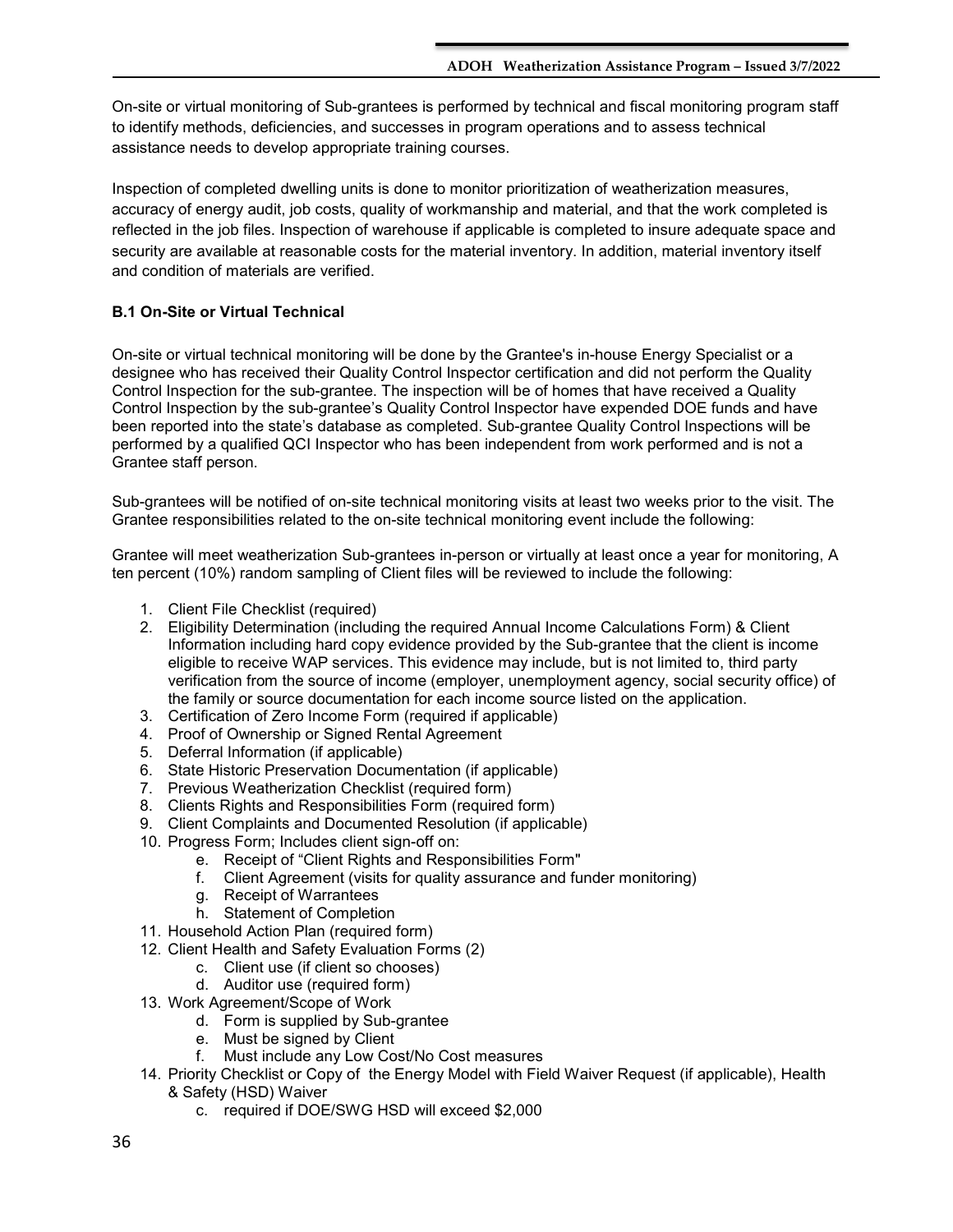- d. Must be approved and signed by ADOH Energy Specialist
- 15. Residential Diagnostic Evaluation Form (required form)
	- e. Initial Inspection and Diagnostics
	- f. Final Inspection and Diagnostics
	- g. Project Photos Pre-work and Post work (may be inserted into form or saved separately)
	- h. Photos of Appliances/HVAC before and after replacement (may be inserted into form or saved separately)
- 16. Quality Control Inspection Checklist (required form for DOE funded projects)
- 17. Hazard Disclosure Form; Includes client sign-off that information, notifications and release were given to them regarding:
	- d. Lead Paint
	- e. Mold Assessment and Release
	- f. Radon
- 18. Lead Safe Weatherization (if applicable)
	- c. Testing results showing no lead; or
	- d. Lead Safe Work Practices documentation per EPA requirements, Include Certified Renovator Documentation and photographs demonstrating proper practices were followed.
- 19. Materials and Labor Costs: including invoices and purchase orders (Contractor and crew based)
- 20. Bid/Equipment/Calculation/Specification Details
- 21. Inventory Sheets (if applicable)
- 22. Low-Cost/No-Cost Documentation
	- c. Cannot exceed \$250
	- d. Notations must be made in the AZWAP database indicating what the actual low cost/no cost measure was and break out the amounts by funding source used for the measure.
- 23. Landlord/Tenant Agreement (required form if applicable)
- 24. Refusal for Services, Indemnification & Waiver of Claims
- 25. Health & Safety (HSD) Waiver
	- c. Required if DOE or SWG HSD will exceed \$2,000
	- d. Must be approved and signed by ADOH Energy Specialist or WAP Staff
- 26. Sub-grantee Statement of Completion
- 27. Utility Information Release Authorization Form
- 28. Sub-grantee Contractor Oversight Form (if applicable)

Grantee will perform job site field monitoring audits on a minimum of five percent (5%) of weatherization completions for Sub-grantees using Independent QCI and 10% for Sub-grantees using Auditor/QCI (See Section V5.3 for definition). Grantee will inspect in-progress units as needed. The field monitoring will be an analysis of quality of field practices, including:

- 1. Audit procedures and compliance with audit protocols and work orders
- 2. Diagnostics
- 3. Overall effectiveness
- 4. Compliance with Arizona Success with Weatherization Field Guide
- 5. Workmanship
- 6. Thoroughness
- 7. Health and safety issues
- 8. Agency final inspection procedures
- 9. Training needs

Grantee staff will randomly select the weatherization completions to be inspected by reviewing jobs submitted in the database, unless particular jobs are deemed to require review. The Sub-grantee will be notified of the homes selected for inspection prior to the visit to allow coordination with the homeowners.

- 1. Grantee will use the Arizona Success with Weatherization Field Guide and/ or the Standard Work Specifications to evaluate the weatherization jobs.
- 2. Grantee may recommend re-works, re-inspections, and T&TA visits in response to findings.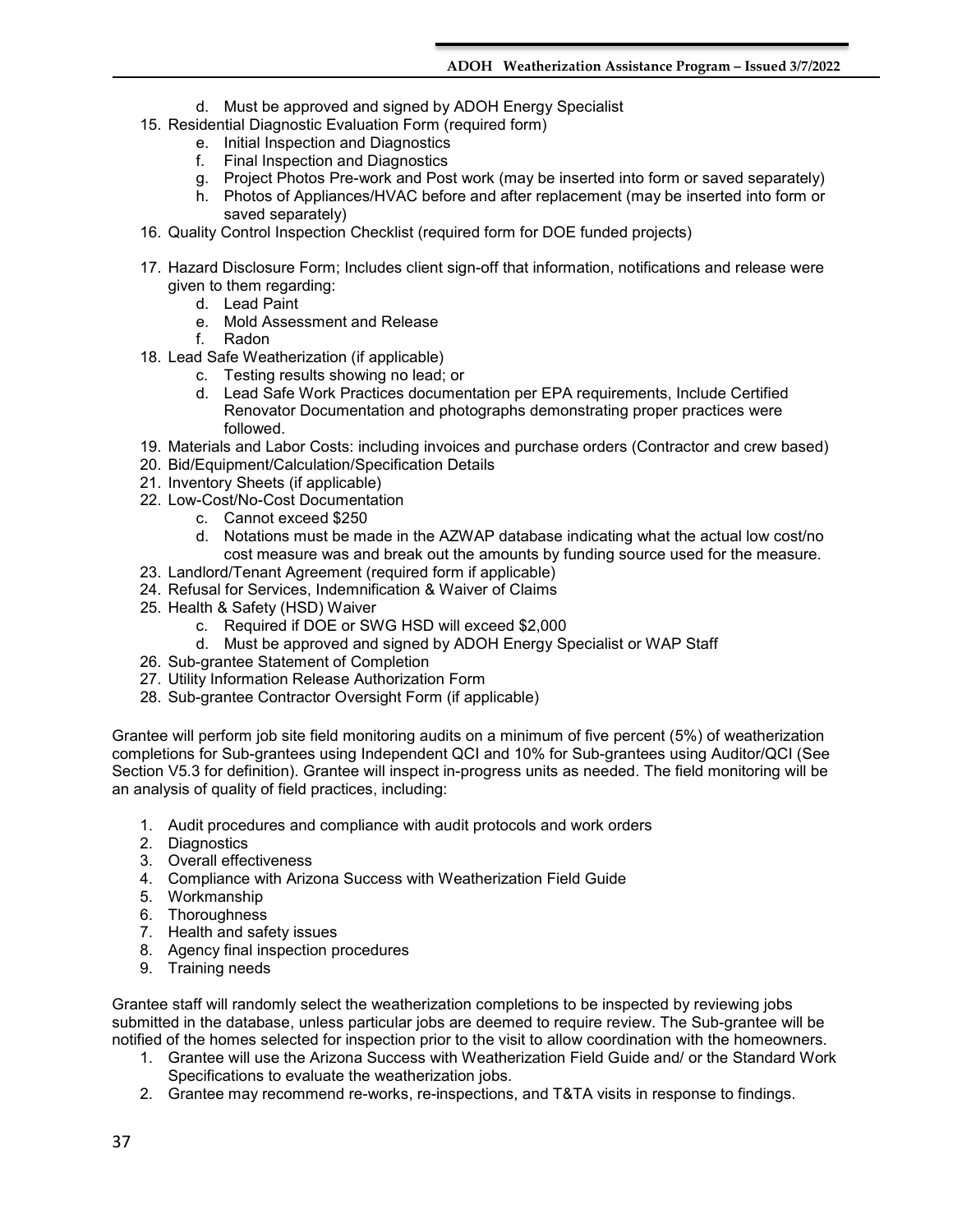- 3. Grantee will investigate legitimate customer complaints, which may result in the Sub-grantee being required to return to correct errors or omissions.
- 4. Grantee will note concerns about Sub-grantee operations on the inspection report.
- 5. Grantee will disallow costs and/or designate the Sub-grantee as high-risk and place the Subgrantee on a Watch List in response to recurring major findings or persistent noncompliance with Arizona WAP policy.

The monitoring visit will be documented and a Field Monitoring Summary Report will be prepared and provided to the Sub-grantee within thirty (30) calendar days following the completion of the monitoring event. The summary report will serve as the written results of the on-site technical visit. The reports will be based on:

- 1. **Findings**—an issue that may be a violation of rules or standards and needs to be addressed.
- 2. **Concerns**—an issue that may not be in violation of rules or standards but needs to be addressed.
- 3. **Recommendations**—notation based on monitor's experience and expertise on how to improve certain aspects of the program.

When Findings and/or Concerns are identified, Sub-grantees will be required to submit a Corrective Action Plan within thirty (30) calendar days of receipt of the Field Monitoring Summary Report. The submission must include a description of the corrective actions taken as well as a timeline for implementation of those actions. The Sub-grantees will submit their Corrective Action Plan to the ADOH WAP Energy Specialist who will review and approve the plan or require further actions to be taken.

## **B.2 On-Site or Virtual Fiscal**

In accordance with the State Plan, on-site or virtual fiscal monitoring visits are required to evaluate Subgrantees' general administration and program management systems at least once a year. ADOH WAP performs an annual review of the Financial Audits for all ten (10) Sub-grantees per the requirements of WPN 20-4.

Grantee will notify Sub-grantees of scheduled on-site or virtual fiscal monitoring event at least two (2) weeks prior to the appointment. The visit or virtual review typically requires a minimum of two (2) days to complete and requires frequent interaction with Sub-grantee staff.

Key issues identified during the fiscal monitoring:

- 1. Procurement
- 2. Invoicing techniques and fiscal oversight practices
- 3. Accurate job costing
- 4. Proper designation of expenses between Administration and Program Operations
- 5. Property records and inventory control

If a virtual fiscal monitoring will be conducted, Sub-grantees will be required to submit documentation through a secure file transfer portal that ensures the protection and privacy of individual's information.

Following the on-site or virtual fiscal monitoring visit, a Summary of Findings Report will be prepared and typically provided to the Sub-grantee within thirty-(30) days following the completion of the monitoring event.

When Deficiencies are identified, Sub-grantees will be required to submit a Corrective Action Plan within thirty-(30) days of receipt of the Summary of Findings Report. The submission must include a description of the corrective actions taken as well as a timeline for implementation of those actions. The Subgrantees will submit their Corrective Action Plan to the ADOH WAP Contract Specialist who will review and approve the plan or require other actions to be taken.

## **C. Desktop Monitoring**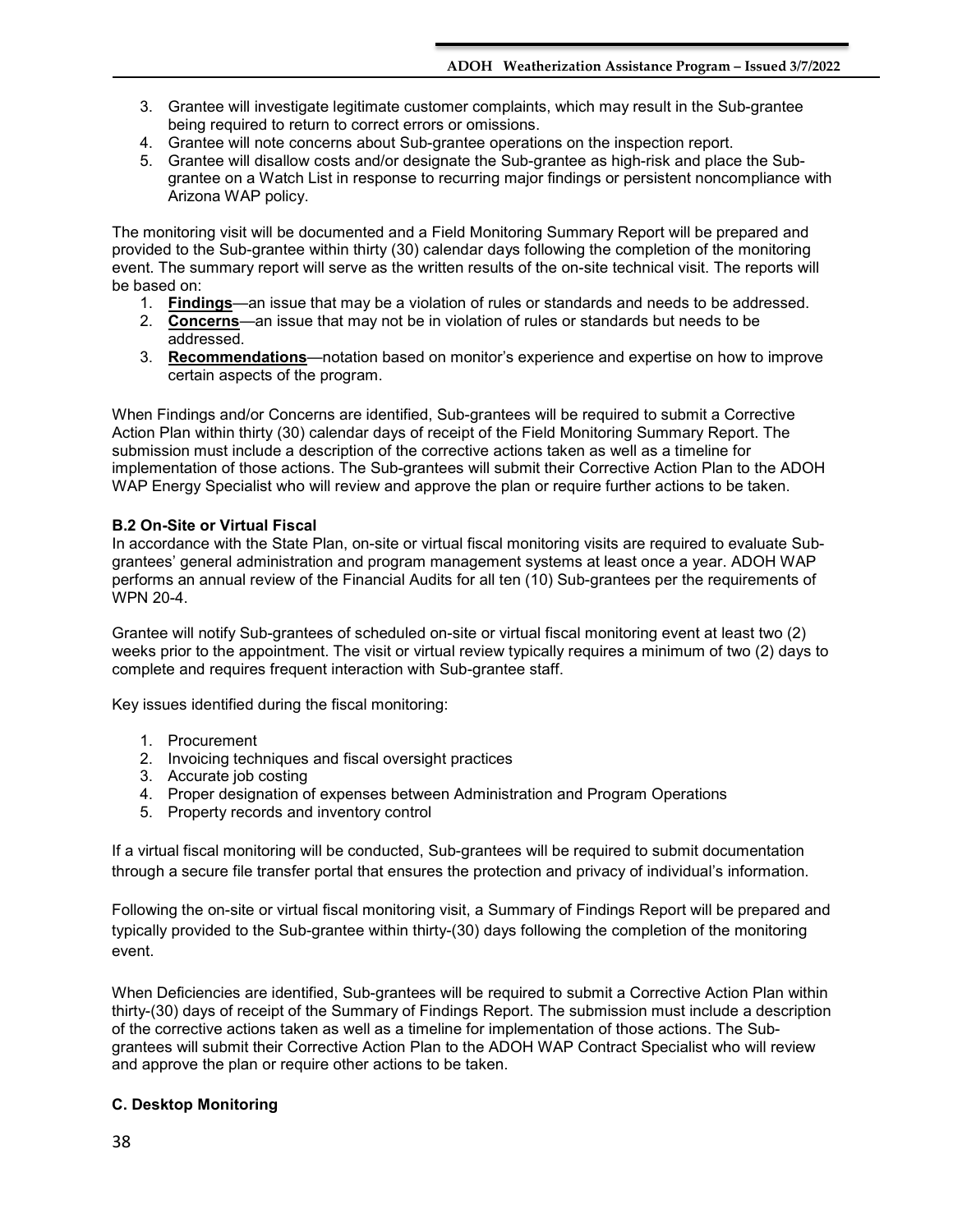ADOH reviews Sub-grantees entries into the AZWAP database as well as monthly payment requests to determine if the Sub-grantee is meeting its goals and expenditures in compliance with expenditure schedules.

Every month, each agency will be desktop monitored through the AZWAP.org database on the completed jobs submitted for that month. The AZWAP.org database will be closed to completed jobs on the 15th of each month. Upon receipt of the Sub-grantee's request for reimbursement of expenses, 100% percent desktop review of diagnostic performance on the completed jobs will occur. Should ongoing diagnostic performance issues be identified through desk review, the ADOH Principle Investigator/Energy Specialist will increase on-site monitoring to determine training needs and refer the agency to acquire appropriate training to correct the issues found. 100% of the Sub-grantees' request for reimbursement of expenses for completed jobs will be desk monitored for eligible weatherization costs and expenditures.

The goals of desktop monitoring are:

- 1. Performance analysis of weatherization work in the home;
- 2. Review of weatherization expenditures (costs allocated to appropriate funding source);
- 3. Eligibility and compliance issues; and
- 4. Identify specific focus areas for an agency visit, including problematic jobs.

If a compliance issue occurs, Sub-grantees will be issued a desktop monitoring report that identifies items needing correction and the request for reimbursement will not be processed. The sub grantee will be given fifteen (15) days to comply with the necessary corrections. If the Sub-grantee fails to comply in the 15-day timeframe, funding may be withheld until compliance occurs. A final desk audit report will be sent to the agency after all issues have been addressed. If any of the identified issues are uncorrectable, the Sub-grantee will not be reimbursed and the unit will not be considered a completed DOE unit.

## **D. Tracking**

The Grantee may, by giving reasonable written notice specifying the effective date, terminate the Subgrantee contract for funding from this grant in whole or in part for cause, which shall include:

- 1. Failure, for any reason, of the Sub-grantee to fulfill in a timely and proper manner its obligation under this grant including compliance with the approved work program and attached conditions, and such statutes, executive orders, and DOE and/or Grantee directives as may become generally applicable at any time;
- 2. Late submission by the Sub-grantee to the Grantee of DOE reports that are incorrect or incomplete;
- 3. Ineffective or improper use of funds provided under this grant;
- 4. Suspension or termination by DOE of the grant to the state under which this grant is made, or the portion thereof delegated by this grant. The state may also assign and transfer this grant as required by DOE directives.
- 5. If the Sub-grantee is unable or unwilling to comply with the terms of this grant or with additional conditions as may be lawfully applied by DOE to the grant, or the state, the Sub-grantee may terminate the grant by giving fifteen (15) days written notice to the state signifying the effective date thereof. Furthermore, the residual assets and property purchased by the Sub-grantee under this grant shall be transferred at the discretion of the state to an organization which is exempt from Federal income tax as an organization described in Section 501 (c)(3) of the Internal Revenue Code (1954) or to the appropriate federal, state or local government for exclusively public purposes. In such event, the state shall require the Sub-grantee to ensure that adequate arrangements have been made for the transfer of all property and finished or unfinished documents, data, studies, and reports purchased by the Grantee under this grant. The Subgrantee shall be entitled to compensation for any unreimbursed expenses reasonably and necessarily incurred in satisfactory performance of the grant. Notwithstanding the above, the Subgrantee shall not be relieved of liability to the state for damages sustained by the state by virtue of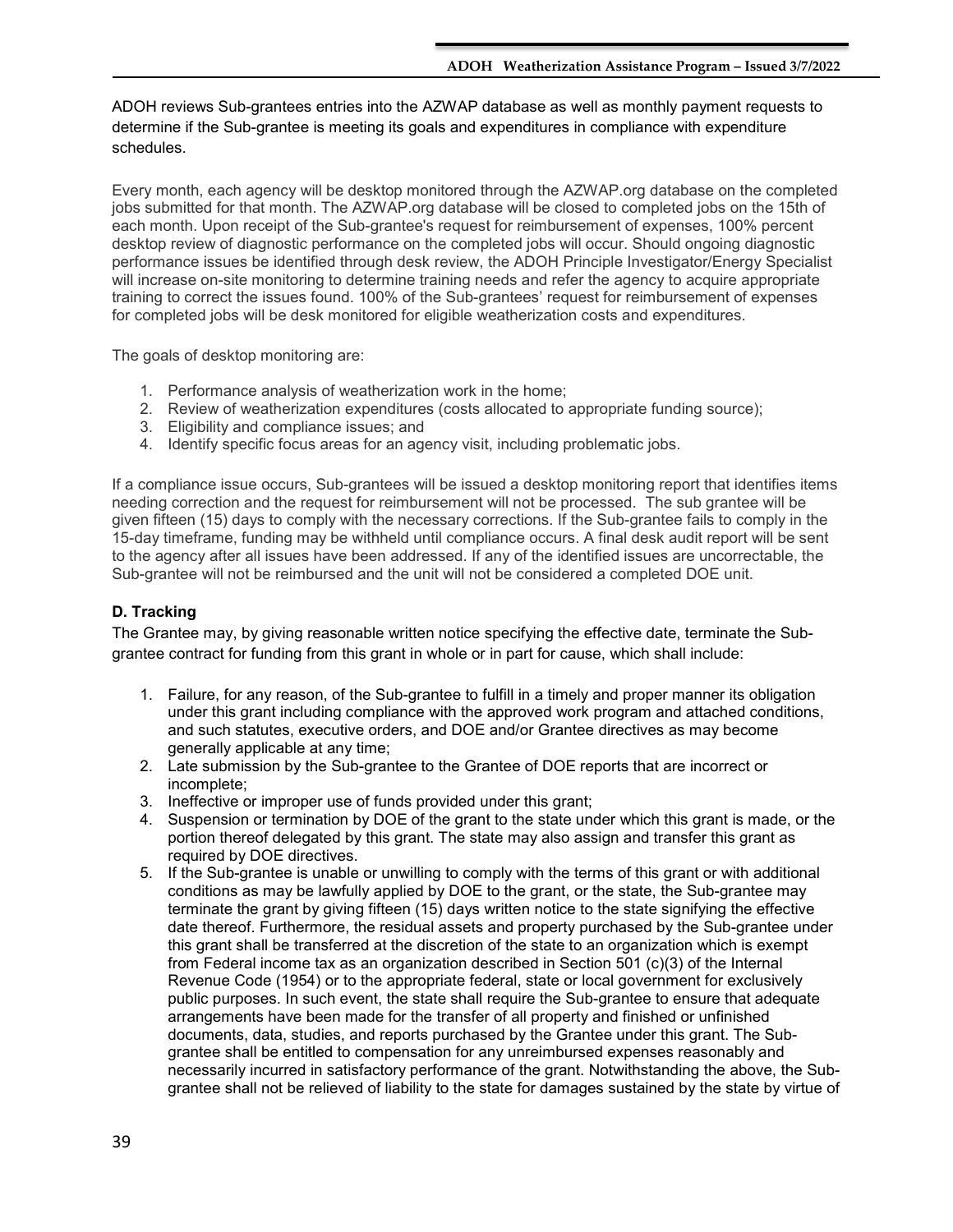any reimbursement to the Sub-grantee for the purpose of set-off until such time as the exact amount of damages due the state is determined.

6. If the Sub-grantee is willing to relinquish all or a portion of the counties that they serve, the Subgrantee must give at least ninety-(90) day's written notice prior to the end of the program year to the state signifying the effective date thereof. In such event, the state will notify the other Subgrantees (CAAs, and other public and nonprofit entities) for the opportunity to manage the Weatherization Assistance Program in the said counties. Interested Sub-grantees must submit to the state within thirty-(30) days after notice by Grantee, a plan of action and budget to manage the counties up for award. Potential Sub-grantees must show experience and performance in weatherization or housing renovation activities, experience in assisting low-income persons in the area to be served, and capacity to undertake a timely and effective weatherization program. Upon selection, the state will hold a public hearing to identify the Sub-grantee(s) and amend the State Plan. Failure to relinquish prior to the ninety-(90) day deadline will result in the Agency having to maintain the grant for the remainder of current program year and will automatically make them a Sub-grantee of the next program year. Relinquishment can only occur between July 1st - February 28th.

#### **E. Analysis**

All Sub-grantees must develop and maintain fiscal and accounting procedures, which conform to both federal and state policy for grants administration. Sub-grantees must also submit monthly Financial Status Reports. In addition, Sub-grantees are governed by 2 CFR 200, which set forth principles for determining allowable costs of programs under grants, contracts, and cooperative agreements with the federal government.

The Grantee has established fiscal controls and fund accounting procedures to assure the proper disbursal of all federal funds received by the state. Additionally, the state has established procedures for monitoring the utilization of such funds by project operators.

The controls and procedures to be implemented are as follows:

The State will follow the established fiscal policies and procedures mandated by state law. To accomplish this, the State will coordinate these policies with various other branches of state government as needed. Financial areas addressed in these procedures consist of fiscal management controls, the accounting system, fund controls, personnel and payroll management, property management, procurement, and the disbursement of funds.

The financial standards set forth by the state establish an adequate accounting system with appropriate internal controls, which will safeguard assets, check the accuracy and reliability of accounting data, promote operating efficiency and encourage compliance with prescribed management policies.

## <span id="page-39-0"></span>**V8.4 Training and Technical Assistance**

After review of the ADOH WAP training policy and its compliance with 10 CFR 440 and WPN 22-4, ADOH has determined several changes to the Training and Technical Assistance Policies and Procedures should be made in order to be fully compliant with DOE requirements. DOE Monitoring indicated a lack of comprehensive training. However, after further review ADOH was able to demonstrate that comprehensive training was provided. However, the training provided was not sufficiently tracked per DOE requirements. ADOH is currently working with the Southwest Building Science Training Center (SWBSTC) to re-organize and reinvigorate the Training and Technical Assistance Policies and Procedures to rectify this concern. SWBSTC is researching an effective tracking system for ADOH approval and the new system should be in place within the next year. Due to the COVID pandemic, inperson training has not been available however, ADOH and SWBSTC are working together to develop virtual training and individualized training opportunities where applicable.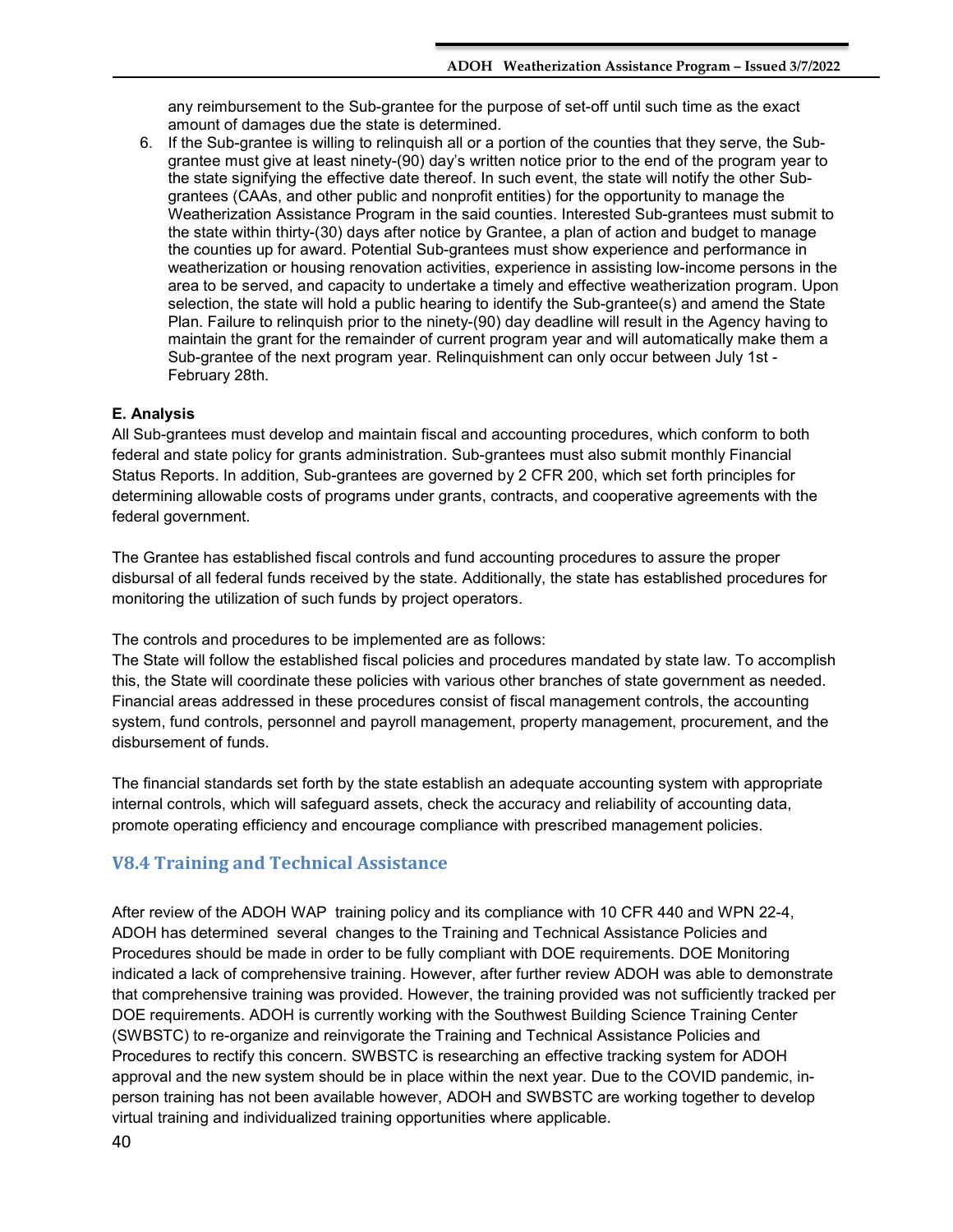For training purposes, ADOH in partnership with SWBSTC will conduct an Audit and Energy Model Review training class (Weatherization for Admins 102) that will result in a certificate of completion. Still under development, the course will be mandatory with refresher training every two (2) or three (3) years. All sub-grantees will be required to send at least one employee through the training along with all in house auditor staff. For Sub-grantees that use outside contractors, the contractor's employees that provide the audit service will be required to complete the training course. Sub-grantee completion of Audit and Energy Model Review training will provide the understanding and ability to effectively review audits and energy modeling to eliminate errors and omissions before the Energy Modeling is submitted to ADOH for review and/or approval by the Energy Specialist/Principle Investigator. The Auditing Training and Certification will primarily meet (Tier 2) Specific training requirements but will also include some (Tier 1) Comprehensive training curricula. ADOH anticipates the new Auditing Training and Certification will be available in the next six (6) to eight (9) months. Sub-grantees will complete the training first with their contractors to follow, provided adequate training funds are available and budgets allow. Refresher training will ensure that the Sub-grantee and Contractor weatherization practitioners are receiving the most relevant training that is up to date with changing regulations and weatherization standards. ADOH is also working in partnership with SWBSTC to develop a better Comprehensive Training policy that will better address the needs of the state, sub-grantees and weatherization contractors and will more closely align with the individual JTA's. The new policy will minimize removing contractors from the field to attend training not relevant to their specific expertise and position but still provide for JTA crossover training. A cycle of training offerings will be developed to go along with the new Comprehensive Training policy. Individual JTA training that does not cross over into other JTAs will be added into the schedule of training offerings.

ADOH current training policy was geared toward a previously more crew based weatherization program. The State now only has two (2) to three (3) Sub-grantees that provide the audit and one (1) Sub-grantee that completes audits plus the majority of the work in house. The State's remaining Sub-grantees use contractors to perform construction and installation of energy saving measures to the homes. Over the course of the next year or two (2), changes to the ADOH WAP Training and Technical Assistance Policies and Procedures will be made and will incorporate some existing training policy with new policy to ensure that Arizona WAP is in compliance with 10CFR440 and WPN 22-4. Policy will require that weatherization field staff (Sub-grantee and/or Contractor) be appropriately trained. ADOH will continue to promote Subgrantee and Contractor attendance and participation at conferences like Energy Out West or Building Performance Association to gain knowledge of new technologies and best practices that could be incorporated into the State's Weatherization program.

Until the State's new Training and Technical Assistance Policies and Procedures are fully developed, ADOH in partnership will continue adherence to the following policies, which will be fully monitored and tracked:

T&TA activities are intended to maintain or increase the efficiency, quality and effectiveness of the Weatherization Program at all levels. Such activities shall be designed to maximize energy savings, minimize production costs, improve program management, crew and contractor quality of work, and reduce the potential for waste, fraud, abuse and mismanagement. The Grantee assesses the training needs of its Sub-grantees through monitoring visits and state meetings; planned for one field monitoring per Sub-grantee and quarterly meetings (funds permitting). Additionally, Grantee Desk Monitoring of completed job diagnostics and energy savings may also indicate training needs. Finally, additional trainings may be identified as necessary for implementation of the approved Health and Safety Plan.

## **Methods Used to Provide Training**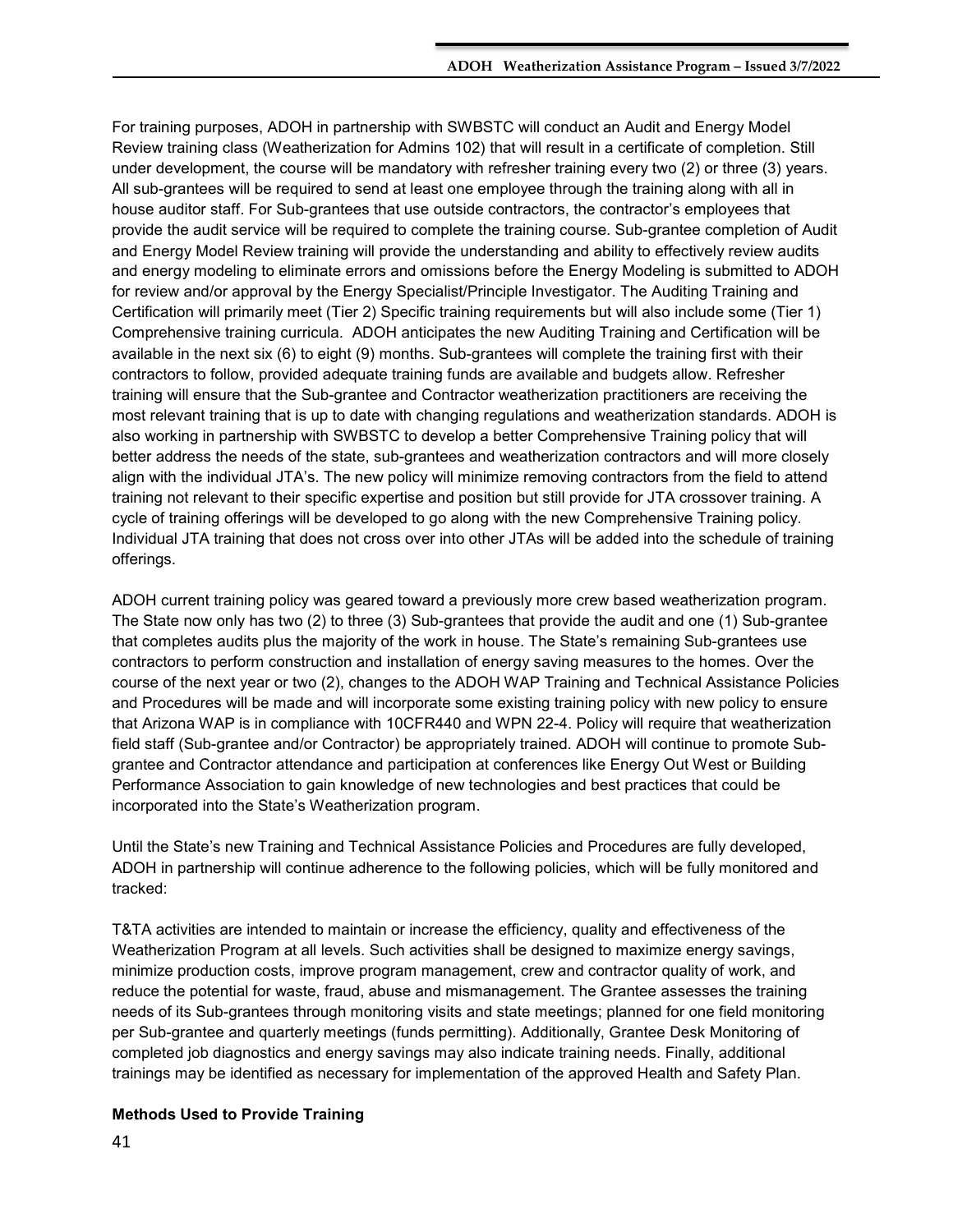- 1. Formal classroom
- 2. On-site training
- 3. Hands-on training
- 4. Certification Training
- 5. Virtual Training

#### **Description of Activities to be undertaken:**

The ARIZONA WAP requires that the Sub-grantee and its contractors participate in weatherization related trainings that build or enhance their knowledge, skills and abilities to provide weatherization services/energy efficiency retrofits in accordance with the 10 CFR, Part 440 and guidelines set out by the U.S. Department of Energy for the Weatherization Assistance Program. Sub-grantee and Contractor Staff must not function unsupervised until certification requirements are met.

All Comprehensive training will be done at an IREC accredited training center. ARIZONA WAP IREC accredited formal training is carried out at the FSL South West Building Science Training Center (SWBSTC), which is operated by FSL Home Improvements, a non-profit organization. The SWBSTC is one of the 15 U.S. Department of Energy "Legacy" weatherization-training facilities in the country. Training curricula will reflect industry-wide initiatives and program requirements and will be updated as new program requirements or industry trends are identified.

The facility provides classroom and onsite laboratory based trainings with a specific emphasis on Weatherization activities and building knowledge, skills and abilities to perform work in the weatherization program. The SWBSTC is the only training facility in Arizona to provide a Weatherization Boot Camp course. The SWBSTC staff is comprised of industry leaders with decades of technical field experience. They are often recruited to present at regional and national conference training sessions.

### **Current SWBSTC course offerings include:**

- 1. WAP Boot Camp This week long course combines Energy 101, Pressure Diagnostic 101, General Thermal Performance, Residential Retrofit Application 101, and Combustion Safety course into a weeklong training course that will provide weatherization professionals with an introduction to energy principles, thermal performance, health and safety standards, LSW, auditing, pressure diagnostics, and field repair. This course also trains Health and Safety concerns as indicated in the Grantee's Health and Safety Plan of Radon, Lead, Mold/Moisture, Electrical, Carbon Monoxide, the causes and effects of these concerns and mitigation. The WAP Boot Camp course provides a combination of classroom and hands-on instructions that will prepare candidates to perform the tasks required of weatherization technicians within the current Weatherization Program Guidelines.
- 2. Energy 101
- 3. Pressure Diagnostics 101
- 4. Combustion Safety
- 5. General Thermal Performance
- 6. REM design/Energy Modeling Training
- 7. WAP admin
- 8. Lead RRP Certification
- 9. BPI Certification for Building Analyst
- 10. OSHA 10/30 Certifications
- 11. Energy Auditor Certification
- 12. Installer Certification
- 13. Quality Control Inspector certification/re-certification
- 14. Success with Weatherization Critical Details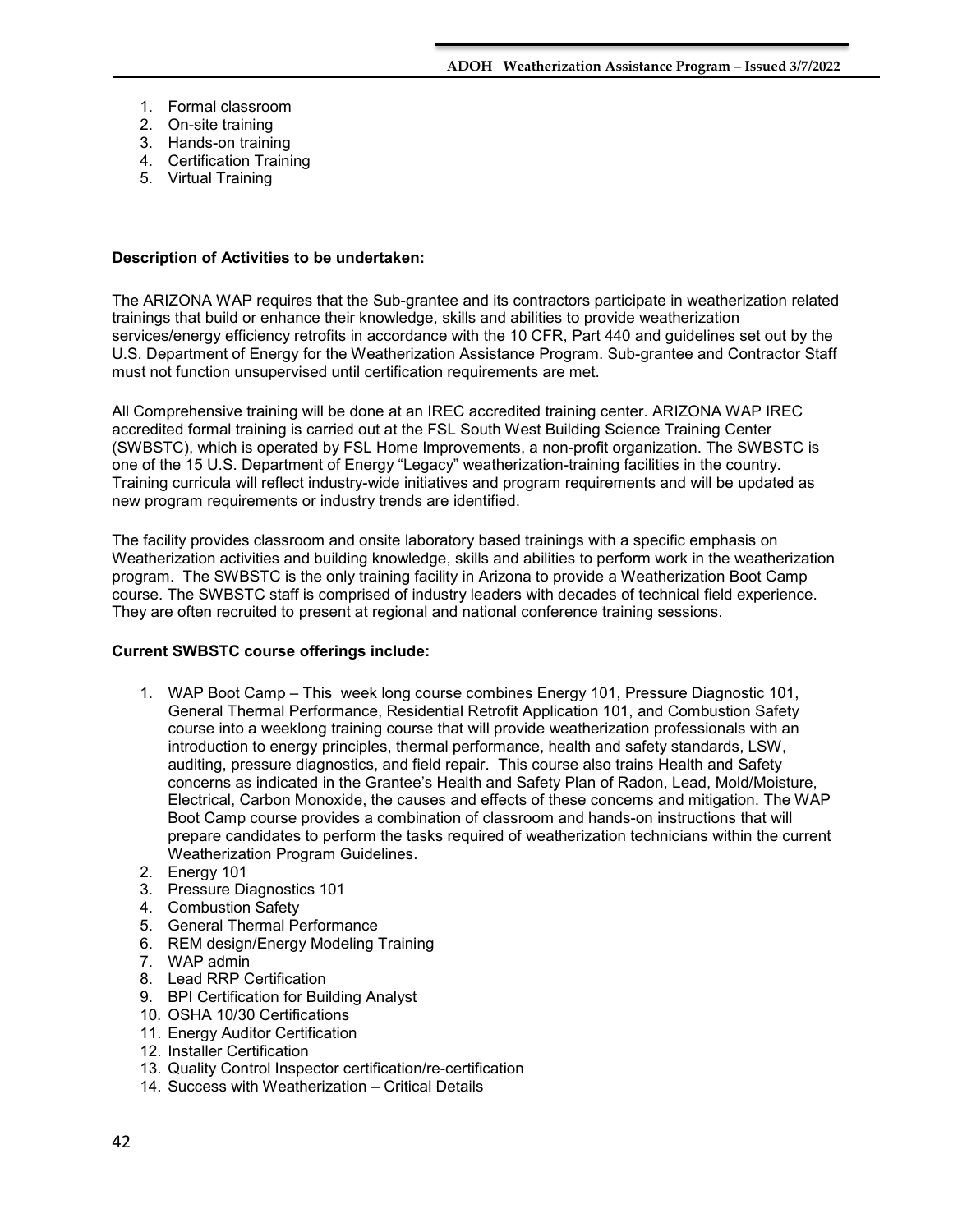Though SWBSTC offers these courses, training for OSHA, BPI and other necessary WAP training can be provided by any accredited provider for the required certificates.

For details on SWBCTC and courses visit the SWBSTC website at: [www.swbstc.org](http://www.swbstc.org/) 

Each Sub-grantee will be required to maintain training records for its employees and contractors participating in the weatherization program. The training record will list all their training courses they have attended, certifications they possess and date of expiration of those certifications. This information is expected to be updated on an annual basis and provided to Grantee. Certifications are tracked through 2 forms that are updated annually in July or at the time of monitoring and submitted by the Sub-grantees to the Grantee. These forms can be downloaded from the ADOH website at: https://housing.az.gov/documents-links/forms/weatherization and are as follows:

- 1. Employee Certification and Verification Form
- 2. Sub-grantee/Contractor Certification Verification Form

Arizona WAP will periodically review training performance of Sub-grantees by way of Sub-grantee selfassessment surveys, on-site monitoring and communication with SWBSTC on specific training deficiencies and needs.

## **Required Training**

## **Sub-grantee Program Administrator(s) (New Employees to WAP)**

- 1. WAP Boot Camp
- 2. Weatherization for Admins 101, Documentation and Admin
- 3. Weatherization for Admins 102, Understanding Energy Audits, Data Collection, and Energy Modeling
- 4. Understanding Procurement
- 5. DOE WAP Administrative Trainings for Sub-grantees (available at: [https://wap.litmos.com\)](https://wap.litmos.com/)

### **Crew Leader**

- 1. Renovation, Repair and Painting Rule (RRP)
- 2. OSHA 30-hour training
- 3. Building Performance Institute (BPI) Building Analyst Certification
- 4. Success with Weatherization (Critical Details)
- 5. WAP Boot Camp

### **Auditor and Inspectors**

- 1. Renovation, Repair and Painting Rule (RRP)
- 2. OSHA 10-hour training
- 3. Building Performance Institute (BPI) Building Analyst Certification
- 4. Success with Weatherization (Critical Details)
- 5. WAP Boot Camp

### **Quality Control Inspectors**

- 1. Renovation, Repair and Painting Rule (RRP)
- 2. OSHA 30-hour training
- 3. Building Performance Institute (BPI) Building Analyst Certification
- 4. Success with Weatherization (Critical Details)
- 5. WAP Boot Camp
- 6. Quality Control Certification

## **Required- New Field Employees and/or Contractors**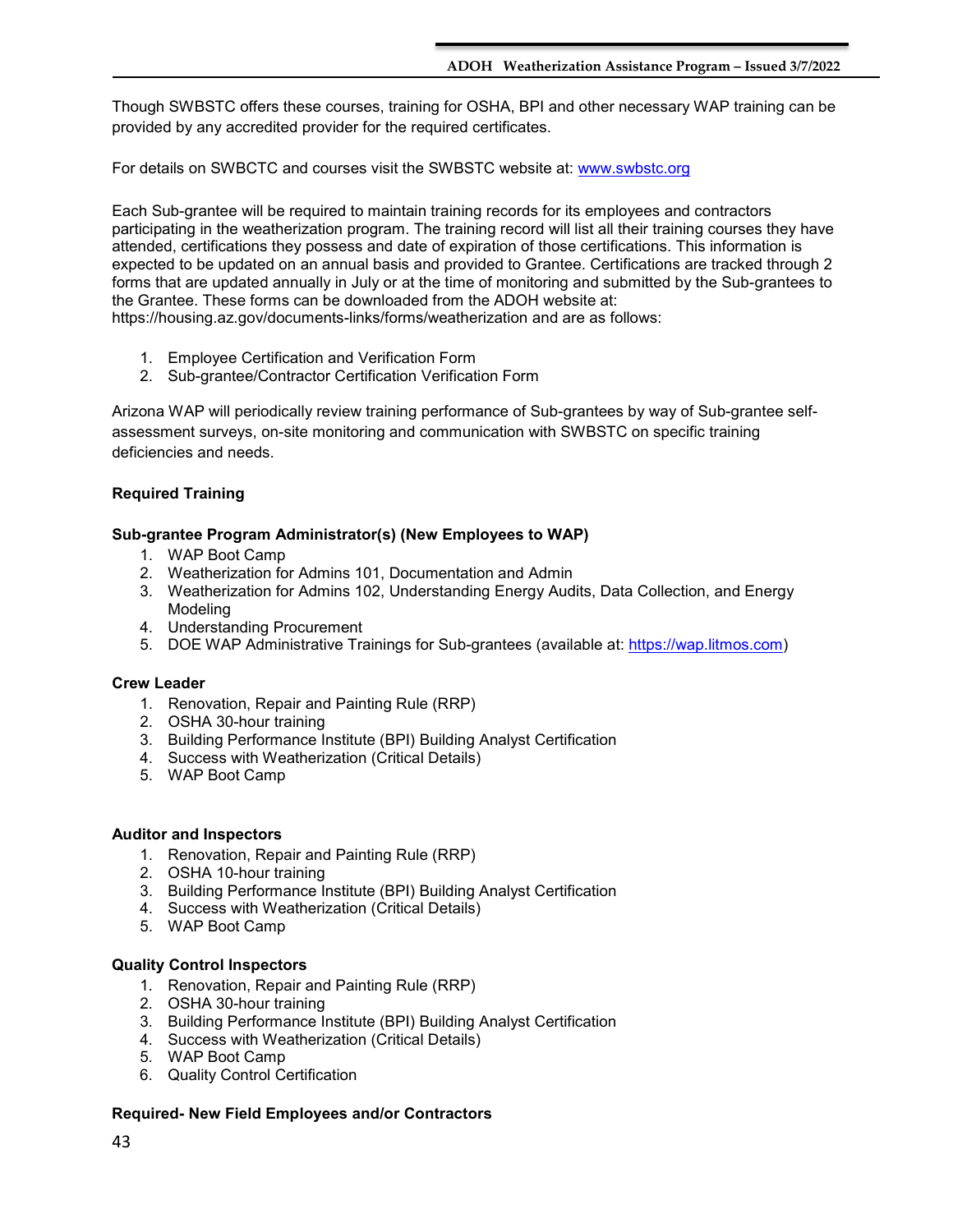#### **Within 6 months of Employment**

- 1. WAP Boot Camp
- 2. Weatherization for Admins 101 & 102 (Admin Staff as detailed above)
- 3. WAP Procurement, Financial, and Program Management
- 4. Renovation, Repair and Painting Rule (RRP)
- 5. OSHA 10 or 30-hour training (Depending on position held)

### **Within 1 year of employment**

- 1. Combustion Safety
- 2. Success with Weatherization (Critical Details)

## **Comprehensive Training (aka Tier 1)**

Comprehensive training requires all WAP workers, including contractors, to go through a comprehensive training for their specific occupation of work, i.e. Auditor, Crew Chief, and Installer, which follows a curriculum that is in line with the Job Task Analysis (JTA) for their occupation. This training will be required to be taken at a facility with a DOE approved accredited training program for the JTA being taught.

Energy modeling training classes are also currently provided through the Southwest Building Science Training Center and the first virtual class took place on November  $4<sup>th</sup>$ , 2021 and had 35 attendees. This session was quite successful and allowed safe and easy access for individuals in remote locations.

Comprehensive training will be based on a rotating once every three-year training schedule for each JTA: Auditor, Crew Chief and Installer. The Comprehensive schedule will begin with the Auditor training in Mid Program Year 22. The following year will be Crew Chief training and finally year three will cover Installer training. Year four will rotate back to Auditor training, etc. QCI certification will occur every three years with the next required training in the fall of 2024.

## **Specific Training (aka Tier 2)**

Specific training does not require an accredited program and is made up of both field and classroom training. Specific Training is not a pre-scheduled training. Rather, the training will be done when concerns arise during a Grantee Field monitoring, Quality Assurance visit, desk audit, internal audit, database or energy audit review, DOE monitoring or IG reports etc. If there are consistent issues, the Sub-grantees must send workers to training that will address the issues.

Arizona WAP provides Sub-grantees with T&TA funding to support attendance and participation at weatherization training events such as the HPC National and Energy OutWest weatherization conferences. It is **expected** that essential program personnel and **Sub-grantee staff holding BPI certifications** attend these conferences to stay current with new regulations, processes and technologies and obtain necessary CEU's to retain the required certifications. Arizona WAP is aware that some Subgrantees might have travel restrictions due to budget constraints and/or the COVID Pandemic. It should be noted that funds to pay for Sub-grantee travel are provided as part of the Weatherization grant award and proper usage of these funds will be closely monitored by Arizona WAP. Sponsorships to/for these conferences may be provided to allow additional personal to attend at reduced registration rates or at no cost. ADOH may also allow for the continued success of the AZ WAP, funding of future conferences/classes which align with the DOE training and certification requirements to ensure program sustainability in years to come and encourage an increased knowledgeable workforce.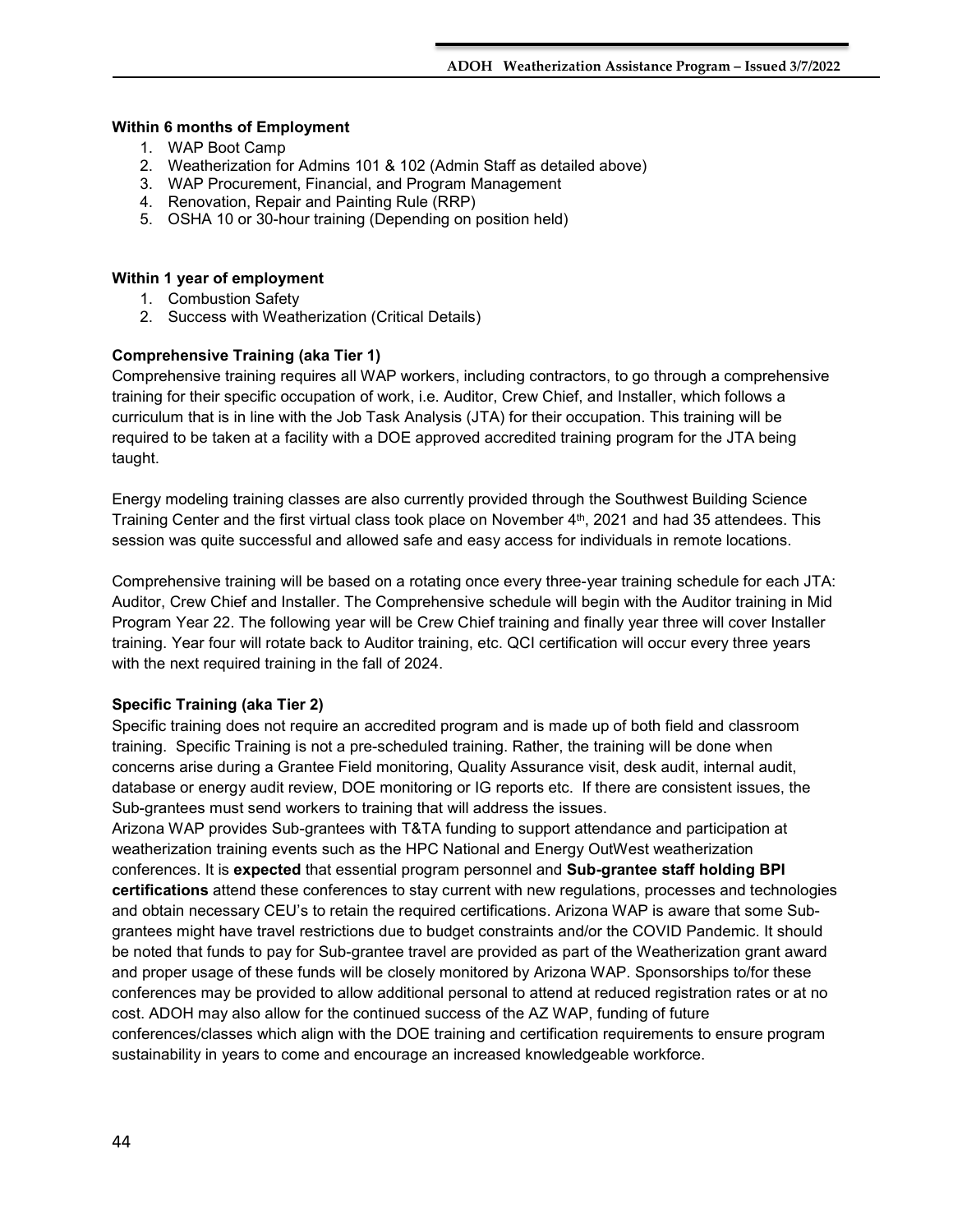Attendance at state-sponsored training may be required based on the importance of the topic and information to help correct program deficiencies or to ensure competence in specific areas. In such cases, Sub-grantee and delegate attendance will be required as a matter of program compliance.

## **Contractor Training**

Training of contractors is an allowable cost through T&TA funds, though any costs associated with training contractors shall be preceded with a retention agreement in exchange for the training as well as an approved T&TA Request from ADOH (when applicable). Reimbursement of labor, mileage, meals and lodging costs for contractors attending trainings is **allowable and shall follow the guidelines below:** 

- As applicable, Contractor must be selected in accordance with 2 CFR 200 compliant procurement policies and procedures.
- Sub-grantees must clearly communicate how training will be paid for during procurement process so contractors know what costs to exclude and include in the bid. Training must either be included in the contractor overhead or reimbursed per the approved T&TA Plan, not both.
- Sub-grantees must clearly communicate the T&TA reimbursement policies and procedures in a binding agreement with the contractor.
- All funds used for contractor reimbursements must be from T&TA budget line item.
- Reimbursement for the time to attend training must be reasonable and based on Sub-grantee specific labor rates or other available data.
- Travel reimbursements must be based on actual costs, the GSA Per Diem Rates, or equivalent Grantee or Sub-grantee-specific policy.
- The plan should set limits and thresholds for contractor reimbursements, for example:
	- o A fixed dollar amount per day of training or per training course.
		- o Total dollars to a contractor firm.
		- o Course or exam fees per trainee.
		- $\circ$  Limits on the number of exam retakes that will be reimbursed. Apply an exam retake policy consistently to Sub-grantee employees and contractors.
- All applicable pre-requisites are required to challenge the Energy Auditor and Quality Control Inspector exams.

Sub-grantees shall consider whether the term of the retention agreement aligns with the cost of training provided. Sub-grantees will be responsible to ensure their contractors are meeting the requirements for Comprehensive and Specific training. On an annual basis, Sub-grantees must provide a completed WAP Sub-grantee/Contractor Certification Verification Form to the Grantee for desk monitoring purposes to assist with determining if DOE training requirements per WPN 22-4 are being met.

Whenever possible, the term of a retention agreement shall coincide with the one-year contract (between the Agency and the Contractor) or one-year renewal period. Otherwise, the retention agreement shall be for the duration of the contract from the time the training is provided, not to exceed one year. Training, but not certification as a Lead or Asbestos Company or maintenance of any certifications, may be provided to subcontractors meeting retention requirements. Note that the retention agreement requirement does not apply to Grantee or contractor orientation sessions or when grantees provide instruction to contractors on improving technique as needed.

## **Certified Quality Control Inspectors**

Arizona Department of Housing (ADOH) Weatherization Policies and Procedures require each Subgrantee to have a Certified Quality Control Inspector on staff or have a contractual agreement with a third party Certified QCI Inspector. There are currently two (2) third party QCI inspectors working with six (6) out of 10 of the Sub-grantees serving rural Arizona. Four (4) metropolitan Sub-grantees have a designated service provider with QCI staff. Arizona has not experienced a reported delay in obtaining a QCI for completed DOE units. However, through a contractual agreement, ADOH has the ability to make the three Certified QCI inspectors from Foundation for Senior Living available to the Sub-grantee network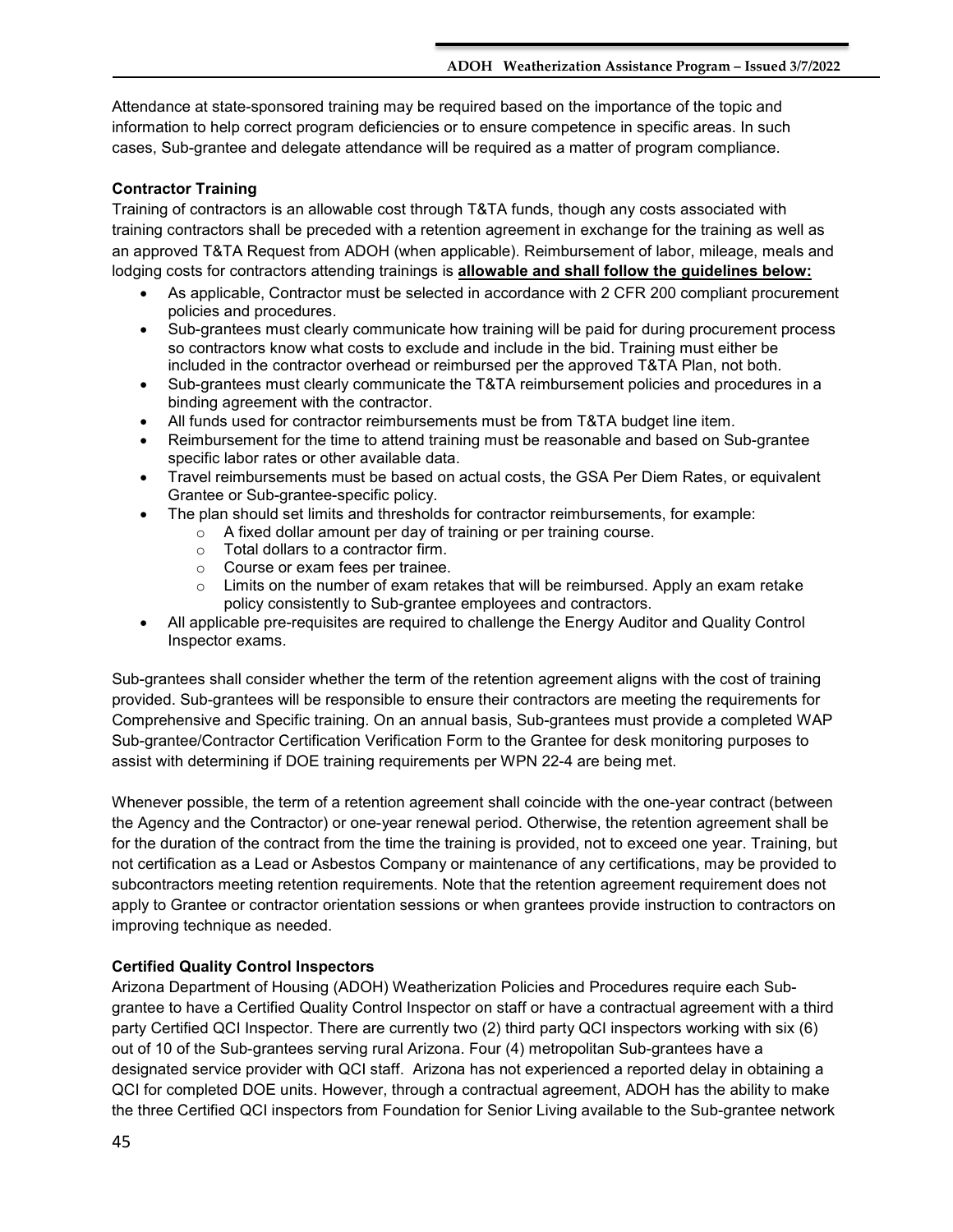should there become a backlog. This makes up to four (4) third party Certified QCI available to the Subgrantee network.

## **Client Education**

Client education activities are highly encouraged. Sub-grantees have received technical assistance regarding client education techniques and opportunities. This is reinforced during field monitoring visits as the monitor is trained to speak with clients about various energy saving (and some non-energy savings) steps they can take such as; changing filters once a month, using CFLs or LEDs, responsible management of their thermostats, water heater temperature usage and settings, combustion appliance safety, moisture control, and lead safety. Sub-grantees are required to distribute the lead booklet, "Renovate Right" (when potential for hazard exists), and mold and moisture awareness, pamphlet "A Brief Guide to Mold, Moisture, and Your Home" to clients prior to weatherization. Client education can occur at different times throughout the process and can include distribution of client educational material at the time of application as well as one-on-one during and post weatherization work by the energy auditor and/or field crew staff. Each Sub-grantee must determine the best method of ensuring energy education is performed. Sub-grantees must have the client sign the Hazard Disclosure Form acknowledging receipt of the lead, mold and radon materials. Additionally, Sub-grantees should complete the Household Action Plan Form, have the client sign and provide a copy to the client. The Original signed form should be retained in the Client's file. The Household Action Plan Form is available from the ADOH WAP website at: [https://housing.az.gov/documents-links/forms/weatherization.](https://housing.az.gov/documents-links/forms/weatherization)

Additionally, Arizona Utilities (APS, SRP, SWG, TEP and Unisource Energy) all use the same brochure available in English and Spanish called "Home Energy Saving Checklist". This brochure is free and available to any community partner from<https://energyassistaz.com/secure/ContactForm.aspx> and lists no cost and low cost ways to save energy and reduce utility bills.

## <span id="page-45-0"></span>**V.9 Energy crisis & Disaster Plan**

The use of weatherization funds to address disaster relief activities are allowed under the following conditions:

- 1. The dwelling receiving services has an income eligible client/s for weatherization services
- 2. Dwelling must be in sound and safe condition for the occupant and workers to perform services
- 3. All work must meet weatherization standards
- 4. Scope of work must be developed from the energy audit performed on the home.
- 5. All policies for weatherization must be followed, i.e. client priority, income verification, testing procedures, etc.
- 6. Health and safety hazard eliminations are allowed only if needed to perform weatherization work
- 7. Usage of personnel to secure weatherization materials, tools, equipment, weatherization vehicles, or protection of weatherization files during the initial phase of the disaster response

Weatherization vehicles and/or equipment may be used for disaster relief purposes other than weatherization services, as long as WAP is reimbursed according to the 2 CFR 200.

Weatherization funds cannot be used for any activities that will not meet WAP policies and regulations, which would include but are not limited to:

- 1. Providing WAP personnel to assist with disaster relief recovery activities using WAP funds other than weatherization services
- 2. Removal of debris from dwellings that will not receive weatherization work